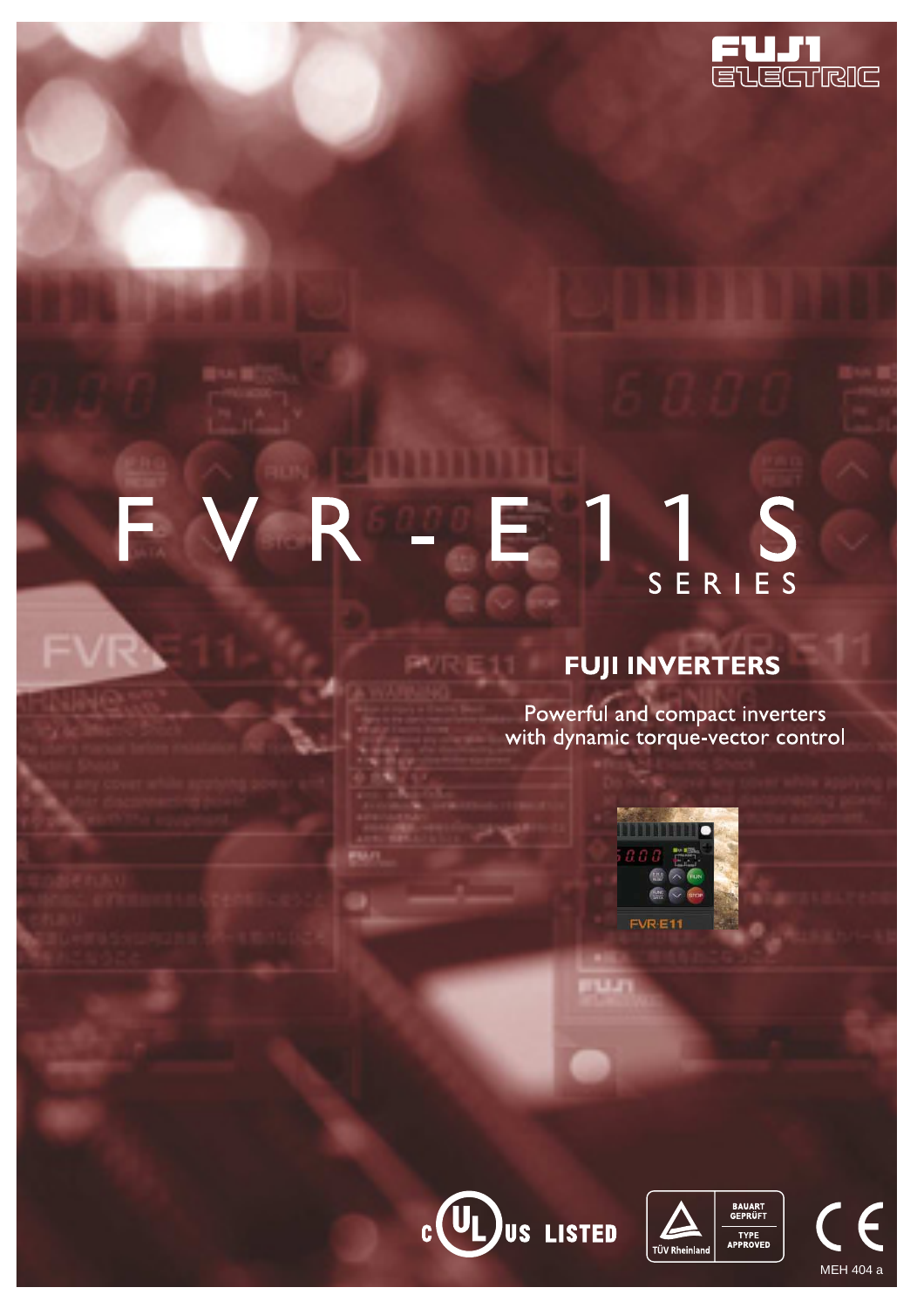**owerful, compact inverters supported by cuttingedge technology. Dynamic torque-vector control promises optimum motor control.** 

●**Even with a compact body size, this series has a high starting torque of 200% at 0.5Hz and motor wow in the low speed range is suppressed to approximately half that of conventional inverters.**

●**Equipped with intelligent functions such as automatic energy-saving, PID control, auto-tuning, and RS485 communication, and enhanced maintenance/protection functions such as inrush-current suppression and lifetime early warning.**



# **1.Dynamic torque-vector control**

Dynamic torque-vector control system performs high-speed calculation to determine the required motor power for the load status. Our exclusive technology promises optimal control of voltage and current vectors for maximum output torque.

### ● **High starting torque of 200% at 0.5Hz**

Securely used for heavy load such as conveyance of lifting and traversing.

Also available for the second motor by changeover operation.



# VR E1 とれあり<br>電源しゃ鉄道5分以内は表面カバー<br>1をおこなうこと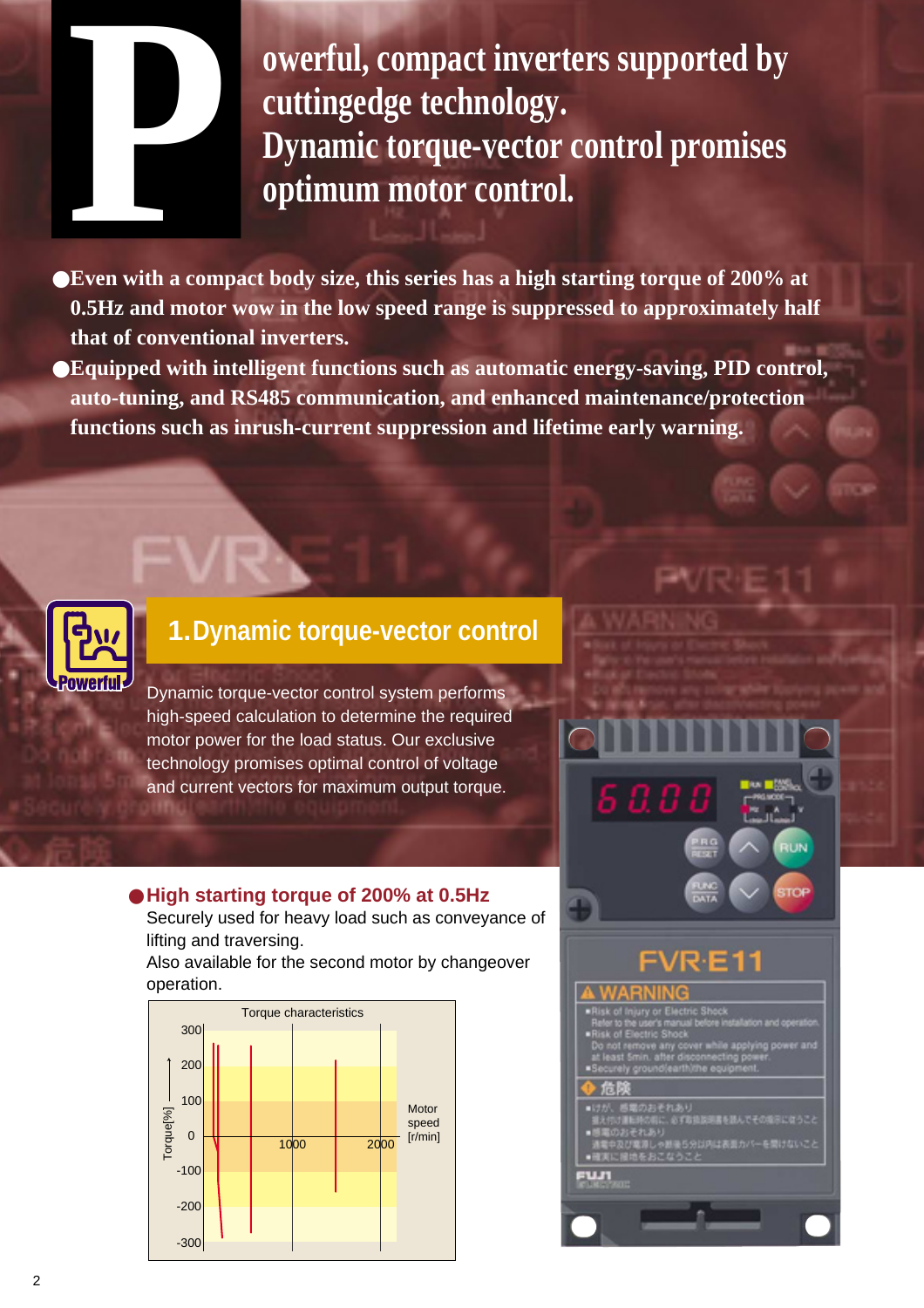# 巨

### ● **Trip-free operation**

The remarkably improved current limiting function (Automatic deceleration, stall prevention) provides continuous stable operation even for an impact load.



The above graph shows an example of torque characteristics when combining FVR-E11S (at dynamic torque-vector control) with Fuji standard three-phase motor (8-type series, 4 poles). Continuous operation torque is for limits of allowable load torque for using the motor within the allowable temperature range and is not for motor output torque.

The motor output torque is shown by the short-time operation torque.

### ● **Reduced motor wow at low speed**

Fuji's unique On-Delay compensation method reduces motor wow at low speed to approximately half of that of conventional inverters.



# **2. Compact**



### **Miniaturization of minimum level in the class** Compared to the conventional FVR-E9S series, the volume is reduced to approximately 70%. (three-phase 200V, 0.75kW).

### ● **Uniform height dimension**

All models up to 3.7kW have a uniform height of 130mm, which makes it easy to design panels.



### ● **Braking resistor connectable to all models**

Owing to a built-in braking transistor, an optional braking resistor can be installed to increase the regenerative braking capacity for conveyance and transportation machines that require large braking power.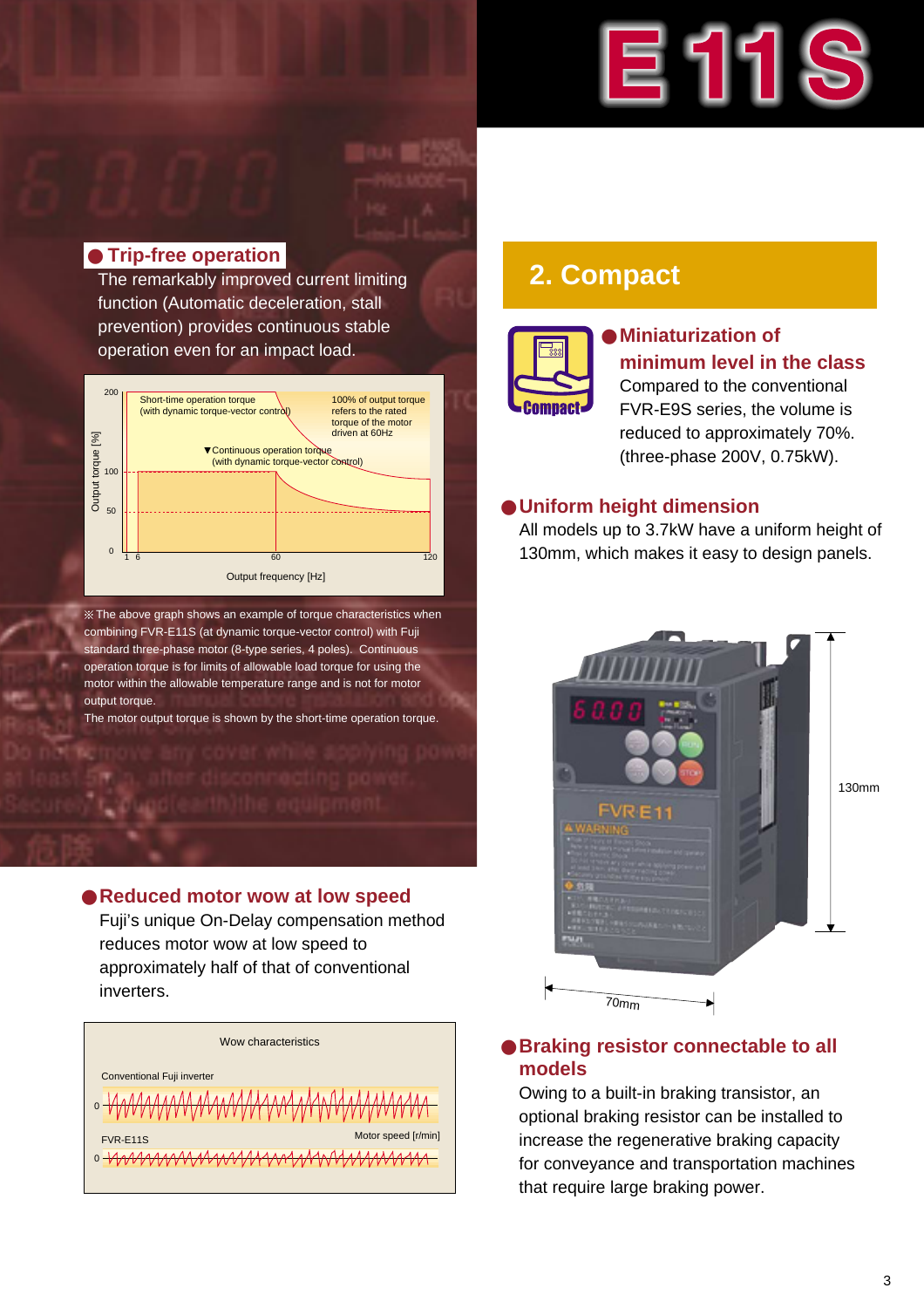

# **3. Consideration for peripheral devices**



### ● **Built-in inrush-current suppression circuit as standard**

The capacity of peripheral devices such as magnetic contactor can be minimized.

### ● **Low noise**

Remarkably reduces influence to devices such as sensors.

- **Equipped with a terminal for connecting DC REACTOR for harmonics suppression**
- **Minimal motor sound driving with higher carrier frequency setting**
- **Selectable control meter outputs (analog/pulse changeover)**
- 24V power source for transistor **output**

# **4. Advanced, convenient functions**



### ● **Equipped automatic energysaving function as standard** Since controlling the motor losses

to minimum, realizes further electric power-saving.



### ● **New on-line tuning system**

On-line tuning to continuously check for variation of motor characteristics during running for high-precision speed control. This tuning function also available for a second motor, which allows high-precision driving of the second motor by changeover operation between two motors.



### ● **Continuous operation after momentary power failure**

Provided with restart mode setting; restart either at output frequency on power failure occurrence or at starting frequency.

### ● **PID control function**

Equipped with a PID control function which can control the flow rate of fans and pumps in an optimal manner.

### ● **Various frequency setting methods**

- Keypad operation or analog input (4 to 20 m Adc, 0 to  $+5$  Vdc, 0 to  $\pm$ 10 Vdc, normal/inverse)
- Multistep speeds, 16-step setting (0 to 15 steps) and UP/DOWN control etc.

### ● **Equipped with RS485 interface as standard**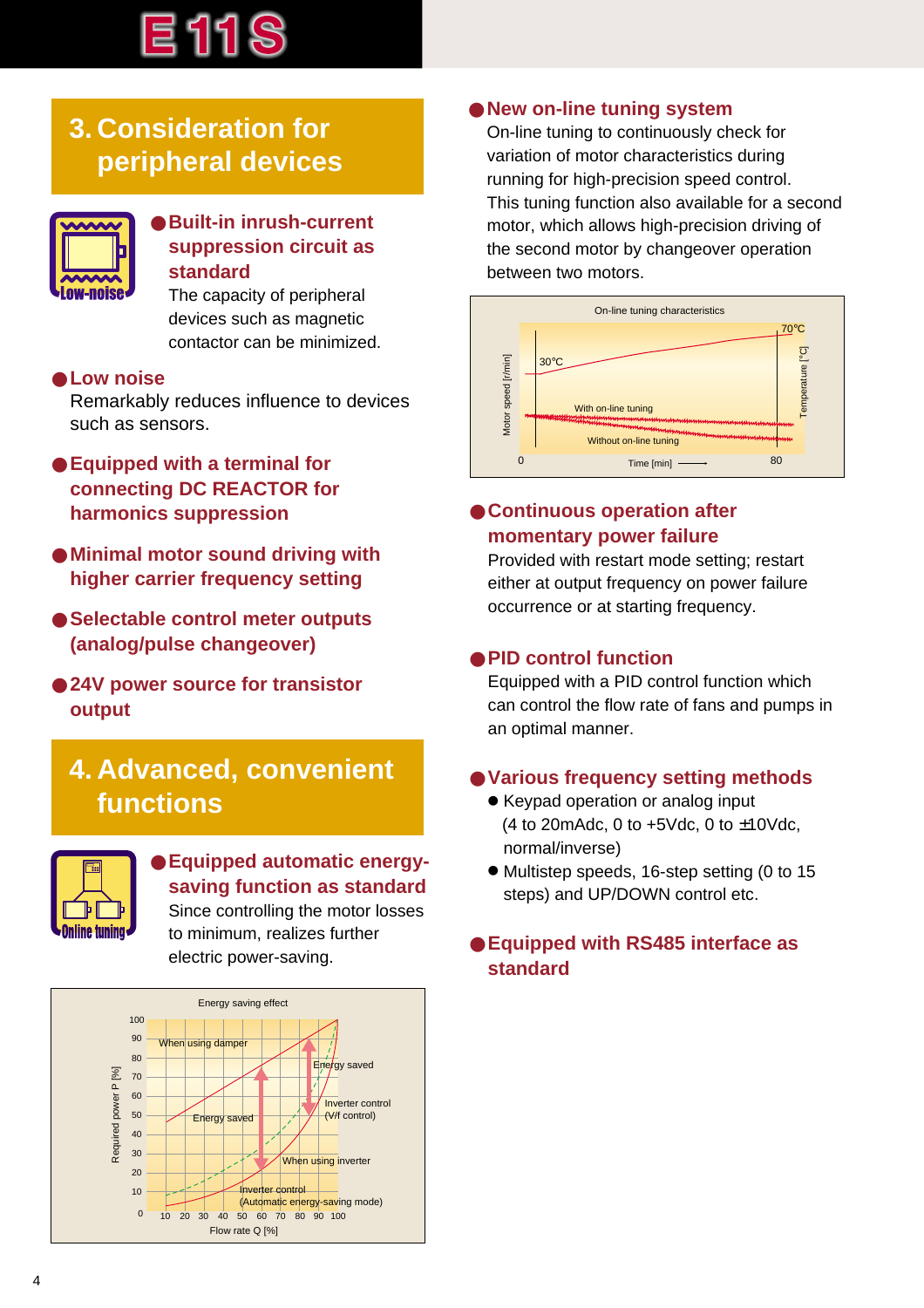# **5. Wide variation**



### ●**Line-up up to 7.5kW**

Extensively arranged threephase 200V and 400V series, facilitating the unification of applying inverters to machines and equipment.

### ● **Single-phase 200V series (2.2kW or smaller)**

### ● **Various indications on the keypad panel**

Indicates output frequency, output current, output voltage, motor speed, trip history, etc.



### ● **Simple wiring**

Only requires removing covers of the main circuit and control circuit terminal blocks adopting screw terminal, without detaching the keypad panel.

### ● Simple function setting by copy unit **(Option)**

The optional copy unit (CP-E11S) can set functions in plural inverters in a lump, which can be commonly used for FUJI's C11S series.

# **8. Global products**



●**Conforms to major world safety standards: UL, cUL, TÜV, EN (CE marking)**

● **Complied with EMC Directive (Emission) when connected to optional EMC compliance filter**

● **Connection to field bus: Profibus-DP, Interbus-S, DeviceNet, Modbus Plus,**  ● Simple remote control **be a CAN Open (Option)** 



# **6. Protective functions, Maintenance**



**Indication of main circuit capacitor life and accumulated operation time**

- **Cooling fan stop operation possible**
- **Overheat early warning of heat sink**
- **Protective function of input/output phase loss**

# **7. Easy operation and wiring**



Remote control is <u>ommunio</u> available by

removing keypad panel and using an optional extension cable (CBR-5S).



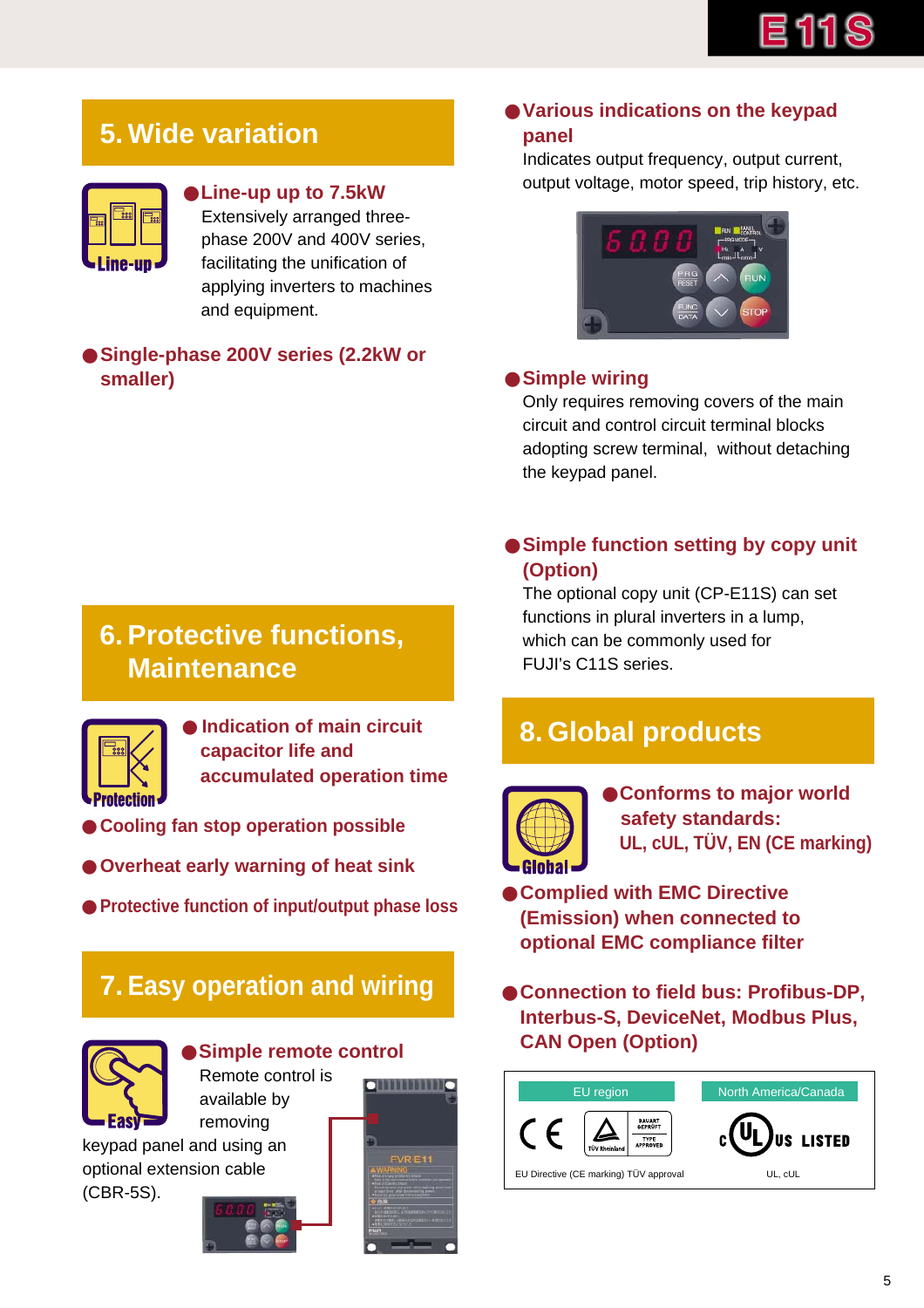

| Wide range of inverters: single-phase 200V, three-phase 400V, and three-phase 200V. |  |  |  |
|-------------------------------------------------------------------------------------|--|--|--|
|                                                                                     |  |  |  |

| Nominal applied<br>motors [kW] | Single-phase 200V series | Three-phase 400V series | Three-phase 200V series |
|--------------------------------|--------------------------|-------------------------|-------------------------|
| 0.1                            | <b>FVR0.1E11S-7JE</b>    |                         | <b>FVR0.1E11S-2JE</b>   |
| $0.2^{\circ}$                  | <b>FVR0.2E11S-7JE</b>    |                         | <b>FVR0.2E11S-2JE</b>   |
| 0.4                            | <b>FVR0.4E11S-7JE</b>    | <b>FVR0.4E11S-4JE</b>   | <b>FVR0.4E11S-2.JE</b>  |
| 0.75                           | <b>FVR0.75E11S-7JE</b>   | <b>FVR0.75E11S-4JE</b>  | <b>FVR0.75E11S-2JE</b>  |
| 1.5                            | <b>FVR1.5E11S-7JE</b>    | <b>FVR1.5E11S-4JE</b>   | <b>FVR1.5E11S-2JE</b>   |
| 2.2                            | <b>FVR2.2E11S-7JE</b>    | <b>FVR2.2E11S-4JE</b>   | <b>FVR2.2E11S-2JE</b>   |
| 3.7                            |                          | <b>FVR3.7E11S-4JE</b>   | <b>FVR3.7E11S-2JE</b>   |
| 5.5                            |                          | <b>FVR5.5E11S-4JE</b>   | <b>FVR5.5E11S-2JE</b>   |
| 7.5                            |                          | <b>FVR7.5E11S-4JE</b>   | <b>FVR7.5E11S-2JE</b>   |

# **How to read the model number**

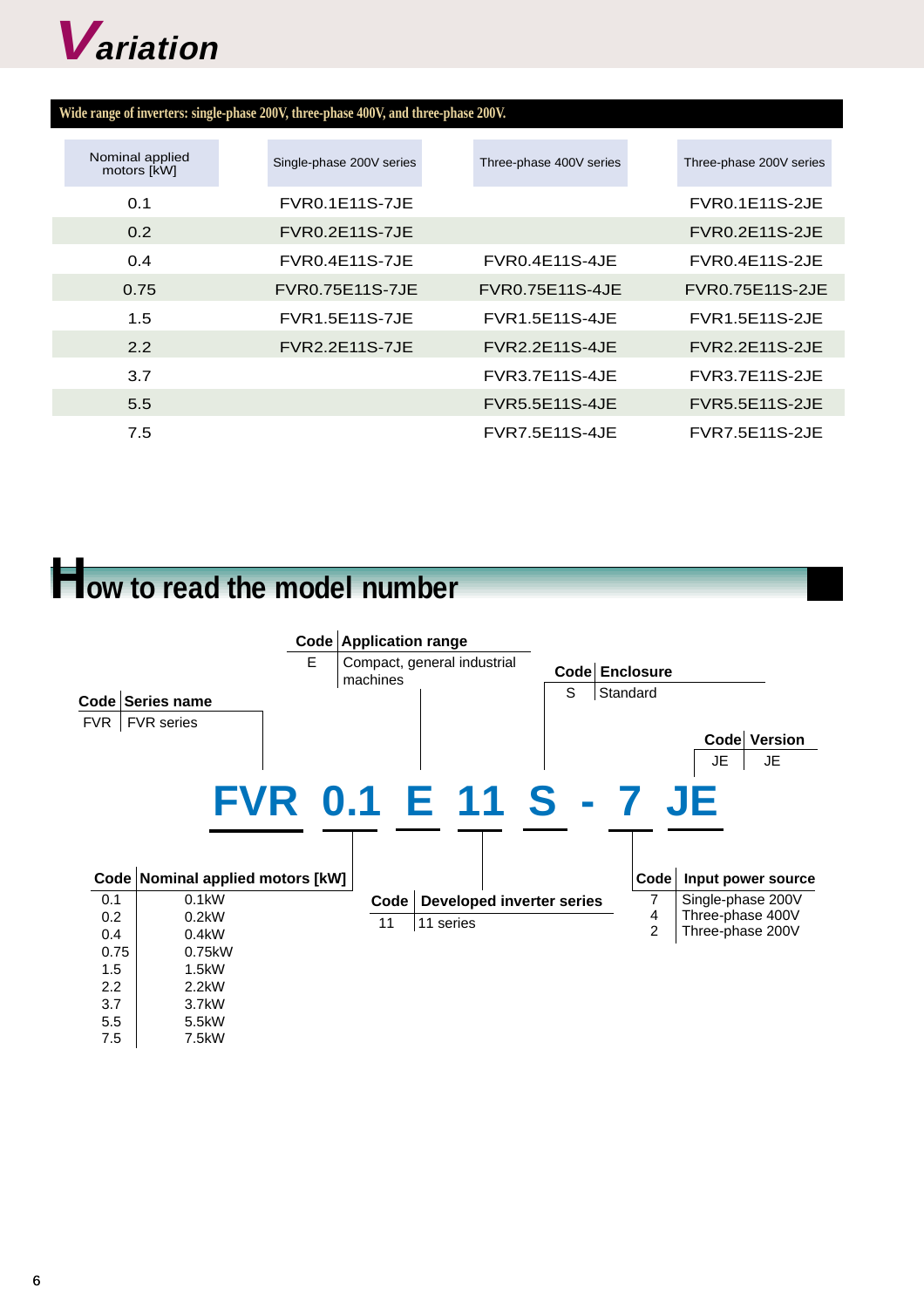

# **FVR-E11S series. For almost all industrial plant and equipment areas.**



#### **Fans**

- Air conditioning system
- Dryer
- Boiler fan
- Fans for controlling furnace temperature
- Roof fans controlled as
- a group
- Refrigerator
- Built-in blower in a filmmanufacturing machine
- Fan for separator
- Cooling-tower fans
- Ventilating fans
- Air-conditioning equipment

### **Electric pumps Food processing**

- Tankless water-supply
- system • Submersible pump
- Vacuum pump
- Fountain pump
- Cooling water pump
- Circulating hot water
- pump
- Well pump
- Pump for agricultural water storage
- Constant-flow pump
- Sludge pump

# **machines**



- Food mixer
- Food slicer • Grain processing
- machine
- Tea manufacturing machine
- Rice milling machine

#### **Textile/paper making machinery**



- Spinning machine
- Knitting machine
- Textile printing machine
- Industrial sewing machine
- Slitter

### **Conveyance machinery**

- Crane (traveling,
- traversing, hoisting)
- Automated warehouse • Conveyor (belt, chain, screw, roller)
- Lift
- Car parking system
- Elevator, escalator
- Automatic door
- Shutter
- Speed changer



#### **Packaging machinery**



- Individual packing / inner packing
- Packing machine
- Outer packing machine



### **Chemical machinery/wood working machines**

- Fluids mixing machine
- Centrifugal separator
- Coating machine
- Take-up roller
- Router machine
- Sanding machine
- Planing machine
- 

#### **Machine tools**

- Boring machine
- Winding machine
- Press • Turntable
- Work positioning unit
- PC board drilling machine

#### **Other machinery**

- Automated feed / medicine mixing machine
- Commercial-use washing machine
- Offset printing press
- Bookbinding machine
- Car washing machine • Shredder
- Dishwasher
- Test equipment

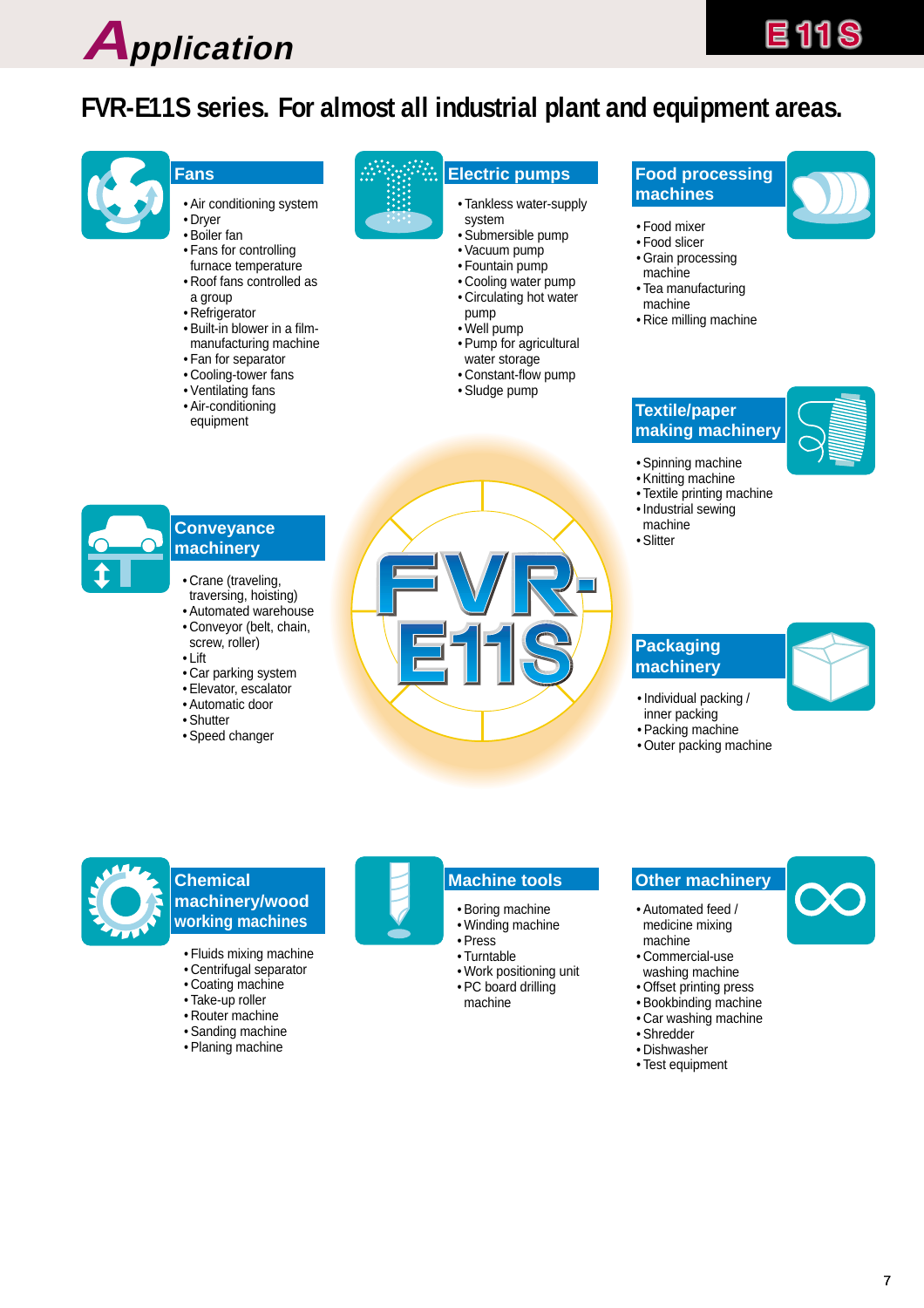# **Standard Specifications**

# **Single-phase 200V series**

| Type                    | <b>FVR</b> ¤¤¤E11S-7JE                |                 | 0.1                                                                                                | 0.2                                                                 | 0.4                            | 0.75                                                                                                 | 1.5                                       | 2.2  |  |
|-------------------------|---------------------------------------|-----------------|----------------------------------------------------------------------------------------------------|---------------------------------------------------------------------|--------------------------------|------------------------------------------------------------------------------------------------------|-------------------------------------------|------|--|
|                         | Nominal applied motor *1)             | $kW$ 0.1        |                                                                                                    | 0.2                                                                 | 0.4                            | 0.75                                                                                                 | 1.5                                       | 2.2  |  |
|                         | Rated capacity *2)                    | <b>kVA</b>      | 0.30                                                                                               | 0.57                                                                | 1.1                            | 1.9                                                                                                  | 3.0                                       | 4.1  |  |
|                         | Rated voltage *3)                     | v               | 200V/50Hz<br>3-phase                                                                               |                                                                     | 200, 220, 230V/60Hz            |                                                                                                      |                                           |      |  |
| Output                  | Rated current *4)                     | A               | 0.8                                                                                                | 1.5                                                                 | 3.0                            | 5.0                                                                                                  | 8.0                                       | 11   |  |
| ratings                 |                                       |                 | (0.7)                                                                                              | (1.4)                                                               | (2.5)                          | (4.0)                                                                                                | (7.0)                                     | (10) |  |
|                         | Overload capability                   |                 | 150% of rated current for 1min.                                                                    |                                                                     | 200% of rated current for 0.5s |                                                                                                      |                                           |      |  |
|                         | <b>Rated frequency</b>                |                 | Hz 50, 60Hz                                                                                        |                                                                     |                                |                                                                                                      |                                           |      |  |
|                         | <b>Phases, Voltage, Frequency</b>     |                 | 1-phase                                                                                            | 50/60Hz<br>200 to 240V                                              |                                |                                                                                                      |                                           |      |  |
|                         | <b>Voltage / frequency variations</b> |                 |                                                                                                    |                                                                     |                                | Voltage: +10 to -10% (Voltage unbalance *5): 2% or less) Frequency: +5 to -5%                        |                                           |      |  |
|                         | Momentary voltage dip capability *6)  |                 | When the input voltage is 165V or more, the inverter can be operated continuously.                 |                                                                     |                                |                                                                                                      |                                           |      |  |
|                         |                                       |                 | When the input voltage drops below 165V from rated voltage, the inverter can be operated for 15ms. |                                                                     |                                |                                                                                                      |                                           |      |  |
| <b>Input</b><br>ratings |                                       |                 | The smooth recovery mode is selectable (by Auto-restart function).                                 |                                                                     |                                |                                                                                                      |                                           |      |  |
|                         | Rated current *7) (with DCR)          |                 | 1.2                                                                                                | 2.0                                                                 | 3.5                            | 6.5                                                                                                  | 11.8                                      | 17.7 |  |
|                         |                                       | A (without DCR) | 2.3                                                                                                | 3.9                                                                 | 6.4                            | 11.4                                                                                                 | 19.8                                      | 28.5 |  |
|                         | <b>Required power</b>                 |                 | 0.3                                                                                                | 0.4                                                                 | 0.7                            | 1.3                                                                                                  | 2.4                                       | 3.6  |  |
|                         | supply capacity *9)                   | kVA             |                                                                                                    |                                                                     |                                |                                                                                                      |                                           |      |  |
| <b>Control</b>          | <b>Starting torque</b>                |                 |                                                                                                    | 200% (with Dynamic torque-vector control selected)                  |                                |                                                                                                      |                                           |      |  |
|                         | <b>Braking torque (Standard) *10)</b> |                 | 100                                                                                                |                                                                     | 70                             |                                                                                                      |                                           | 40   |  |
| <b>Braking</b>          | <b>Braking torque (Using options)</b> |                 | 150                                                                                                |                                                                     |                                |                                                                                                      |                                           |      |  |
|                         | <b>DC</b> injection braking           |                 | Starting frequency: 0.0 to 60.0Hz                                                                  |                                                                     | Braking time: 0.0 to 30.0s     |                                                                                                      | Braking level: 0 to 100% of rated current |      |  |
|                         | Enclosure (IEC 60529)                 |                 | IP 20                                                                                              |                                                                     |                                |                                                                                                      |                                           |      |  |
| <b>Cooling method</b>   |                                       |                 | Natural cooling                                                                                    |                                                                     |                                |                                                                                                      | Fan cooling                               |      |  |
|                         |                                       |                 |                                                                                                    | -UL/cUL -Low Voltage Directive -EMC Directive -TÜV                  |                                |                                                                                                      |                                           |      |  |
| <b>Standards</b>        |                                       |                 |                                                                                                    |                                                                     |                                | -IEC 61800-2 (Ratings, specifications for low voltage adjustable frequency a.c. power drive systems) |                                           |      |  |
|                         |                                       |                 |                                                                                                    | -IEC 61800-3 (EMC product standard including specific test methods) |                                |                                                                                                      |                                           |      |  |
| <b>Mass</b>             |                                       |                 | kg 0.6                                                                                             | 0.7                                                                 | 0.7                            | 1.2                                                                                                  | 1.8                                       | 1.9  |  |

# **Three-phase 400V series**

| <b>Type</b>             | FVR¤¤¤E11S-4JE                        |                   | 0.4                                                                                                | 0.75        | 1.5                                                | 2.2                                                                                                  | 3.7   | 5.5                                       | 7.5  |
|-------------------------|---------------------------------------|-------------------|----------------------------------------------------------------------------------------------------|-------------|----------------------------------------------------|------------------------------------------------------------------------------------------------------|-------|-------------------------------------------|------|
|                         | Nominal applied motor *1)             |                   | $kW$ 0.4                                                                                           | 0.75        | 1.5                                                | 2.2                                                                                                  | 3.7   | 5.5                                       | 7.5  |
|                         | Rated capacity *2)                    | <b>kVA</b>        | 1.1                                                                                                | 1.9         | 2.8                                                | 4.1                                                                                                  | 6.8   | 9.9                                       | 13   |
|                         | Rated voltage *3)                     |                   | 3-phase 380, 400, 415V/50Hz, 380, 400, 440, 460V/60Hz                                              |             |                                                    |                                                                                                      |       |                                           |      |
| Output                  | Rated current *4)                     | A                 | 1.5                                                                                                | 2.5         | 3.7                                                | 5.5                                                                                                  | 9.0   | 13                                        | 18   |
| ratings                 |                                       |                   | (1.4)                                                                                              | (2.1)       | (3.7)                                              | (5.3)                                                                                                | (8.7) | (12)                                      | (16) |
|                         | <b>Overload capability</b>            |                   | 150% of rated current for 1min.<br>200% of rated current for 0.5s                                  |             |                                                    |                                                                                                      |       |                                           |      |
|                         | <b>Rated frequency</b>                |                   | $Hz$ 50, 60Hz                                                                                      |             |                                                    |                                                                                                      |       |                                           |      |
|                         | Phases, Voltage, Frequency            |                   | 3-phase                                                                                            | 380 to 480V | 50/60Hz                                            |                                                                                                      |       |                                           |      |
|                         | <b>Voltage / frequency variations</b> |                   |                                                                                                    |             |                                                    | Voltage: +10 to -15% (Voltage unbalance *5): 2% or less) Frequency: +5 to -5%                        |       |                                           |      |
|                         | Momentary voltage dip capability *6)  |                   |                                                                                                    |             |                                                    | When the input voltage is 300V or more, the inverter can be operated continuously.                   |       |                                           |      |
|                         |                                       |                   | When the input voltage drops below 300V from rated voltage, the inverter can be operated for 15ms. |             |                                                    |                                                                                                      |       |                                           |      |
| <b>Input</b><br>ratings |                                       |                   | The smooth recovery mode is selectable (by Auto-restart function).                                 |             |                                                    |                                                                                                      |       |                                           |      |
|                         | Rated current *7)                     | (with DCR)        | 0.82                                                                                               | 1.5         | 2.9                                                | 4.2                                                                                                  | 7.1   | 10.0                                      | 13.5 |
|                         | A                                     | (without DCR) *8) | 1.8                                                                                                | 3.5         | 6.2                                                | 9.2                                                                                                  | 14.9  | 21.5                                      | 27.9 |
|                         | <b>Required power</b>                 |                   | 0.6                                                                                                | 1.1         | 2.1                                                | 3.0                                                                                                  | 5.0   | 7.0                                       | 9.4  |
|                         | supply capacity *9)                   | <b>kVA</b>        |                                                                                                    |             |                                                    |                                                                                                      |       |                                           |      |
| Control                 | <b>Starting torque</b>                |                   |                                                                                                    |             | 200% (with Dynamic torque-vector control selected) |                                                                                                      |       |                                           |      |
|                         | <b>Braking torque (Standatd) *10)</b> |                   | 70                                                                                                 |             |                                                    | 40                                                                                                   |       | 20                                        |      |
| <b>Braking</b>          | <b>Braking torque (Using options)</b> |                   | 150                                                                                                |             |                                                    |                                                                                                      |       |                                           |      |
|                         | <b>DC injection braking</b>           |                   | Starting frequency: 0.0 to 60.0Hz                                                                  |             | Braking time: 0.0 to 30.0s                         |                                                                                                      |       | Braking level: 0 to 100% of rated current |      |
|                         | Enclosure (IEC 60529)                 |                   | IP 20                                                                                              |             |                                                    |                                                                                                      |       |                                           |      |
| <b>Cooling method</b>   |                                       |                   | Natural cooling                                                                                    |             | Fan cooling                                        |                                                                                                      |       |                                           |      |
|                         |                                       |                   |                                                                                                    |             | -UL/cUL -Low Voltage Directive - EMC Directive     | -TÜV                                                                                                 |       |                                           |      |
|                         | <b>Standards</b>                      |                   |                                                                                                    |             |                                                    | -IEC 61800-2 (Ratings, specifications for low voltage adjustable frequency a.c. power drive systems) |       |                                           |      |
|                         |                                       |                   |                                                                                                    |             |                                                    | -IEC 61800-3 (EMC product standard including specific test methods)                                  |       |                                           |      |
| <b>Mass</b>             |                                       |                   | $kg$ 1.1                                                                                           | 1.2         | 1.3                                                | 1.4                                                                                                  | 1.9   | 4.5                                       | 4.5  |

NOTES:

\*1) Normal applied motor indicates standard FUJI 4P motor. \*2) Inverter output capacity (kVA) at 440V in 400V series, 220V in 200V series. \*3) Output voltage cannot exceed the power supply voltage. \*4) Current derating may be required in case of low impedance loads such as high frequency motor. Use the inverter at the current ( ) or below where carrier frequency setting is higher than 4kHz (F26: 4 to 15) or the amb. temp. is 40°C or higher. \*5) Refer to the IEC 61800-3 (5.2.3). \*6) Tested at standard load condition (85% load). \*7) This value is under FUJI original calculation method. (Refer to the Technical Information.) \*8) Calculated value when connected to power supply of 500kVA. \*9) When optional power-factor correcting DC REACTOR (DCR) is used. \*10) With a nominal applied motor, this value is average torque when the motor decelerates and stops from 60Hz. (It may change according to motor loss.)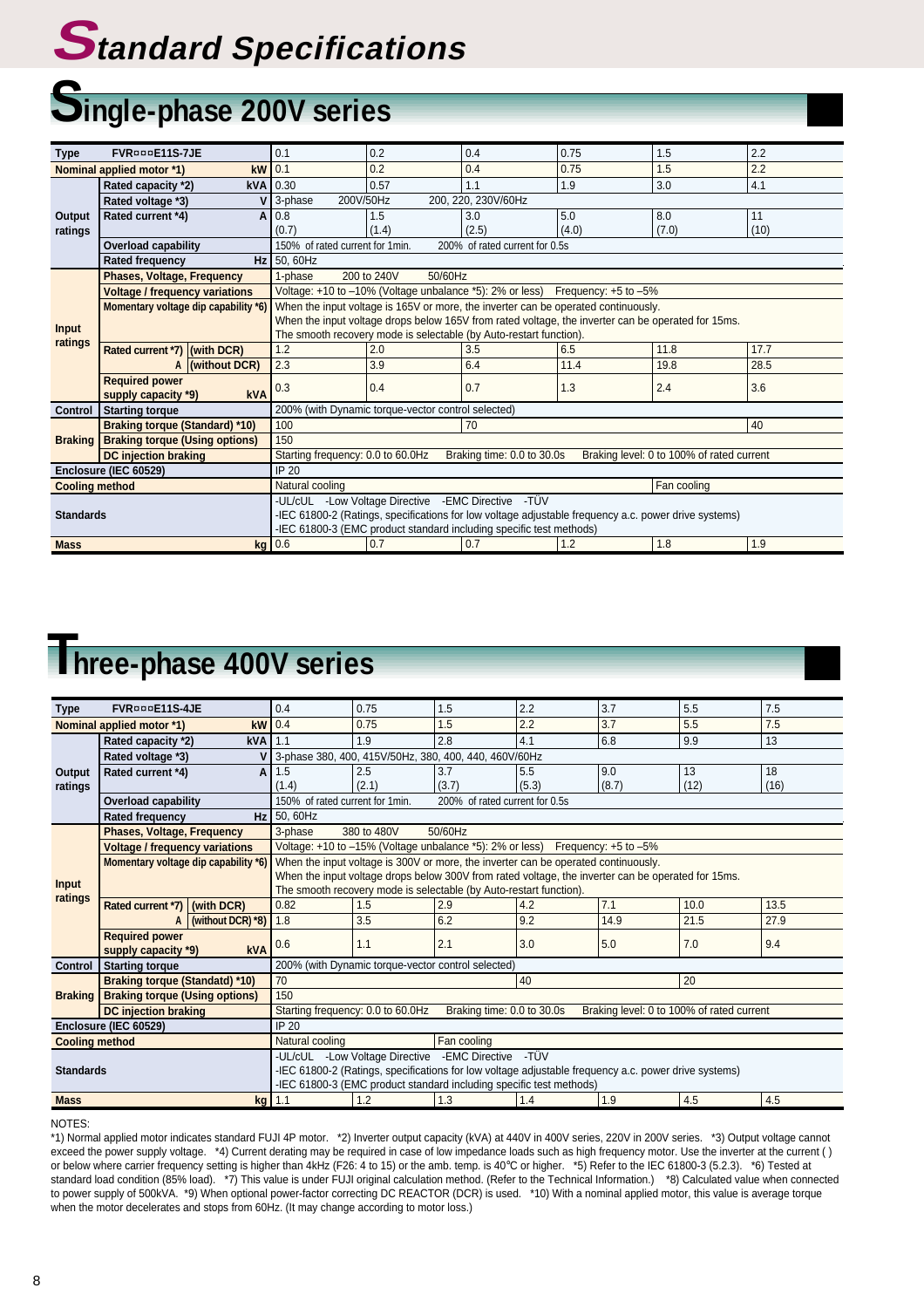# **Three-phase 200V series**

| <b>Type</b>       | FVR¤¤¤E11S-2JE                                          |               | 0.1              | 0.2                                                                                                                                                                                                                                                            | 0.4          | 0.75                                                     | 1.5                       | 2.2        | 3.7                                       | 5.5          | 7.5        |
|-------------------|---------------------------------------------------------|---------------|------------------|----------------------------------------------------------------------------------------------------------------------------------------------------------------------------------------------------------------------------------------------------------------|--------------|----------------------------------------------------------|---------------------------|------------|-------------------------------------------|--------------|------------|
|                   | Nominal applied motor *1)                               | kW            | 10.1             | 0.2                                                                                                                                                                                                                                                            | 0.4          | 0.75                                                     | 1.5                       | 2.2        | 3.7                                       | 5.5          | 7.5        |
|                   | Rated capacity *2)                                      | kVA           | 0.30             | 0.57                                                                                                                                                                                                                                                           | 1.1          | 1.9                                                      | 3.0                       | 4.2        | 6.5                                       | 9.5          | 12.5       |
| Output<br>ratings | Rated voltage *3)                                       |               | 3-phase          | 200V/50Hz                                                                                                                                                                                                                                                      |              | 200, 220, 230V/60Hz                                      |                           |            |                                           |              |            |
|                   | Rated current *4)                                       |               | $A$ 0.8<br>(0.7) | 1.5<br>(1.4)                                                                                                                                                                                                                                                   | 3.0<br>(2.5) | 5.0<br>(4.0)                                             | 8.0<br>(7.0)              | 11<br>(10) | 17<br>(16.5)                              | 25<br>(23.5) | 33<br>(31) |
|                   | <b>Overload capability</b>                              |               |                  | 150% of rated current for 1min.                                                                                                                                                                                                                                |              | 200% of rated current for 0.5s                           |                           |            |                                           |              |            |
|                   | <b>Rated frequency</b>                                  |               | $Hz$ 50, 60Hz    |                                                                                                                                                                                                                                                                |              |                                                          |                           |            |                                           |              |            |
|                   | <b>Phases, Voltage, Frequency</b>                       |               | 3-phase          | 200 to 230V                                                                                                                                                                                                                                                    | 50/60Hz      |                                                          |                           |            |                                           |              |            |
| Input             | <b>Voltage / frequency variations</b>                   |               |                  |                                                                                                                                                                                                                                                                |              | Voltage: +10 to -15% (Voltage unbalance *5): 2% or less) | Frequency: $+5$ to $-5\%$ |            |                                           |              |            |
|                   | Momentary voltage dip capability *6)                    |               |                  | When the input voltage is 165V or more, the inverter can be operated continuously.<br>When the input voltage drops below 165V from rated voltage, the inverter can be operated for 15ms.<br>The smooth recovery mode is selectable (by Auto-restart function). |              |                                                          |                           |            |                                           |              |            |
| ratings           | Rated current *7)                                       | (with DCR)    | 0.59             | 0.94                                                                                                                                                                                                                                                           | 1.6          | 3.1                                                      | 5.7                       | 8.3        | 14.0                                      | 19.7         | 26.9       |
|                   | А                                                       | (without DCR) | 1.1              | 1.8                                                                                                                                                                                                                                                            | 3.4          | 6.4                                                      | 11.1                      | 16.1       | 25.5                                      | 40.8         | 52.6       |
|                   | <b>Required power</b><br>supply capacity *8)            | <b>kVA</b>    | 0.3              | 0.4                                                                                                                                                                                                                                                            | 0.6          | 1.1                                                      | 2.0                       | 2.9        | 4.9                                       | 6.9          | 9.4        |
| Control           | <b>Starting torque</b>                                  |               |                  | 200% (with Dynamic torque-vector control selected)                                                                                                                                                                                                             |              |                                                          |                           |            |                                           |              |            |
|                   | <b>Braking torque (Standard) *9)</b>                    |               | 100              |                                                                                                                                                                                                                                                                | 70           |                                                          |                           | 40         |                                           | 20           |            |
| <b>Braking</b>    | <b>Braking torque (Using options)</b>                   |               | 150              |                                                                                                                                                                                                                                                                |              |                                                          |                           |            |                                           |              |            |
|                   | DC injection braking                                    |               |                  | Starting frequency: 0.0 to 60.0Hz                                                                                                                                                                                                                              |              | Braking time: 0.0 to 30.0s                               |                           |            | Braking level: 0 to 100% of rated current |              |            |
|                   | Enclosure (IEC 60529)                                   |               | IP 20            |                                                                                                                                                                                                                                                                |              |                                                          |                           |            |                                           |              |            |
|                   | <b>Cooling method</b><br>Fan cooling<br>Natural cooling |               |                  |                                                                                                                                                                                                                                                                |              |                                                          |                           |            |                                           |              |            |
| <b>Standards</b>  |                                                         |               |                  | -UL/cUL -Low Voltage Directive -EMC Directive<br>-TÜV<br>-IEC 61800-2 (Ratings, specifications for low voltage adjustable frequency a.c. power drive systems)<br>-IEC 61800-3 (EMC product standard including specific test methods)                           |              |                                                          |                           |            |                                           |              |            |
| <b>Mass</b>       |                                                         |               | $kg$ 0.6         | 0.6                                                                                                                                                                                                                                                            | 0.7          | 0.8                                                      | 1.3                       | 1.3        | 2.0                                       | 4.5          | 4.5        |

NOTES:

\*1) Normal applied motor indicates standard FUJI 4P motor. \*2) Inverter output capacity (kVA) at 220V in 200V series. \*3) Output voltage cannot exceed the power supply voltage. \*4) Current derating may be required in case of low impedance loads such as high frequency motor. Use the inverter at the current ( ) or below where carrier frequency setting is higher than 4kHz (F26: 4 to 15) or the amb. temp. is 40°C or higher. \*5) Refer to the IEC 61800-3 (5.2.3). \*6) Tested at standard load condition (85% load). \*7) This value is under FUJI original calculation method. (Refer to the Technical Information.) \*8) When optional power-factor correcting DC REACTOR (DCR) is used. \*9) With a nominal applied motor, this value is average torque when the motor decelerates and stops from 60Hz. (It may change according to motor loss.)

# **Common Specifications**

| ltem      |                |                                         | <b>Explanation</b>                                                                                                                                                                                                                                                                                                                                    |  |  |
|-----------|----------------|-----------------------------------------|-------------------------------------------------------------------------------------------------------------------------------------------------------------------------------------------------------------------------------------------------------------------------------------------------------------------------------------------------------|--|--|
| Output    |                | <b>Maximum frequency</b>                | 50 to 400Hz *1)                                                                                                                                                                                                                                                                                                                                       |  |  |
| frequency |                | <b>Base frequency</b>                   | 25 to 400Hz                                                                                                                                                                                                                                                                                                                                           |  |  |
|           | <b>Setting</b> | <b>Starting frequency</b>               | 0.1 to 60.0Hz, Holding time: 0.0 to 10.0s                                                                                                                                                                                                                                                                                                             |  |  |
|           |                | Carrier frequency *2)                   | 0.75 to 15kHz                                                                                                                                                                                                                                                                                                                                         |  |  |
|           |                | <b>Accuracy (Stability)</b>             | • Analog setting: ±0.2% of Maximum frequency (at 25±10°C)<br>• Digital setting : ±0.01% of Maximum frequency (at -10 to +50°C)                                                                                                                                                                                                                        |  |  |
|           |                | <b>Setting resolution</b>               | * Analog setting: 1/3000 of Maximum frequency ex.) 0.02Hz at 60Hz, 0.04Hz at 120Hz, 0.15Hz at 400Hz<br>. Digital setting : 0.01Hz at Maximum frequency of up to 99.99Hz (0.1Hz at Maximum frequency of 100.0Hz and above)<br>• LINK setting : • 1/20000 of Maximum frequency ex.) 0.003Hz at 60Hz, 0.006Hz at 120Hz, 0.02Hz at 400Hz • 0.01Hz (Fixed) |  |  |
| Control   |                | <b>Control method</b>                   | • V/f control (Sinusoidal PWM control) • Dynamic torque-vector control (Sinusoidal PWM control)                                                                                                                                                                                                                                                       |  |  |
|           |                | Voltage / freg. (V/f) characteristic    | Adjustable at base and maximum frequency, with AVR control: 160 to 480V (400V series), 80 to 240V (200V series)                                                                                                                                                                                                                                       |  |  |
|           |                | <b>Toraue boost</b>                     | Selectable by load characteristics: Constant torque load (Auto/manual), Variable torque load (Manual)                                                                                                                                                                                                                                                 |  |  |
|           |                | <b>Operation method</b>                 | • KEYPAD operation : RUN key, TICP key                                                                                                                                                                                                                                                                                                                |  |  |
|           |                |                                         | . Digital input signal operation : FWD or REV command, Coast-to-stop command, etc.                                                                                                                                                                                                                                                                    |  |  |
|           |                |                                         | • LINK operation<br>: RS485 (Standard)                                                                                                                                                                                                                                                                                                                |  |  |
|           |                |                                         | Profibus-DP, Interbus-S, DeviceNet, Modbus Plus, CAN Open (Option)                                                                                                                                                                                                                                                                                    |  |  |
|           |                | <b>Frequency setting</b>                | • KEYPAD operation: $\Diamond$ or $\lor$ key                                                                                                                                                                                                                                                                                                          |  |  |
|           |                | (Frequency command)                     | • External potentiometer (*)<br>: 1 to $5k\Omega$                                                                                                                                                                                                                                                                                                     |  |  |
|           |                |                                         | • Analog input<br>: 0 to +10V DC (0 to +5V DC), 4 to 20mA DC                                                                                                                                                                                                                                                                                          |  |  |
|           |                |                                         | (Reversible) $0$ to $\pm$ 10V DC (0 to $\pm$ 5V DC) Reversible operation by polarized signal can be selected.                                                                                                                                                                                                                                         |  |  |
|           |                |                                         | (Inverse) +10 to 0V DC, 20 to 4mA DCInverse mode operation can be selected.                                                                                                                                                                                                                                                                           |  |  |
|           |                |                                         | • UP/DOWN control<br>: Output frequency increases when UP signal is ON, and decreases when DOWN signal is ON.                                                                                                                                                                                                                                         |  |  |
|           |                |                                         | : Up to 16 different frequencies can be selected by digital input signal.<br>• Multistep frequency                                                                                                                                                                                                                                                    |  |  |
|           |                |                                         | • LINK operation<br>: RS485 (Standard)<br>Profibus-DP, Interbus-S, DeviceNet, Modbus Plus, CAN Open (Option)                                                                                                                                                                                                                                          |  |  |
|           |                | Running status signal                   | Transistor output<br>(2 points) : RUN, FAR, FDT, OL, LU, TL, etc.                                                                                                                                                                                                                                                                                     |  |  |
|           |                |                                         | Relay output<br>(1 point) : Alarm output (for any fault)                                                                                                                                                                                                                                                                                              |  |  |
|           |                |                                         | Analog (or pulse) output<br>: Output frequency, Output current, Output torque, etc.<br>(1 point)                                                                                                                                                                                                                                                      |  |  |
|           |                | <b>Acceleration / Deceleration time</b> | 0.01 to 3600s<br>: • Independently adjustable acceleration and deceleration • 4 different times are selectable.                                                                                                                                                                                                                                       |  |  |
|           |                |                                         | Mode select<br>: Linear, S-curve (weak), S-curve (strong), Non-linear                                                                                                                                                                                                                                                                                 |  |  |
|           |                | <b>Frequency limiter</b>                | High and Low limiters can be preset.                                                                                                                                                                                                                                                                                                                  |  |  |
|           |                | <b>Bias frequency</b>                   | Bias frequency can be preset.                                                                                                                                                                                                                                                                                                                         |  |  |
|           |                | Gain for frequency setting              | Gain for frequency setting can be preset. (0.0 to 200.0%)<br>ex.) Analog input 0 to +5V DC with 200% gain results in maximum frequency at 5V DC.                                                                                                                                                                                                      |  |  |
|           |                |                                         |                                                                                                                                                                                                                                                                                                                                                       |  |  |

#### NOTES: (\*) Option

\*1) For application at 120Hz or above, please contact FUJI.

\*2) Inverter may automatically reduce carrier frequency, in accordance with ambient temperature or output current for protecting inverter.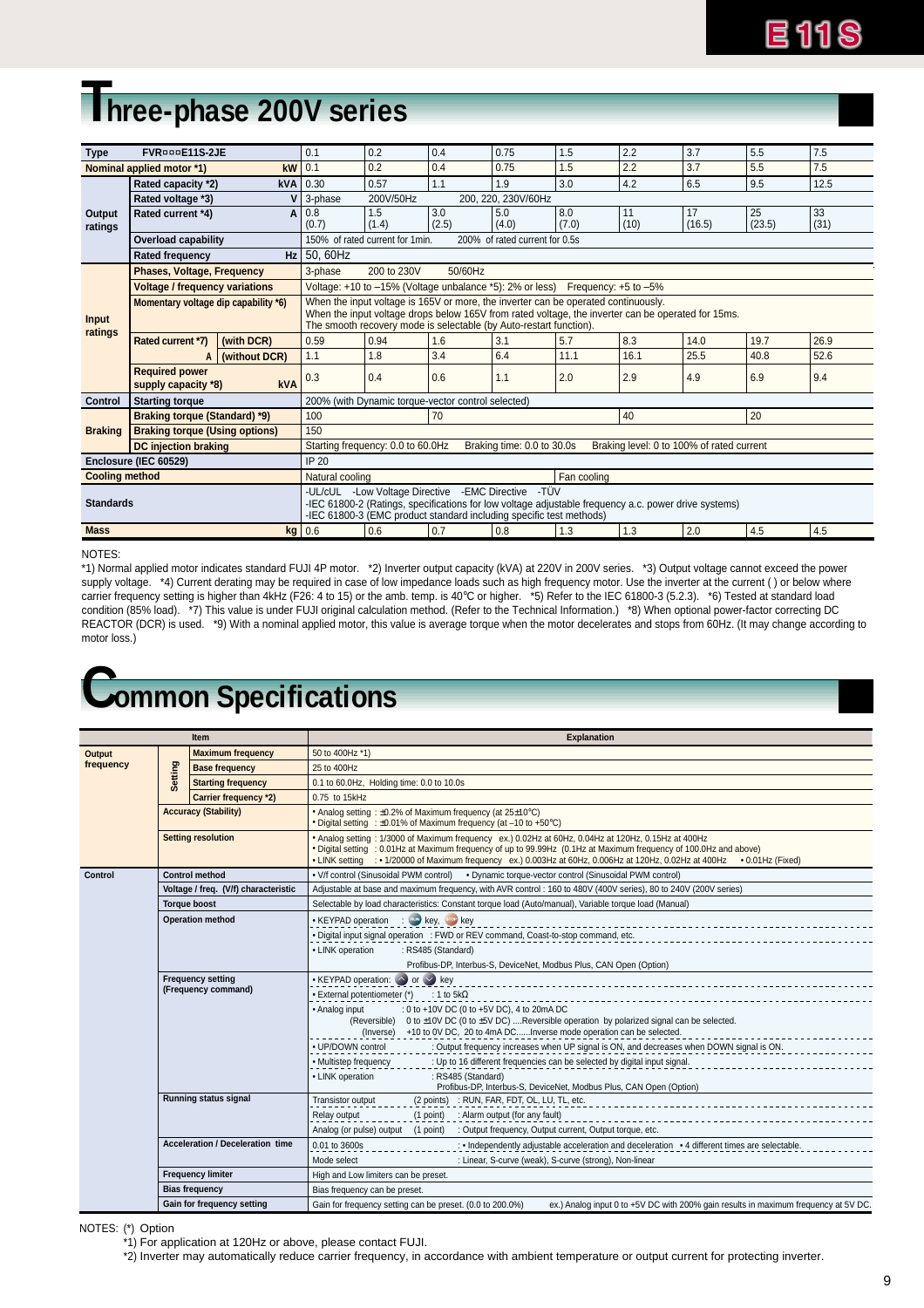|                             | Item                                                                                                                                                                                                                                                                                                                                                                                 | <b>Explanation</b>                                                                                                                                                                                                                                      |                                                                                                                                                                                                                                                                                                     |  |  |  |
|-----------------------------|--------------------------------------------------------------------------------------------------------------------------------------------------------------------------------------------------------------------------------------------------------------------------------------------------------------------------------------------------------------------------------------|---------------------------------------------------------------------------------------------------------------------------------------------------------------------------------------------------------------------------------------------------------|-----------------------------------------------------------------------------------------------------------------------------------------------------------------------------------------------------------------------------------------------------------------------------------------------------|--|--|--|
| Control                     | Jump frequency control                                                                                                                                                                                                                                                                                                                                                               | Jump frequency (3 points) and its common jump hysteresis width (0 to 30Hz) can be preset.                                                                                                                                                               |                                                                                                                                                                                                                                                                                                     |  |  |  |
|                             |                                                                                                                                                                                                                                                                                                                                                                                      |                                                                                                                                                                                                                                                         |                                                                                                                                                                                                                                                                                                     |  |  |  |
|                             | Rotating motor pick up (Flying start)                                                                                                                                                                                                                                                                                                                                                | A rotating motor (including inverse rotating mode) can be smoothly picked up without stopping the motor (speed search method).                                                                                                                          |                                                                                                                                                                                                                                                                                                     |  |  |  |
|                             | Auto-restart after momentary power<br>failure                                                                                                                                                                                                                                                                                                                                        | circuit is temporarily opened, the inverter operates without a hitch.)                                                                                                                                                                                  | Automatic restart is available without stopping motor after a momentary power failure (speed search method). When "Smooth recovery" mode is<br>selected, the motor speed drop is held minimum. (The inverter searches the motor speed, and smoothly returns to setting frequency. Even if the motor |  |  |  |
|                             | Slip compensation                                                                                                                                                                                                                                                                                                                                                                    | The inverter output frequency is controlled according to the load torque to keep motor speed constant. When the value is set at<br>"0.00" and "Torque-vector" is set at "active", the compensation value automatically selects the Fuji standard motor. |                                                                                                                                                                                                                                                                                                     |  |  |  |
|                             |                                                                                                                                                                                                                                                                                                                                                                                      | Slip compensation can be preset for the second motor.                                                                                                                                                                                                   |                                                                                                                                                                                                                                                                                                     |  |  |  |
|                             | Droop operation                                                                                                                                                                                                                                                                                                                                                                      | The motor speed droops in proportion to load torque (-9.9 to 0.0Hz).                                                                                                                                                                                    |                                                                                                                                                                                                                                                                                                     |  |  |  |
|                             | <b>Torque limiter</b>                                                                                                                                                                                                                                                                                                                                                                | • Torque limiter 1 and 2 can be individually set, and are selectable with a digital input signal.                                                                                                                                                       | • When the motor torque reaches a preset limiting level, this function automatically adjusts the output frequency to prevent the inverter from tripping due to an overcurrent.                                                                                                                      |  |  |  |
|                             | <b>PID control</b>                                                                                                                                                                                                                                                                                                                                                                   | This function can control flowrate, pressure, etc. (with an analog feedback signal.)                                                                                                                                                                    |                                                                                                                                                                                                                                                                                                     |  |  |  |
|                             |                                                                                                                                                                                                                                                                                                                                                                                      | Reference<br>• KEYPAD operation ( $\Diamond$ ) or $\Diamond$ key)                                                                                                                                                                                       | $: 0.0$ to 100.0%                                                                                                                                                                                                                                                                                   |  |  |  |
|                             |                                                                                                                                                                                                                                                                                                                                                                                      | signal<br>• Voltage input (Terminal 12)                                                                                                                                                                                                                 | : 0 to +10V DC                                                                                                                                                                                                                                                                                      |  |  |  |
|                             |                                                                                                                                                                                                                                                                                                                                                                                      | • Current input (Terminal C1)                                                                                                                                                                                                                           | : 4 to 20 $mA$ DC                                                                                                                                                                                                                                                                                   |  |  |  |
|                             |                                                                                                                                                                                                                                                                                                                                                                                      | • Multistep frequency setting                                                                                                                                                                                                                           | : Setting freq. / Max. freq. $X$ 100 (%)                                                                                                                                                                                                                                                            |  |  |  |
|                             |                                                                                                                                                                                                                                                                                                                                                                                      | • RS485                                                                                                                                                                                                                                                 | : Setting freq. / Max. freq. X 100 (%)                                                                                                                                                                                                                                                              |  |  |  |
|                             |                                                                                                                                                                                                                                                                                                                                                                                      | • Feedback signal<br>• Terminal 12 (0 to +10V DC or +10 to 0V DC)                                                                                                                                                                                       |                                                                                                                                                                                                                                                                                                     |  |  |  |
|                             | <b>Automatic deceleration</b>                                                                                                                                                                                                                                                                                                                                                        | • Terminal C1 (4 to 20mA DC or 20 to 4mA DC)                                                                                                                                                                                                            |                                                                                                                                                                                                                                                                                                     |  |  |  |
|                             | Torque limiter 1 (Braking) is set at "F41: 0" (Same as Torque limiter 2 (Braking)).<br>• In deceleration<br>: The deceleration time is automatically extended up to 3 times the setting time for tripless operation even if braking resistor not used.<br>• In constant speed operation : Based on regenerative energy, the frequency is increased and tripless operation is active. |                                                                                                                                                                                                                                                         |                                                                                                                                                                                                                                                                                                     |  |  |  |
|                             | Second motor's setting                                                                                                                                                                                                                                                                                                                                                               | This function is used for two motors switching operation.                                                                                                                                                                                               |                                                                                                                                                                                                                                                                                                     |  |  |  |
|                             |                                                                                                                                                                                                                                                                                                                                                                                      | • The second motor's V/f characteristics (base and maximum frequency) can be preset.<br>• The second motor's circuit parameter can be preset. Torque-vector control can be applied to both motors.                                                      |                                                                                                                                                                                                                                                                                                     |  |  |  |
|                             | <b>Energy saving operation</b>                                                                                                                                                                                                                                                                                                                                                       |                                                                                                                                                                                                                                                         |                                                                                                                                                                                                                                                                                                     |  |  |  |
|                             | Fan stop operation                                                                                                                                                                                                                                                                                                                                                                   | This function minimizes inverter and motor losses at light load.                                                                                                                                                                                        |                                                                                                                                                                                                                                                                                                     |  |  |  |
|                             |                                                                                                                                                                                                                                                                                                                                                                                      | This function is used for silent operation or extending the fan's lifetime.                                                                                                                                                                             |                                                                                                                                                                                                                                                                                                     |  |  |  |
| Indication<br>(LED monitor) | <b>Operation mode (Running)</b>                                                                                                                                                                                                                                                                                                                                                      | Output frequency (Hz)                                                                                                                                                                                                                                   | • Constant rate of feeding time                                                                                                                                                                                                                                                                     |  |  |  |
|                             |                                                                                                                                                                                                                                                                                                                                                                                      | Setting frequency (Hz)                                                                                                                                                                                                                                  | • Line speed (m/min)                                                                                                                                                                                                                                                                                |  |  |  |
|                             |                                                                                                                                                                                                                                                                                                                                                                                      | Output current (A)                                                                                                                                                                                                                                      | • PID reference value                                                                                                                                                                                                                                                                               |  |  |  |
|                             |                                                                                                                                                                                                                                                                                                                                                                                      | Output voltage (V)                                                                                                                                                                                                                                      | • PID reference value (remote)                                                                                                                                                                                                                                                                      |  |  |  |
|                             |                                                                                                                                                                                                                                                                                                                                                                                      | Motor synchronous speed (r/min)                                                                                                                                                                                                                         | • PID feedback value                                                                                                                                                                                                                                                                                |  |  |  |
|                             | <b>Stopping</b>                                                                                                                                                                                                                                                                                                                                                                      | Selected setting value or output value                                                                                                                                                                                                                  |                                                                                                                                                                                                                                                                                                     |  |  |  |
|                             | <b>Trip mode</b>                                                                                                                                                                                                                                                                                                                                                                     | Displays the cause of trip by codes as follows.                                                                                                                                                                                                         | • dBH (Overheating at DB circuit)                                                                                                                                                                                                                                                                   |  |  |  |
|                             |                                                                                                                                                                                                                                                                                                                                                                                      | • OC1 (Overcurrent during acceleration)                                                                                                                                                                                                                 | • OL1 (Motor 1 overload)                                                                                                                                                                                                                                                                            |  |  |  |
|                             |                                                                                                                                                                                                                                                                                                                                                                                      | OC2 (Overcurrent during deceleration)                                                                                                                                                                                                                   | • OL2 (Motor 2 overload)                                                                                                                                                                                                                                                                            |  |  |  |
|                             |                                                                                                                                                                                                                                                                                                                                                                                      | OC3 (Overcurrent during running at constant speed)                                                                                                                                                                                                      | • OLU (Inverter unit overload)                                                                                                                                                                                                                                                                      |  |  |  |
|                             |                                                                                                                                                                                                                                                                                                                                                                                      | • Lin (Input phase loss)                                                                                                                                                                                                                                | • Er1 (Memory error)                                                                                                                                                                                                                                                                                |  |  |  |
|                             |                                                                                                                                                                                                                                                                                                                                                                                      | • OU1 (Overvoltage during acceleration)                                                                                                                                                                                                                 | • Er2 (KEYPAD panel communication error)                                                                                                                                                                                                                                                            |  |  |  |
|                             |                                                                                                                                                                                                                                                                                                                                                                                      | • OU2 (Overvoltage during deceleration)                                                                                                                                                                                                                 | • Er3 (CPU error)                                                                                                                                                                                                                                                                                   |  |  |  |
|                             |                                                                                                                                                                                                                                                                                                                                                                                      | OU3 (Overvoltage during running at constant speed)                                                                                                                                                                                                      | • Er4 (Option error)                                                                                                                                                                                                                                                                                |  |  |  |
|                             |                                                                                                                                                                                                                                                                                                                                                                                      | • LU (Undervoltage)                                                                                                                                                                                                                                     | • Er5 (Option error)                                                                                                                                                                                                                                                                                |  |  |  |
|                             |                                                                                                                                                                                                                                                                                                                                                                                      | • OH1 (Overheating at heat sink)                                                                                                                                                                                                                        | • Er7 (Output phase loss error, impedance imbalance)                                                                                                                                                                                                                                                |  |  |  |
|                             |                                                                                                                                                                                                                                                                                                                                                                                      | OH2 (External thermal relay tripped)                                                                                                                                                                                                                    | • Er8 (RS485 error)                                                                                                                                                                                                                                                                                 |  |  |  |
|                             | <b>Running or trip mode</b>                                                                                                                                                                                                                                                                                                                                                          | • Trip history: Cause of trip by code (Even when main power supply is off, trip history data of the last 4 trips are retained.)                                                                                                                         |                                                                                                                                                                                                                                                                                                     |  |  |  |
|                             | Charge lamp                                                                                                                                                                                                                                                                                                                                                                          | When the DC link circuit voltage is higher than 50V, the charge lamp is ON.                                                                                                                                                                             |                                                                                                                                                                                                                                                                                                     |  |  |  |
| Protection                  | Overload                                                                                                                                                                                                                                                                                                                                                                             | Protects the inverter by electronic thermal and detection of inverter temperature.                                                                                                                                                                      |                                                                                                                                                                                                                                                                                                     |  |  |  |
|                             | Overvoltage                                                                                                                                                                                                                                                                                                                                                                          | Detects DC link circuit overvoltage, and stops the inverter. (400V series: 800V DC, 200V series: 400V DC)                                                                                                                                               |                                                                                                                                                                                                                                                                                                     |  |  |  |
|                             | Incoming surge                                                                                                                                                                                                                                                                                                                                                                       | Protects the inverter against surge voltage between the main circuit power line and the ground.                                                                                                                                                         |                                                                                                                                                                                                                                                                                                     |  |  |  |
|                             | Undervoltage                                                                                                                                                                                                                                                                                                                                                                         | Detects DC link circuit undervoltage, and stops the inverter. (400V series: 400V DC, 200V series: 200V DC)                                                                                                                                              |                                                                                                                                                                                                                                                                                                     |  |  |  |
|                             | Input phase loss                                                                                                                                                                                                                                                                                                                                                                     | Phase loss protection for power line input.                                                                                                                                                                                                             |                                                                                                                                                                                                                                                                                                     |  |  |  |
|                             | Overheating                                                                                                                                                                                                                                                                                                                                                                          | Protects the inverter by detection of inverter temperature.                                                                                                                                                                                             |                                                                                                                                                                                                                                                                                                     |  |  |  |
|                             | <b>Short-circuit</b>                                                                                                                                                                                                                                                                                                                                                                 | Short-circuit protection for inverter output circuit                                                                                                                                                                                                    |                                                                                                                                                                                                                                                                                                     |  |  |  |
|                             | <b>Ground fault</b>                                                                                                                                                                                                                                                                                                                                                                  | Ground fault protection for inverter output circuit                                                                                                                                                                                                     |                                                                                                                                                                                                                                                                                                     |  |  |  |
|                             | Motor overload                                                                                                                                                                                                                                                                                                                                                                       | Electronic thermal overload relay can be selected for standard motor or inverter motor                                                                                                                                                                  |                                                                                                                                                                                                                                                                                                     |  |  |  |
|                             |                                                                                                                                                                                                                                                                                                                                                                                      | Thermal time constant (0.5 to 10.0 minutes) can be preset for a special motor.                                                                                                                                                                          |                                                                                                                                                                                                                                                                                                     |  |  |  |
|                             | *(overlod early warning)                                                                                                                                                                                                                                                                                                                                                             | The second motor's electronic thermal overload relay can be preset for 2-motor changeover operation.                                                                                                                                                    |                                                                                                                                                                                                                                                                                                     |  |  |  |
|                             |                                                                                                                                                                                                                                                                                                                                                                                      | Outputs a warning signal at preset level before inverter trip.                                                                                                                                                                                          |                                                                                                                                                                                                                                                                                                     |  |  |  |
|                             | DB resistor overheating                                                                                                                                                                                                                                                                                                                                                              | Prevents DB resistor overheating by internal electronic thermal overload relay.                                                                                                                                                                         |                                                                                                                                                                                                                                                                                                     |  |  |  |
|                             |                                                                                                                                                                                                                                                                                                                                                                                      | (The inverter stops electricity discharge operation to protect the DB resistor.)                                                                                                                                                                        |                                                                                                                                                                                                                                                                                                     |  |  |  |
|                             | <b>Stall prevention</b>                                                                                                                                                                                                                                                                                                                                                              | Controls the output frequency to prevent $\eta$ <sup><math>\tau</math></sup> (overcurrent) trip when the output current exceeds the limit value during acceleration.                                                                                    |                                                                                                                                                                                                                                                                                                     |  |  |  |
|                             |                                                                                                                                                                                                                                                                                                                                                                                      |                                                                                                                                                                                                                                                         | Lowers the output frequency to hold almost constant torque when the output current exceeds the limit value during operation at constant speed.                                                                                                                                                      |  |  |  |
|                             |                                                                                                                                                                                                                                                                                                                                                                                      | Controls the output frequency to prevent $J'U$ (overvoltage) trip when the DC link circuit voltage exceeds the limit value during deceleration.                                                                                                         |                                                                                                                                                                                                                                                                                                     |  |  |  |
|                             | Output phase loss                                                                                                                                                                                                                                                                                                                                                                    | When the inverter executes tuning, detects each phase impedance imbalance.                                                                                                                                                                              |                                                                                                                                                                                                                                                                                                     |  |  |  |
|                             | Motor protection by PTC thermistor                                                                                                                                                                                                                                                                                                                                                   | When the motor temperature exceeds allowable value, the inverter trips automatically.                                                                                                                                                                   |                                                                                                                                                                                                                                                                                                     |  |  |  |
| <b>Condition</b>            | <b>Auto reset</b><br><b>Installation location</b>                                                                                                                                                                                                                                                                                                                                    | When the inverter is tripped, it resets automatically and restarts.                                                                                                                                                                                     |                                                                                                                                                                                                                                                                                                     |  |  |  |
|                             |                                                                                                                                                                                                                                                                                                                                                                                      | Free from corrosive gases, flammable gases, oil mist, dusts, and direct sunlight. Indoor use only. Pollution degree 2 for Low Voltage Directive.                                                                                                        |                                                                                                                                                                                                                                                                                                     |  |  |  |
| (Installation               | <b>Altitude</b>                                                                                                                                                                                                                                                                                                                                                                      | 1000m or less. Applicable to 3000m with power derating (-10%/1000m)                                                                                                                                                                                     |                                                                                                                                                                                                                                                                                                     |  |  |  |
| and                         | <b>Ambient temperature</b>                                                                                                                                                                                                                                                                                                                                                           | $-10$ to +50 °C                                                                                                                                                                                                                                         |                                                                                                                                                                                                                                                                                                     |  |  |  |
| operation)                  | <b>Ambient humidity</b>                                                                                                                                                                                                                                                                                                                                                              | 5 to 95%RH (non-condensing)<br>3mm at from 2 to less than 9Hz, 9.8m/s <sup>2</sup> at from 9 to less than 20Hz                                                                                                                                          |                                                                                                                                                                                                                                                                                                     |  |  |  |
|                             | <b>Vibration</b>                                                                                                                                                                                                                                                                                                                                                                     | $2m/s2$ at from 20 to less than 55Hz, 1m/s <sup>2</sup> at from 55 to less than 200Hz                                                                                                                                                                   |                                                                                                                                                                                                                                                                                                     |  |  |  |
| <b>Storage condition</b>    |                                                                                                                                                                                                                                                                                                                                                                                      | • Temperature : -25 to +65 °C • Humidity : 5 to 95%RH (non-condensing)                                                                                                                                                                                  |                                                                                                                                                                                                                                                                                                     |  |  |  |
|                             |                                                                                                                                                                                                                                                                                                                                                                                      |                                                                                                                                                                                                                                                         |                                                                                                                                                                                                                                                                                                     |  |  |  |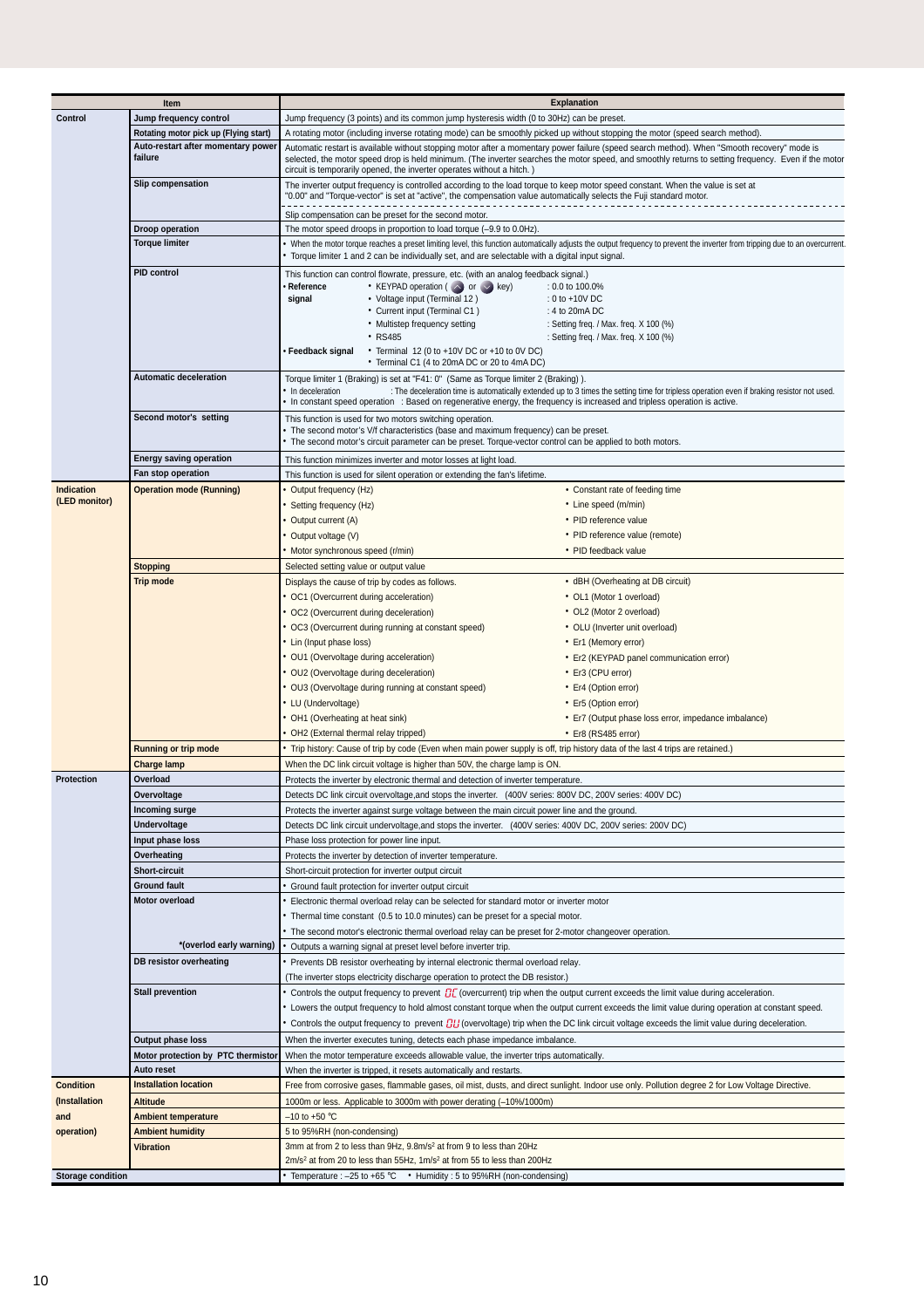# **Basic Wiring Diagram**

# **Keypad panel Operation**

### **The following diagram is for reference only. For detailed wiring diagrams, refer to the relevant instruction manual.**



Operation using the factory settings

Connect the inverter to the power supply and the motor. Then, turn on the power to enable variable speed operation. [ Operation method ]

- 1. Run/Stop .................. Press number or stop key on the keypad panel.
- 2. Setting frequency .... Press  $\Diamond$  or  $\Diamond$  key on the keypad panel.

#### NOTES:

- \*1) When connecting an optional DC REACTOR, remove the jumper wire that connects the terminals [P1] and [P+].
- \*2) Keep the control circuit wires at least 100mm away from the main circuit wires and put them in separate ducts to prevent noise and resultant malfunctions. When control wiring crosses the main wiring, ensure that they cross each other at right angles.
- \*3) For the wiring of the control circuit, use shielded or twisted wires with the shortest possible length. (When using shielded wires, connect one end of the shields to the inverter ground terminal and leave the other end free.)
- \*4) If there is a magnetic contactor or a solenoid close to the inverter, connect a surge suppresser to the coil in parallel connection. Keep the wiring length to a minimum.
- \*5) Terminal for grounding the motor. Connect it, if necessary.

# **External signal input Operation**

### **The following diagram is for reference only. For detailed wiring diagrams, refer to the relevant instruction manual.**



Run/Stop operation and frequency setting through external signals

When "1" is set at  $F \ddot{H}$  I, you can set a frequency by using an input signal for 0 to 10V DC. When "2" is set at  $F \ddot{J}$  , you can set a frequency by using an input signal for 4 to 20mA DC. In both cases, set "1" at  $FBZ$ .

#### NOTES:

- \*1) When connecting an optional DC REACTOR, remove the jumper wire that connects the terminals [P1] and [P+].
- \*2) If there is a magnetic contactor or a solenoid close to the inverter, connect a surge suppresser to the coil in parallel connection. Keep the wiring length to a minimum.
- \*3) For the wiring of the control circuit, use shielded or twisted wires with the shortest possible length. When using shielded wires, connect the shields to the inverter ground terminal.
- \*4) (THR) terminal function can be used by assigning code "8" (External fault) to any of X1 to X5 terminal (function code E01 to E05).
- \*5) Terminal for grounding the motor. Connect it, if necessary.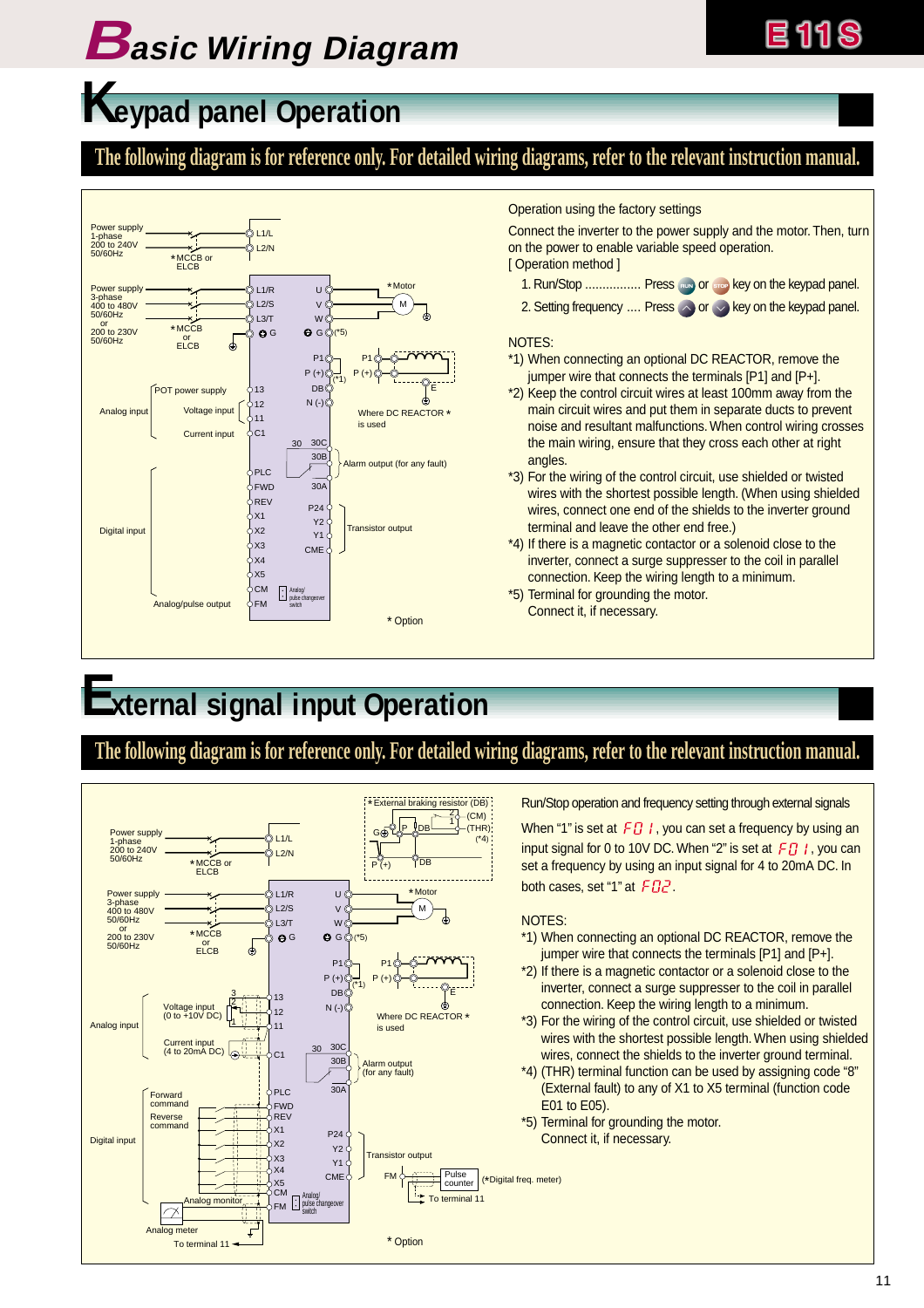

# **Terminal Functions**

|                         | Symbol                      | <b>Terminal name</b>                                    | <b>Function</b>                                                                                                                                                                                                           | <b>Remarks</b>                                                                                                                                        | Func. code                 |
|-------------------------|-----------------------------|---------------------------------------------------------|---------------------------------------------------------------------------------------------------------------------------------------------------------------------------------------------------------------------------|-------------------------------------------------------------------------------------------------------------------------------------------------------|----------------------------|
| Main<br>circuit         | L1/R, L2/S.<br>L3/T         | Power input                                             | Connect a 3-phase power supply.                                                                                                                                                                                           |                                                                                                                                                       |                            |
|                         | L1/L, L2/N                  | Power input                                             | Connect a 1-phase power supply.                                                                                                                                                                                           |                                                                                                                                                       |                            |
|                         | <b>U, V, W</b>              | Inverter output                                         | Connect a 3-phase induction motor.                                                                                                                                                                                        |                                                                                                                                                       |                            |
|                         | $P1, P(+)$                  | For DC REACTOR                                          | Connect the DC REACTOR for power-factor correcting or harmonic current reducing.                                                                                                                                          | DC REACTOR: Option                                                                                                                                    |                            |
|                         | $P(+), N(-)$                | For DC link circuit                                     | Used for DC bus connection system.                                                                                                                                                                                        |                                                                                                                                                       |                            |
|                         | $P(+)$ , DB                 | <b>For EXTERNAL</b><br><b>BRAKING RESISTOR</b>          | Connect the EXTERNAL BRAKING RESISTOR (Option)                                                                                                                                                                            |                                                                                                                                                       |                            |
|                         | ΘG                          | Grounding                                               | Ground terminal for inverter chassis (housing).                                                                                                                                                                           |                                                                                                                                                       |                            |
| Analog<br>input         | 13                          | <b>Potentiometer</b><br>power supply                    | +10V DC power supply for frequency setting POT (POT: 1 to 5kΩ)                                                                                                                                                            | Allowable maximum output current : 10mA                                                                                                               |                            |
|                         | 12                          | <b>Voltage input</b>                                    | • 0 to +10V DC/0 to 100% (0 to +5V DC/0 to 100%)<br>. Reversible operation can be selected by function setting.<br>0 to ±10V DC /0 to ±100% (0 to ±5V DC/0 to ±100%)                                                      | Input impedance: $22k\Omega$<br>Allowable maximum input voltage: ±15V DC<br>If input voltage is 10 to 15V DC, the inverter estimates<br>it to 10 VDC. | F01, C30                   |
|                         |                             |                                                         | (PID control) Used for PID control reference signal or feedback signal.                                                                                                                                                   |                                                                                                                                                       | F01, H21                   |
|                         | C <sub>1</sub>              | <b>Current input</b>                                    | • 4 to 20mA DC/0 to 100%                                                                                                                                                                                                  | Input impedance: $250\Omega$                                                                                                                          | F01                        |
|                         | (PID control)               |                                                         | Used for PID control reference signal or feedback signal.                                                                                                                                                                 |                                                                                                                                                       | F01, H21                   |
|                         |                             | (PTC thermistor input)                                  | The PTC thermistor (for motor protection) can be connected to terminal C1 - 11.                                                                                                                                           |                                                                                                                                                       | H26, H27                   |
|                         | 11                          | Common                                                  | Common for analog signal                                                                                                                                                                                                  | Isolated from terminal CME and CM.                                                                                                                    |                            |
| <b>Digital</b><br>input | <b>FWD</b>                  | <b>Forward operation</b><br>command                     | FWD: ON  The motor runs in the forward direction.<br>FWD: OFF  The motor decelerates and stops.                                                                                                                           | When FWD and REV are simultaneously ON, the motor<br>decelerates and stops.                                                                           | F <sub>02</sub>            |
|                         | <b>REV</b>                  | <b>Reverse operation</b><br>command                     | REV: ON  The motor runs in the reverse direction.<br>REV: OFF  The motor decelerates and stops.                                                                                                                           |                                                                                                                                                       |                            |
|                         | X <sub>1</sub>              | Digital input 1                                         | These terminals can be preset as follows.                                                                                                                                                                                 | ON state maximum input voltage: 2V                                                                                                                    | E01 to E05                 |
|                         | <b>X2</b>                   | Digital input 2                                         |                                                                                                                                                                                                                           | (maximum source current : 5mA)<br>OFF state maximum terminal voltage: 22 to 27V                                                                       |                            |
|                         | X <sub>3</sub>              | Digital input 3                                         |                                                                                                                                                                                                                           | (allowable maximum leakage current: 0.5mA)                                                                                                            |                            |
|                         | <b>X4</b><br>X <sub>5</sub> | Digital input 4<br>Digital input 5                      |                                                                                                                                                                                                                           |                                                                                                                                                       |                            |
|                         |                             | (SS1) Multistep freq.                                   | (SS1)<br>: 2 (0, 1) different frequencies are selectable.                                                                                                                                                                 | Frequency 0 is set by F01 (or C30).                                                                                                                   | C05 to C19                 |
|                         | (SS4)<br>(SS8)              | (SS2) selection                                         | : 4 (0 to 3) different frequencies are selectable.<br>(SS1, SS2)<br>(SS1, SS2, SS4)<br>: 8 (0 to 7) different frequencies are selectable.<br>(SS1, SS2, SS4, SS8)<br>: 16 (0 to 15) different frequencies are selectable. | (All signals of SS1 to SS8 are OFF)                                                                                                                   |                            |
|                         |                             | (RT1) ACC / DEC time selection                          | (RT1)<br>: 2 (0, 1) different ACC / DEC times are selectable.                                                                                                                                                             | Time 0 is set by F07/F08.                                                                                                                             | F07, F08<br>E10, E11       |
|                         |                             | (HLD) 3-wire operation<br>stop command                  | Used for 3-wire operation.<br>(HLD): ON  The inverter self-holds FWD or REV signal.<br>(HLD): OFF  The inverter releases self-holding.                                                                                    |                                                                                                                                                       |                            |
|                         |                             | (BX) Coast-to-stop<br>command                           | (BX): ON  Motor will coast-to-stop. (No alarm signal will be output.)                                                                                                                                                     | • The motor restarts from 0Hz by turning off BX with the<br>operation command (FWD or REV) ON.<br>Assigned to terminal X4 at factory setting.         | H11                        |
|                         |                             | (RST) Alarm reset                                       | (RST): ON  Faults are reset. (This signal should be held for more than 0.1s.)                                                                                                                                             | · During normal operating, this signal is ignored.<br>Assigned to X5 at factory setting.                                                              |                            |
|                         |                             | (THR) Trip command<br>(External fault)                  | (THR): OFF  "OH2 trip" occurs and motor will coast-to-stop.                                                                                                                                                               | This alarm signal is held internally.                                                                                                                 |                            |
|                         |                             | (Hz2/Hz1) Freq. set 2 /<br>Freq. set 1                  | (Hz2/Hz1): ON  Freq. set 2 is effective.                                                                                                                                                                                  | If this signal is changed while the inverter is running,<br>the signal is effective only after the inverter stops.                                    | F01/C30                    |
|                         |                             | (M2/M1) Motor 2 / Motor 1                               | (M2/M1): ON  The motor circuit parameter and V/f characteristics are changed<br>to the second motor's ones.                                                                                                               | If this signal is changed while the inverter is running,<br>the signal is effective only after the inverter stops.                                    | P01 to P10 /<br>A10 to A19 |
|                         |                             | (DCBRK) DC brake command                                | (DCBRK): ON  The DC injection brake is effective. (In the inverter deceleration mode)                                                                                                                                     | If the operation command(FWD/REV) is input while DC braking<br>is effective, the operation command (FWD/REV) has priority.                            | F20 to F22                 |
|                         |                             | (TL2/TL1) Torque limiter 2 /<br><b>Torque limiter 1</b> | (TL2/TL1): ON  Torque limiter 2 is effective.                                                                                                                                                                             |                                                                                                                                                       | F40, F41/<br>E16, E17      |
|                         |                             | (UP) UP command                                         | (UP): ON  The output frequency increases.                                                                                                                                                                                 | When UP and DOWN commands are simultaneously<br>ON, DOWN signal is effective.                                                                         | F01, C30                   |
|                         |                             | (DOWN) DOWN command                                     | (DOWN): ON  The output frequency decreases.<br>. The output frequency change rate is determined by ACC / DEC time.<br>• Restarting frequency can be selected from 0Hz or setting value at the time of stop.               |                                                                                                                                                       |                            |
|                         |                             | (WE-KP) Write enable for KEYPAD                         | (WE-KP): ON  The data is changed by KEYPAD.                                                                                                                                                                               |                                                                                                                                                       |                            |
|                         |                             | (Hz/PID) PID control cancel                             | (Hz/PID): ON  The PID control is canceled, and frequency setting by KEYPAD<br>$\bullet$ or $\bullet$ ) is effective.                                                                                                      |                                                                                                                                                       | H20 to H25                 |
|                         |                             | (IVS) Inverse mode changeover                           | (IVS): ON  Inverse mode is effective in analog signal input.                                                                                                                                                              | If this signal is changed while the inverter is running, the signal<br>is effective only after the inverter stops.                                    | F01, C30                   |
|                         |                             |                                                         | (LE) Link enable (RS485, Bus) (LE): ON  The link opereation is effective. Used to switch operation between ordinary<br>operation and link operation to communication.                                                     | RS485: Standard, Bus: Option                                                                                                                          | H30                        |
|                         | <b>PLC</b>                  | <b>PLC</b> terminal                                     | Connect PLC power supply to avoid malfunction of the inverter that has SINK type digital<br>input, when PLC power supply is off.                                                                                          |                                                                                                                                                       |                            |
|                         | <b>CM</b>                   | Common                                                  | Common for digital signal                                                                                                                                                                                                 | Isolated from CME and 11.                                                                                                                             |                            |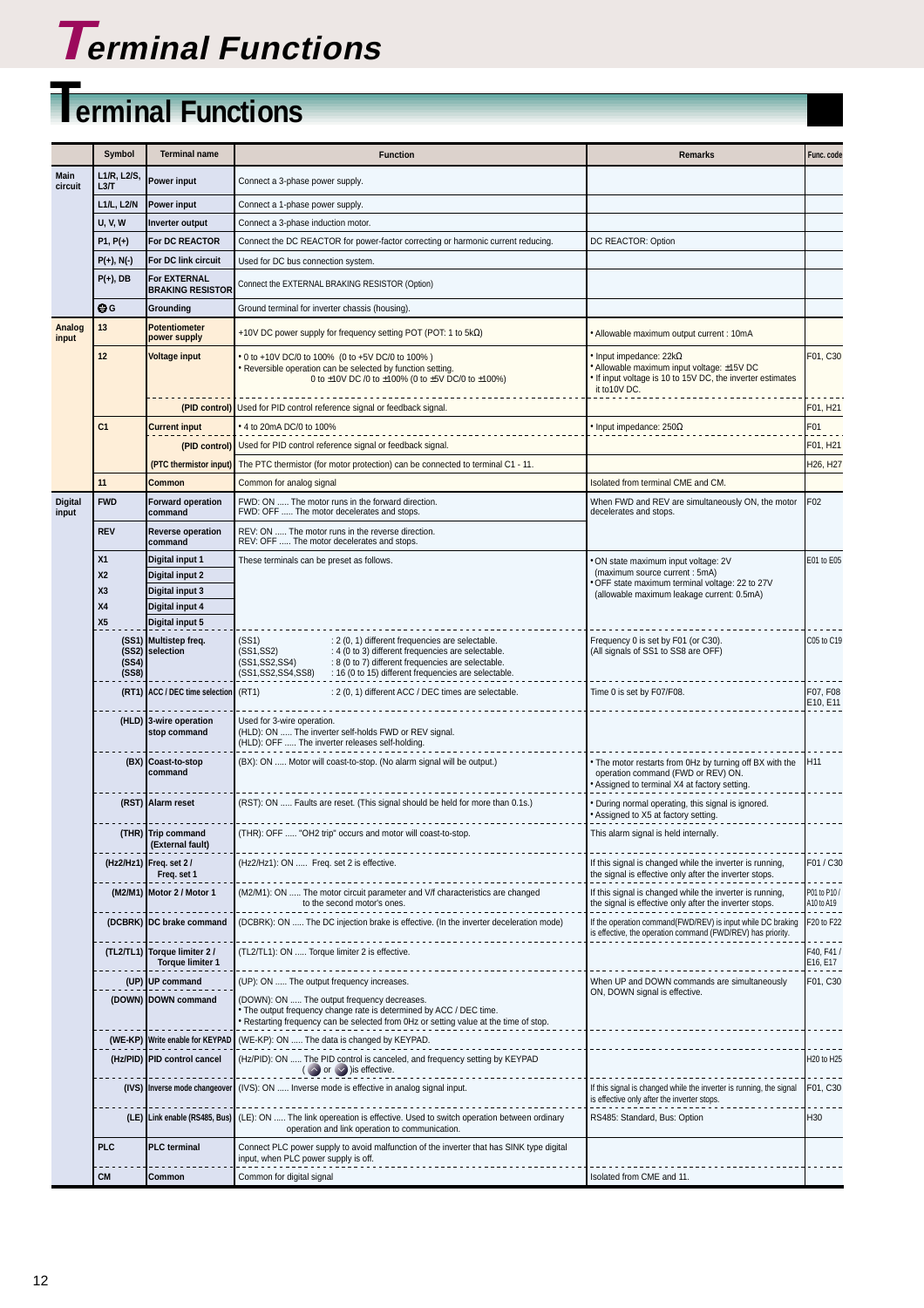

# **Terminal Functions**

|                   |                        | Symbol | <b>Terminal name</b>                                     | <b>Function</b>                                                                                                                                                                                                                                                                                                                                                                                                                                                                                                                                                        | <b>Remarks</b>                                                                                                                                                     | Func, code |
|-------------------|------------------------|--------|----------------------------------------------------------|------------------------------------------------------------------------------------------------------------------------------------------------------------------------------------------------------------------------------------------------------------------------------------------------------------------------------------------------------------------------------------------------------------------------------------------------------------------------------------------------------------------------------------------------------------------------|--------------------------------------------------------------------------------------------------------------------------------------------------------------------|------------|
| Analog<br>output  | <b>FM</b>              | (11)   | <b>Analog monitor</b><br>(Common)                        | Output voltage (0 to 10V DC) is proportional to selected function's value as follows.<br>The proportional coefficient and bias value can be preset.<br>• Output frequency 1 (Before slip compensation)<br>(0 to max. frequency)<br>· Output frequency 2 (After slip compensation)<br>(0 to max. frequency)<br>• Output current<br>(0 to 200%)<br>· Output voltage<br>(0 to 200%)<br>• Output torque<br>(0 to 200%)<br>• Load factor<br>(0 to 200%)<br>• Input power<br>(0 to 200%)<br>· PID feedback value<br>(0 to 100%)<br>• DC link circuit voltage<br>(0 to 1000V) | Allowable maximum output current: 2mA                                                                                                                              | F30, F31   |
| Pulse<br>output   | <b>FM</b>              | (11)   | <b>Pulse rate monitor</b><br>(Common)                    | Pulse rate mode : Pulse rate is proportional to selected function's value* (50% duty pulse)<br>* Average voltage mode : Average voltage is proportional to selected function's value*<br>(2670p/s pulse width control)<br>Kinds of function to be output is same as those of analog output (FM).                                                                                                                                                                                                                                                                       | Allowable maximum output current : 2mA                                                                                                                             | F33 to F35 |
| <b>Transistor</b> | P <sub>24</sub>        |        | DC voltage supply                                        | Power supply for transistor output load. (+24V DC, 50mA max.)                                                                                                                                                                                                                                                                                                                                                                                                                                                                                                          |                                                                                                                                                                    |            |
| output            | <b>Y1</b><br><b>Y2</b> |        | <b>Transistor output 1</b><br><b>Transistor output 2</b> | Output the selected signals from the following items.                                                                                                                                                                                                                                                                                                                                                                                                                                                                                                                  | ON state maximum output voltage : 2V<br>(Allowable maximum sink current : 50mA)<br>. OFF state maximum leakage current : 0.1mA<br>(Allowable maximum voltage: 27V) | E20, E21   |
|                   |                        |        | (RUN) Inverter running                                   | Outputs ON signal when the output frequency is higher than starting frequency.                                                                                                                                                                                                                                                                                                                                                                                                                                                                                         |                                                                                                                                                                    |            |
|                   |                        |        | signal                                                   | (FAR) Frequency equivalence Outputs ON signal when the difference between output frequency and setting frequency is<br>smaller than FAR hysteresis width.                                                                                                                                                                                                                                                                                                                                                                                                              |                                                                                                                                                                    | E30        |
|                   |                        |        |                                                          | (FDT) Frequency level detection Outputs ON signal by comparison of output frequency and preset value (level and hysteresis).                                                                                                                                                                                                                                                                                                                                                                                                                                           |                                                                                                                                                                    | E31, E32   |
|                   |                        |        | (LU) Undervoltage<br>detection signal                    | Outputs ON signal when the inverter stops by undervoltage while the operation command is ON.                                                                                                                                                                                                                                                                                                                                                                                                                                                                           |                                                                                                                                                                    |            |
|                   |                        |        | (B/D) Torque polarity                                    | Outputs ON signal in braking or stopping mode, and OFF signal in driving mode.                                                                                                                                                                                                                                                                                                                                                                                                                                                                                         |                                                                                                                                                                    |            |
|                   |                        |        | (TL) Torque limiting                                     | Outputs ON signal when the inverter is in torque-limiting mode.                                                                                                                                                                                                                                                                                                                                                                                                                                                                                                        |                                                                                                                                                                    |            |
|                   |                        |        | (IPF) Auto-restarting                                    | Outputs ON signal during auto restart operation (Instantaneous power failure) mode. (including "restart time")                                                                                                                                                                                                                                                                                                                                                                                                                                                         |                                                                                                                                                                    |            |
|                   |                        |        | (OL) Overload early warning                              | . Outputs ON signal when the electronic thermal value is higher than preset alarm level.<br>. Outputs ON signal when the output current value is higher than preset alarm level.                                                                                                                                                                                                                                                                                                                                                                                       |                                                                                                                                                                    | E33 to E35 |
|                   | <b>CME</b>             |        | <b>Common (transistor</b><br>output)                     | Common for transistor output signal.                                                                                                                                                                                                                                                                                                                                                                                                                                                                                                                                   | Isolated from terminals CM and 11.                                                                                                                                 |            |
| Relay             | 30A, 30B               |        | Alarm relay output                                       | Outputs a contact signal when a protective function is activated.                                                                                                                                                                                                                                                                                                                                                                                                                                                                                                      | Contact rating:                                                                                                                                                    | F36        |
| output            | 30C                    |        |                                                          | Changeable exciting mode active or non-exciting mode active by function "F36".                                                                                                                                                                                                                                                                                                                                                                                                                                                                                         | 250V AC, 0.3A, cosø=0.3<br>48V DC, 0.5A, non-inductive (for LVD)<br>42V DC, 0.5A, non-inductive (for UL/cUL)                                                       |            |
| <b>LINK</b>       |                        |        | RS485 I/O terminal                                       | Connect the RS485 link signal.                                                                                                                                                                                                                                                                                                                                                                                                                                                                                                                                         |                                                                                                                                                                    |            |

# **Terminal Arrangement**









FVR0.1, 0.2, 0.4E11S-7JE FVR0.1 to 0.75E11S-2JE



DB P1 P(+) N(-)<br>L1/R L2/N U V W

FVR0.75E11S-7JE FVR0.4 to 2.2E11S-4JE FVR1.5, 2.2E11S-2JE



#### (7JE) (7JE) (7JE) G G G L1/R L2/N DB P1 P(+) N(-) U V W G

FVR1.5, 2.2E11S-7JE FVR3.7E11S-4JE FVR3.7E11S-2JE



FVR5.5, 7.5E11S-4JE FVR5.5, 7.5E11S-2JE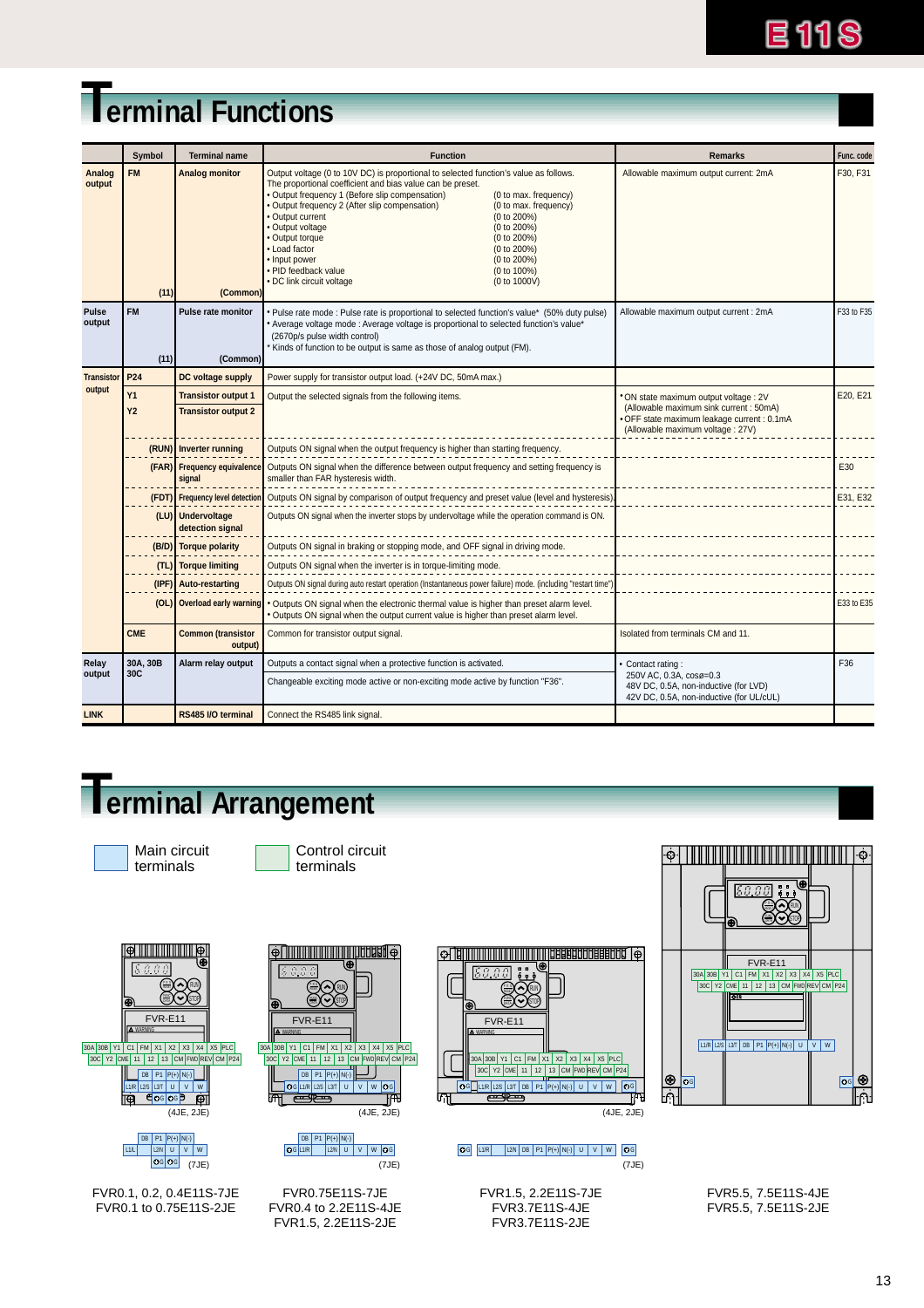# **Keypad Panel Functions and Operations**

# **Keypad panel**



# **Keypad panel operation**

- 1. Turn on the power supply, press the  $\Diamond$  or  $\Diamond$  key to set the output frequency. When you press the and key, the motor will run at the set frequency and with function code/data at factory shipment. When you press the <sub>see</sub> key, the motor will decelerates and stops.
- 2. Procedure for selecting and changing function codes and data codes.
	- The keypad panel operation how to select a function code and change its data code is explained below.
	- $\odot$  Press the  $\bullet$  key to select the program mode.
	- $\Omega$  Pressing  $\omega$  key alternates the displayed data between the function code and its data.  $\left( \begin{array}{c|c|c|c|c} \hline \vert \varepsilon & \bar{\mathcal{C}} \end{array} \right) \triangleright \begin{array}{c|c|c} \hline \vert \hline \vert & \bar{\mathcal{C}} \end{array} \right) \triangleright \begin{array}{c|c|c|c} \hline \vert \varepsilon & \bar{\mathcal{C}} \end{array} \bigtriangleright \begin{array}{c|c|c|c} \hline \vert & \bar{\mathcal{C}} \end{array} \bigtriangleright \cdots \bigtriangleright \begin{array}{c} \hline \vert & \bar{\mathcal{C}} \end{array} \bigtriangleright \cdots \bigtriangleright \begin{array}{$
	- $\circled{3}$  With data displayed, press the  $\sim$  or  $\sim$  key to change the data code.
	- $\overline{4}$  Press the  $\blacksquare$  key to update the data for the selected function code.

\* In step  $\oslash$  above, if the  $\sim$  or  $\oslash$  key is pressed when the function code is displayed, only the function code changes sequentially (see below).  $(\begin{array}{c|c|c|c|c|c} \hline \end{array} \begin{array}{c|c|c|c} \hline \end{array} \begin{array}{c|c|c|c} \hline \end{array} \begin{array}{c|c|c|c} \hline \end{array} \begin{array}{c|c|c|c} \hline \end{array} \begin{array}{c|c|c|c} \hline \end{array} \begin{array}{c|c|c|c} \hline \end{array} \begin{array}{c|c|c|c} \hline \end{array} \begin{array}{c|c|c|c} \hline \end{array} \begin{array}{c|c|c|c} \hline \end{array} \begin{array}{c$ 

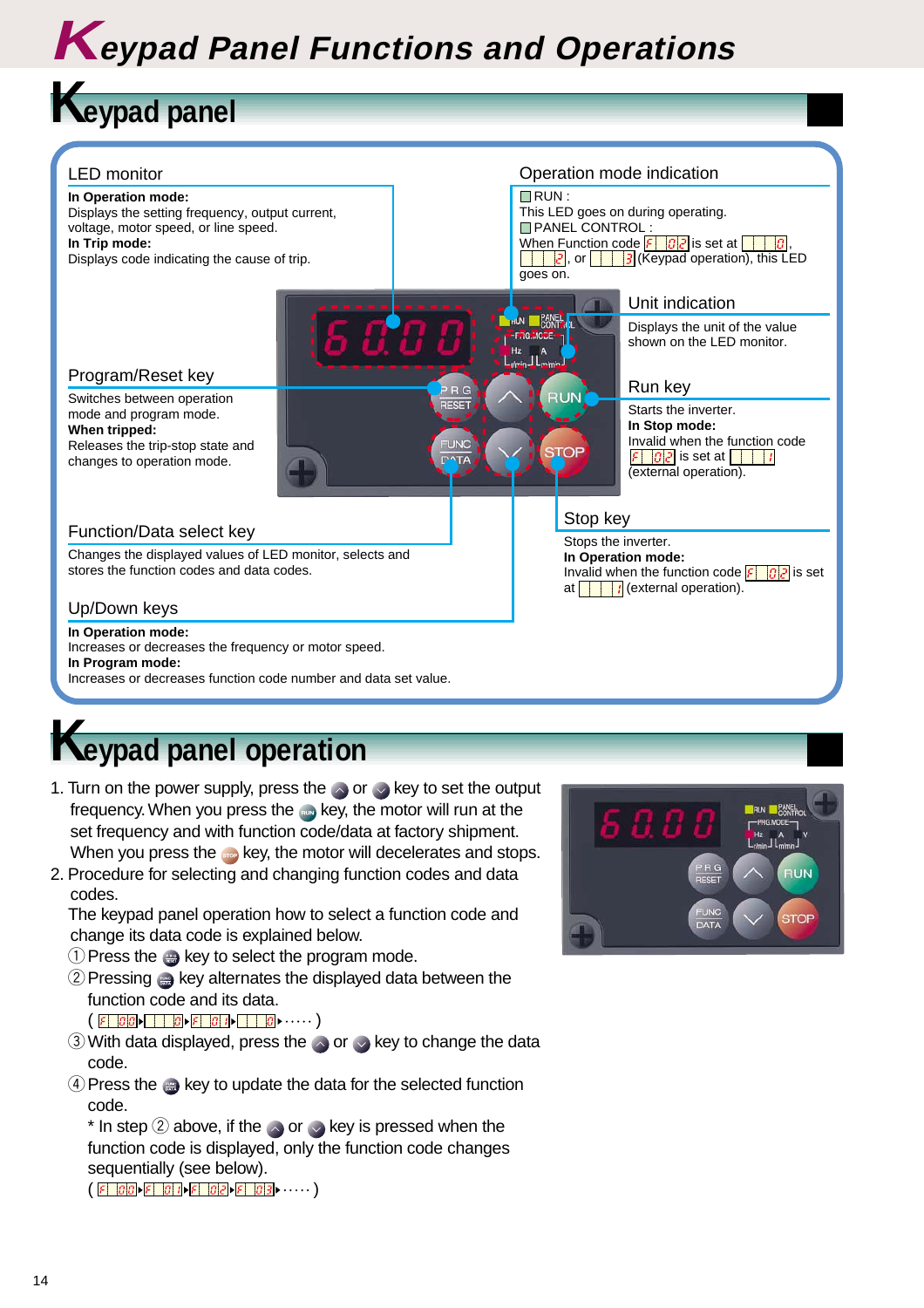# **E118**

# **The keypad panel modes are classified in the following 5 modes.**

| Monitor, keys  | Mode                                                | Program mode<br>(operation stopped)                                                                               | Program mode<br>(during operation)                                        | Stop mode                                                                                                                                                                                                                                                                                                                                                      | Operation mode                                                                                                                                                                                                                                                                                                                                                                    | Trip mode                                                                   |
|----------------|-----------------------------------------------------|-------------------------------------------------------------------------------------------------------------------|---------------------------------------------------------------------------|----------------------------------------------------------------------------------------------------------------------------------------------------------------------------------------------------------------------------------------------------------------------------------------------------------------------------------------------------------------|-----------------------------------------------------------------------------------------------------------------------------------------------------------------------------------------------------------------------------------------------------------------------------------------------------------------------------------------------------------------------------------|-----------------------------------------------------------------------------|
|                | 8888                                                | Displays the function code<br>or data code. (Blinking)                                                            | Displays the function code<br>or data code. (Lighting)                    | Displays the set frequency,<br>output current, output<br>voltage, motor speed, line<br>speed. (Blinking)                                                                                                                                                                                                                                                       | Displays the output<br>frequency, output current,<br>output voltage, motor<br>speed, line speed. (Lighting)                                                                                                                                                                                                                                                                       | Displays the trip<br>content or alarm<br>history. (Blinking<br>or lighting) |
|                |                                                     | Indicates the PRG mode<br>during stopping.                                                                        | Indicates the PRG mode<br>during operation.                               | Unit indication of the<br>above value.                                                                                                                                                                                                                                                                                                                         | Unit indication of the<br>above value.                                                                                                                                                                                                                                                                                                                                            | None                                                                        |
| <b>Monitor</b> | PRG MODE<br>$\Box$<br>$\Box$ A<br>Hz<br>r/min m/min | PRG MODE<br>$\mathsf{A}$<br>$\blacksquare$ V<br>Lighting<br>Hz<br>$r/min$ m/min                                   | PRG MODE<br>$\blacksquare$<br>Hz<br>Lighting<br>V<br>$r/min$ $m/min$      | PRG MODE<br>∎нz □ ∧ □ ∨<br>Freq<br>r/min m/min<br>PRG MODE<br>Current<br>$r/min$ $m/min$<br>PRG MODE<br>Фнz ф∧∎∎v<br>Voltage<br>$r/min$ $m/min$<br>PRG MODE<br>Motor<br><b>I</b> Hz ■A ロV<br>speed<br>r/min m/min<br>PRG MODE<br>Line<br><b>ÖHZ DA D</b> V<br>speed<br>r/min m/min<br>PRG MODE<br>Constant rate<br>BHz ロ∧ ■∨<br>of feeding time<br>r/min m/min | PRG MODE<br>ŤĦz ロA ロV<br>Freq<br>$r/min$ $m/min$<br>PRG MODE<br>□ Hz ■ A □ v<br>Current<br>$r/min$ $m/min$<br>PRG MODE<br>□ Hz □ A ■ V<br>Voltage<br>$r/min$ $m/min$<br>PRG MODE<br>Motor<br>∎hz ■A ロv<br>speed<br>r/min m/min<br>PRG MODE<br>Line<br><b>ロHz 自A ■V</b><br>speed<br>$r/min$ $m/min$<br>PRG MODE<br>Constant rate<br>Hz □A ■V<br>of feeding time<br>$r/min$ $m/min$ | Not lit                                                                     |
|                | <b>PANEL</b><br><b>CONTROL</b>                      | (ON during keypad panel operation)                                                                                | Indicates whether keypad panel operation or external signal operation.    | None<br>(Lighting)                                                                                                                                                                                                                                                                                                                                             |                                                                                                                                                                                                                                                                                                                                                                                   |                                                                             |
|                | <b>RUN</b>                                          | Indicates the operation<br>has stopped.<br>$\Box$ RUN not lit)                                                    | Indicates during<br>operation.<br>$(\Box$ RUN lighting)                   | Indicates the operation<br>has stopped.<br>RUN not lit)                                                                                                                                                                                                                                                                                                        | Indicates during<br>operation.<br>$(\Box$ RUN lighting)                                                                                                                                                                                                                                                                                                                           | Indicates "stopping<br>in trip mode."<br>$(\Box$ RUN lighting)              |
|                | PRG<br><b>RESET</b>                                 | Switches to the stop<br>Changes to operation<br>mode.<br>mode.                                                    |                                                                           | Switches to "Program<br>mode (operation<br>stopped)."                                                                                                                                                                                                                                                                                                          | Switches to "Program<br>mode during operation."                                                                                                                                                                                                                                                                                                                                   | Releases the trip<br>and switches to<br>"stop mode" or<br>"operation mode." |
|                | FUNC<br>DATA                                        | Changes the display between function code and<br>data code, stores data code, and then updates<br>function codes. |                                                                           | the unit indication LED.                                                                                                                                                                                                                                                                                                                                       | Shifts the value on the LED monitor and the unit of                                                                                                                                                                                                                                                                                                                               | Invalid                                                                     |
| Keys           |                                                     | Increases/decreases<br>function code number<br>and data code.                                                     | Increases/decreases the<br>data code number and<br>stores data temporary. | Increases/decreases the setting of frequency,<br>motor speed, line speed.                                                                                                                                                                                                                                                                                      |                                                                                                                                                                                                                                                                                                                                                                                   | Displays the alarm<br>history.                                              |
|                | <b>RUN</b>                                          | Invalid                                                                                                           | Invalid                                                                   | Switches to operation<br>mode.                                                                                                                                                                                                                                                                                                                                 | Invalid                                                                                                                                                                                                                                                                                                                                                                           | Invalid                                                                     |
|                | <b>STOP</b>                                         | Invalid                                                                                                           | Switches to "stop mode"<br>or "Program mode<br>(operation stopped)."      | Invalid                                                                                                                                                                                                                                                                                                                                                        | Switches to the stop<br>mode.                                                                                                                                                                                                                                                                                                                                                     | Invalid                                                                     |

#### \* Procedure for selecting function codes and data codes (Ex. Changing data code from to of function code )

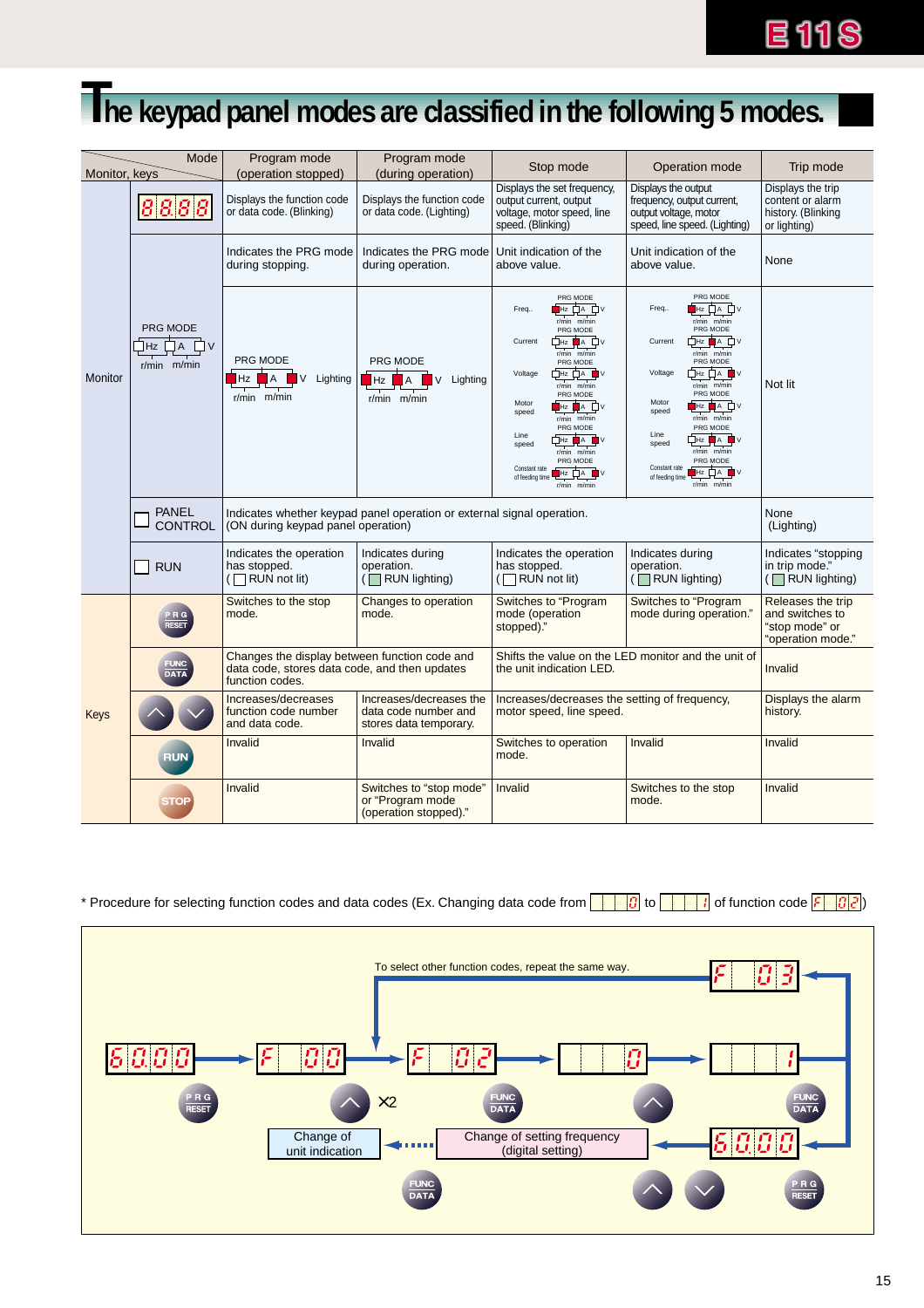# **Function settings**

The functions in the yellow boxes can be set while the inverter is running. Other functions must be set while the inverter is stopped.<br> **UNDAMENTAL FUNCTIONS** 

|                                  | <b>Function</b>      |                                                                 | <b>Setting range</b>                                                                                                                                                                                                                                                                                                                                                                                                                                                                                                                                                                            | Min.                     | <b>Factory setting</b> |
|----------------------------------|----------------------|-----------------------------------------------------------------|-------------------------------------------------------------------------------------------------------------------------------------------------------------------------------------------------------------------------------------------------------------------------------------------------------------------------------------------------------------------------------------------------------------------------------------------------------------------------------------------------------------------------------------------------------------------------------------------------|--------------------------|------------------------|
|                                  |                      | Code Name                                                       |                                                                                                                                                                                                                                                                                                                                                                                                                                                                                                                                                                                                 | unit                     |                        |
| <b>Basic</b><br><b>Functions</b> | וסס -                | Data protection                                                 | $\pmb{0}$<br>: Data change enable<br>: Data protection<br>$\mathbf{1}$                                                                                                                                                                                                                                                                                                                                                                                                                                                                                                                          |                          | $\pmb{0}$              |
|                                  | FO II                | Frequency command 1                                             | $\pmb{0}$<br>: KEYPAD operation ( or or key)<br>: Voltage input (terminal 12) (0 to +10V DC, 0 to +5V DC)<br>$\mathbf{1}$<br>: Current input (terminal C1) (4 to 20mA DC)<br>$\overline{2}$<br>3<br>: Voltage and current input (terminals 12 and C1)<br>$\overline{4}$<br>: Reversible operation with polarity (terminal 12)(0 to ±10V DC)<br>5<br>: Inverse mode operation (terminal 12) (+10 to 0V DC)<br>: Inverse mode operation (terminal C1) (20 to 4mA DC)<br>6<br>: UP/DOWN control 1 (initial freq. = 0Hz)<br>$\overline{7}$<br>: UP/DOWN control 2 (initial freq. = last value)<br>8 | $\overline{\phantom{a}}$ | $\mathbf 0$            |
|                                  |                      | -D2 Operation method                                            | $\pmb{0}$<br>: KEYPAD operation (forward/reverse : by signal input)<br>: FWD or REV command signal operation<br>1<br>$\overline{2}$<br>: KEYPAD operation (FWD)<br>$\mathbf{3}$<br>: KEYPAD operation (REV)                                                                                                                                                                                                                                                                                                                                                                                     |                          | $\overline{2}$         |
|                                  |                      | F <i>Π</i> - 7 Maximum frequency 1                              | 50 to 400Hz                                                                                                                                                                                                                                                                                                                                                                                                                                                                                                                                                                                     | 1Hz                      | 60                     |
|                                  | FOY                  | Base frequency 1                                                | 25 to 400Hz                                                                                                                                                                                                                                                                                                                                                                                                                                                                                                                                                                                     | 1Hz                      | 60                     |
|                                  | ≡ns                  | Rated voltage 1<br>(at Base frequency 1)                        | 0(Free), 320 to 480V (400V class)<br>0(Free), 80 to 240V (200V class)                                                                                                                                                                                                                                                                                                                                                                                                                                                                                                                           | 1 <sup>V</sup>           | 380<br>220             |
|                                  | -06                  | Maximum voltage 1                                               | 320 to 480V (400V class)                                                                                                                                                                                                                                                                                                                                                                                                                                                                                                                                                                        | 1 <sub>V</sub>           | 400                    |
|                                  | FON                  | (at Maximum frequency 1)<br>Acceleration time 1                 | 80 to 240V (200V class)<br>0.01 to 3600s                                                                                                                                                                                                                                                                                                                                                                                                                                                                                                                                                        | 0.01s                    | 200<br>6.00            |
|                                  | F O B                | Deceleration time 1                                             | 0.01 to 3600s                                                                                                                                                                                                                                                                                                                                                                                                                                                                                                                                                                                   | 0.01s                    | 6.00                   |
|                                  | -091                 | Torque boost 1                                                  | 0 : Automatic<br>(for constant torque load)<br>1 : Manual<br>(for variable torque load)<br>2: Manual<br>(for proportional torque load)<br>3 to 31 : Manual<br>(for constant torque load)                                                                                                                                                                                                                                                                                                                                                                                                        | $\mathbf{1}$             | $\mathbf{0}$           |
|                                  | Шl                   | Electronic thermal<br>(Select)<br>overload relay<br>for motor 1 | $\mathbf{0}$<br>: Inactive<br>: Active (for 4-pole standard motor)<br>$\overline{2}$<br>: Active (for 4-pole inverter motor)                                                                                                                                                                                                                                                                                                                                                                                                                                                                    |                          | $\mathbf{1}$           |
|                                  | F 11<br>¢            | (Level)                                                         | Approx. 20 to 135% of rated current                                                                                                                                                                                                                                                                                                                                                                                                                                                                                                                                                             | 0.01A                    | $*1)$                  |
|                                  | l <sub>c</sub><br>13 | (Thermal time constant)<br>Electronic thermal                   | 0.5 to 10.0 min<br>$\pmb{0}$<br>: Inactive                                                                                                                                                                                                                                                                                                                                                                                                                                                                                                                                                      | $0.1$ min                | 5.0                    |
|                                  |                      | overload relay<br>(for braking resistor)                        | : Active (for external braking resistor : DBMM-MC)<br>$\mathbf{1}$<br>$\overline{2}$<br>: Active (for external braking resistor : TK80W 120Ω)                                                                                                                                                                                                                                                                                                                                                                                                                                                   |                          | $\mathbf 0$            |
|                                  | c.<br>-19            | Restart mode after<br>momentary power failure                   | $\mathbf{0}$<br>: Inactive (Trip and alarm when power failure occurs.)<br>: Inactive (Trip, and alarm when power recovers.)<br>$\mathbf{1}$<br>$\overline{2}$<br>: Inactive (Deceleration stop, and alarm.)<br>3<br>: Active (Momentarily stops and restarts at output frequency of before power failure)<br>$\overline{4}$<br>: Active (Momentarily stops and restarts at starting frequency)                                                                                                                                                                                                  |                          | $\overline{1}$         |
|                                  | 751                  | Frequency<br>(High)                                             | 0 to 400Hz                                                                                                                                                                                                                                                                                                                                                                                                                                                                                                                                                                                      | 1Hz                      | 70                     |
|                                  | 15                   | limiter<br>(Low)                                                | 0 to 400Hz                                                                                                                                                                                                                                                                                                                                                                                                                                                                                                                                                                                      | 1Hz                      | $\mathbf{0}$           |
|                                  | -19                  | Gain (for frequency setting signal)                             | 0.0 to 200.0%                                                                                                                                                                                                                                                                                                                                                                                                                                                                                                                                                                                   | 0.1%<br>1Hz              | 100.0<br>$\mathbf{0}$  |
|                                  | 18<br>-201           | <b>Bias frequency</b><br>DC brake<br>(Starting freq.)           | -400 to +400Hz<br>0.0 to 60.0Hz                                                                                                                                                                                                                                                                                                                                                                                                                                                                                                                                                                 | $0.1$ Hz                 | 0.0                    |
|                                  | -2                   | (Braking level)                                                 | 0 to 100%                                                                                                                                                                                                                                                                                                                                                                                                                                                                                                                                                                                       | 1%                       | $\mathbf 0$            |
|                                  | 22                   | (Braking time)                                                  | 0.0 (DC brake inactive),<br>0.1 to 30.0s                                                                                                                                                                                                                                                                                                                                                                                                                                                                                                                                                        | 0.1s                     | 0.0                    |
|                                  | -23                  | Starting frequency<br>(Freq.)                                   | 0.1 to 60.0Hz                                                                                                                                                                                                                                                                                                                                                                                                                                                                                                                                                                                   | $0.1$ Hz                 | 0.5                    |
|                                  | -24                  | (Holding time)                                                  | 0.0 to 10.0s                                                                                                                                                                                                                                                                                                                                                                                                                                                                                                                                                                                    | 0.1s                     | 0.0                    |
|                                  | 25<br>-26            | Stop frequency<br>Motor sound<br>(Carrier freq.)                | 0.1 to 6.0Hz<br>0.75 to 15kHz                                                                                                                                                                                                                                                                                                                                                                                                                                                                                                                                                                   | $0.1$ Hz<br>1kHz         | 0.2<br>$\overline{2}$  |
|                                  | con                  | (Sound tone) 0                                                  | $\overline{2}$<br>: Level 0<br>: Level 2                                                                                                                                                                                                                                                                                                                                                                                                                                                                                                                                                        |                          | $\mathbf 0$            |
|                                  | اوح-                 | FMA, FMP<br>(Select)                                            | : Level 1<br>3<br>: Level 3<br>: Analog output (FMA)<br>$\mathbf 0$<br>: Pulse output (FMP)                                                                                                                                                                                                                                                                                                                                                                                                                                                                                                     | $\overline{\phantom{a}}$ | $\pmb{0}$              |
|                                  | F 30)                | <b>FM</b><br>(Voltage adjust)                                   | 0 to 200%                                                                                                                                                                                                                                                                                                                                                                                                                                                                                                                                                                                       | 1%                       | 100                    |
|                                  | F3 I                 | (Function)                                                      | $\mathbf 0$<br>: Output frequency 1 (Before slip compensation)<br>: Output frequency 2 (After slip compensation)<br>: Output current<br>$\overline{2}$<br>$\mathbf{3}$<br>: Output voltage<br>: Output torque<br>$\overline{4}$<br>5<br>: Load factor<br>: Input power<br>6<br>: PID feedback value<br>$\overline{7}$<br>8<br>: DC link circuit voltage                                                                                                                                                                                                                                         | $\overline{\phantom{a}}$ | $\mathbf{0}$           |
|                                  | - 331                | <b>FM</b><br>(Pulse rate)                                       | 300 to 6000 p/s (at full scale)                                                                                                                                                                                                                                                                                                                                                                                                                                                                                                                                                                 | 1p/s                     | 1440                   |
|                                  | F 34                 | (Voltage adjust)                                                | : (Pluse rate output: 50% duty)<br>0%<br>1 to 200% : (Voltage adjust: 2670p/s, duty adjust)                                                                                                                                                                                                                                                                                                                                                                                                                                                                                                     | 1%                       | $\mathsf 0$            |
|                                  | F 35                 | (Function)                                                      | 0<br>: Output frequency 1 (Before slip compensation)<br>: Output frequency 2 (After slip compensation)<br>: Output current<br>$\overline{2}$<br>$\mathbf{3}$<br>: Output voltage<br>: Output torque<br>$\overline{4}$<br>5<br>: Load factor<br>: Input power<br>6<br>: PID feedback value<br>$\overline{7}$<br>8<br>: DC link circuit voltage                                                                                                                                                                                                                                                   | $\overline{\phantom{a}}$ | $\mathbf 0$            |
|                                  | F 36 I               | 30Ry operation mode                                             | $\pmb{0}$<br>: The relay (30) excites on trip mode.<br>: The relay (30) excites on normal mode.                                                                                                                                                                                                                                                                                                                                                                                                                                                                                                 |                          | $\pmb{0}$              |
|                                  | F YO)<br>FЧ I        | Torque limiter 1<br>(Driving)<br>(Braking)                      | 20 to 200, 999% (999: No limit) *2)<br>20 to 200, 999% (999: No limit) *2)                                                                                                                                                                                                                                                                                                                                                                                                                                                                                                                      | 1%<br>1%                 | 999<br>999             |
|                                  | F Ч2.                | Torque-vector control 1                                         | $\pmb{0}$<br>: Inactive                                                                                                                                                                                                                                                                                                                                                                                                                                                                                                                                                                         |                          |                        |
|                                  |                      |                                                                 | : Active                                                                                                                                                                                                                                                                                                                                                                                                                                                                                                                                                                                        |                          | $\pmb{0}$              |

NOTES:

\*1) Typical value of standard Fuji 4P motor.

\*2) Percent shall be set according to FUNCTION CODE : P02 or A11, Motor capacity.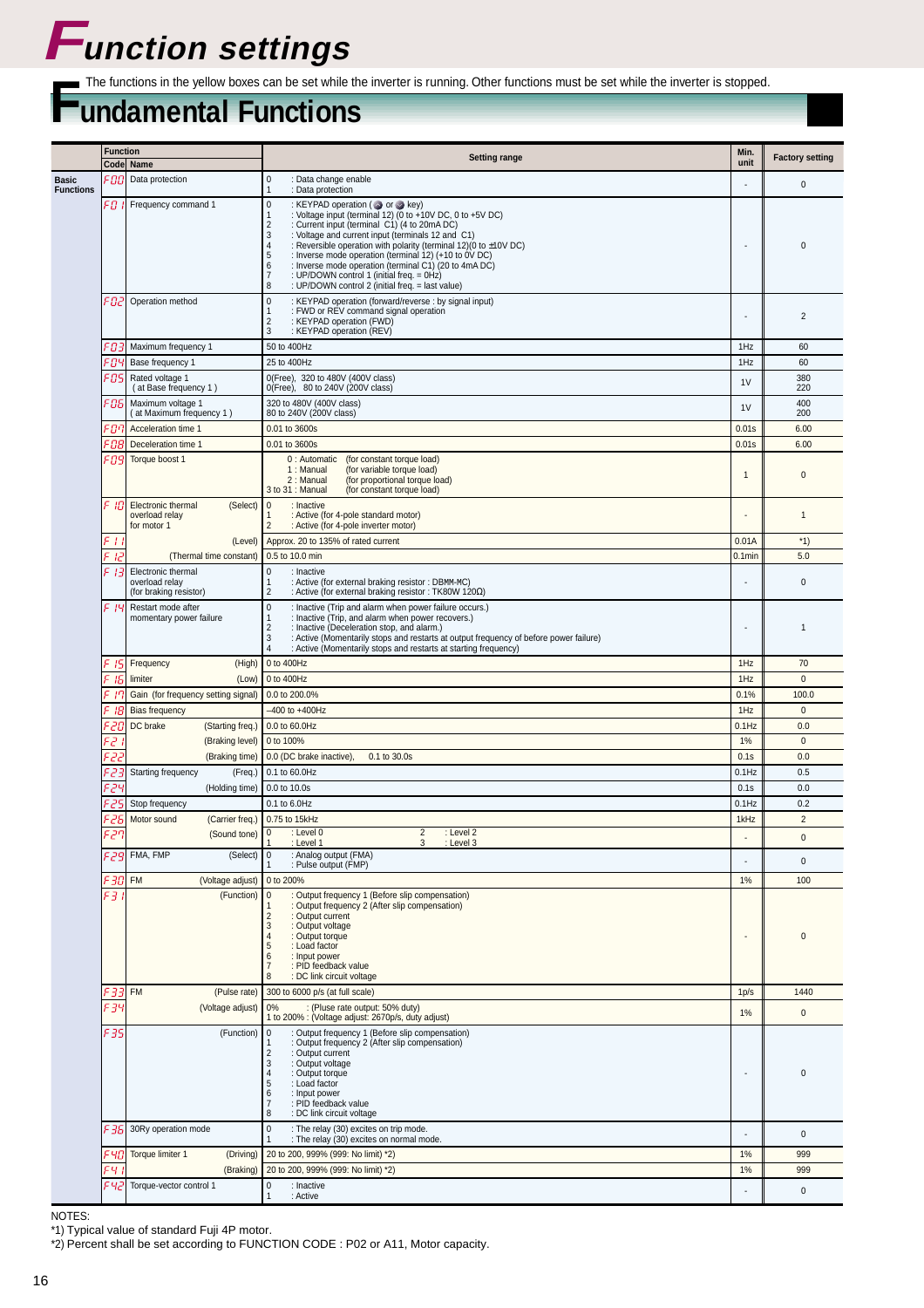

# — The functions in the yellow boxes can be set while the inverter is running. Other functions must be set while the inverter is stopped.<br>■ Xtension Terminal Functions

|                              | <b>Function</b> |                                                        | <b>Setting range</b>                                                                                                                                           | Min.                     | <b>Factory setting</b> |
|------------------------------|-----------------|--------------------------------------------------------|----------------------------------------------------------------------------------------------------------------------------------------------------------------|--------------------------|------------------------|
|                              |                 | Code Name                                              |                                                                                                                                                                | unit                     |                        |
| $X1 - X5$                    | EΩ.             | X1 terminal function                                   | Selects from the following items.                                                                                                                              |                          | 0                      |
| <b>Terminal</b>              | EDZ             | X2 terminal function                                   | [SS1]<br>[SS2]<br>[SS4]<br>: Motor 2 / Motor 1<br>[M2/M1]<br>$\mathbf 0$<br>10<br>÷,                                                                           | $\overline{\phantom{a}}$ | $\overline{1}$         |
|                              | ЕОЗ             | X3 terminal function                                   | ÌDCBRŔI<br>÷<br>11<br>: DC brake command<br>Multistep freq. selection (16 steps)<br>$\overline{2}$<br>: Torque limiter 2 / Torque limiter 1<br>İTL2/TL11<br>12 | ×                        | $\overline{2}$         |
|                              | ЕПЧ             | X4 terminal function                                   | [SS8]<br>: UP command<br>3<br>13<br>[UP]                                                                                                                       |                          | 6                      |
|                              | EOS.            | X5 terminal function                                   | (RT1)<br>(HLD)<br>14<br>: DOWN command<br><b>IDOWNI</b><br>$\overline{A}$<br>: ACC / DEC time selection (1 step)                                               | ×.                       | $\overline{7}$         |
|                              |                 |                                                        | 15<br>İWE-KPİ<br>: Write enable for KEYPAD<br>5<br>: 3-wire operation stop command<br>6<br>: PID control cancel                                                |                          |                        |
|                              |                 |                                                        | : Coast-to-stop command<br>[BX]<br>Hz/PIDÍ<br>16<br>i̇̀RSTl<br>: Alarm reset<br>17<br>: Inverse mode changeover                                                |                          |                        |
|                              |                 |                                                        | : Trip command (External fault)<br>ÌTHRÍ<br>(terminals 12 and C1)<br>[IVS]<br>8                                                                                |                          |                        |
|                              |                 |                                                        | : Freq. set. 2 / Freq. set. 1<br>İLEI`<br>9<br>FHz2/Hz11<br>: Link enable (Bus.RS485)<br>18                                                                    |                          |                        |
| ACC <sub>2</sub>             | F IN            | Acceleration time 2                                    | 0.01 to 3600s                                                                                                                                                  | 0.01s                    | 10.0                   |
| DEC <sub>2</sub>             | F 1 1           | Deceleration time 2                                    |                                                                                                                                                                | 0.01s                    | 10.0                   |
|                              | F 16            | Torque limiter 2<br>(Driving)                          | 20 to 200%, 999% (999: No limit) *2)                                                                                                                           | 1%                       | 999                    |
|                              | F IN            |                                                        | (Braking)   0 (Automatic deceleration control), 20 to 200%, 999% (999: No limit) *2)                                                                           | 1%                       | 999                    |
| <b>Y1.Y2</b>                 | E 20            | Y1 terminal function                                   | Selects from the following items.                                                                                                                              |                          | $\mathbf{0}$           |
| Terminal                     | FP I            | Y2 terminal function                                   | : Inverter running<br>$\mathbf 0$<br>[RUN]<br>: Torque limiting<br>5<br><b>ITLI</b><br>iiPFI                                                                   |                          | $\overline{7}$         |
|                              |                 |                                                        | FAR]<br>6<br>: Frequency equivalence signal<br>: Auto-restarting<br>$\overline{7}$<br>ifdti<br>: Overload early warning<br>: Frequency level detection         |                          |                        |
|                              |                 |                                                        | ÌOL]<br>[LIFE]<br>: Undervoltage detection signal<br>8<br>: Lifetime alarm (main circuit capacitor)<br>ÌLU1<br>3                                               |                          |                        |
|                              |                 |                                                        | : Torque polarity detection (Braking/Driving)<br>ÌFAR21<br>IB/DI<br>: 2nd Freq. equivalence detection<br>9                                                     |                          |                        |
|                              |                 | $E29$ Frequency equivalence delay                      | 0.01 to 10.0s                                                                                                                                                  | 0.01s                    | 0.1                    |
|                              |                 | $E$ 30 FAR function signal<br>(Hysteresis)             | 0.0 to 10.0 Hz                                                                                                                                                 | $0.1$ Hz                 | 2.5                    |
|                              |                 | FDT function signal<br>(Level)                         | 0 to 400 Hz                                                                                                                                                    | 1Hz                      | 60                     |
|                              | E 32            |                                                        | (Hysteresis)   0.0 to 30.0 Hz                                                                                                                                  | $0.1$ Hz                 | 1.0                    |
|                              | E 33            | OL function signal<br>(Mode select)                    | : Thermal calculation<br>$\Omega$                                                                                                                              |                          | $\Omega$               |
|                              |                 |                                                        | : Output current                                                                                                                                               |                          |                        |
|                              | E 34            | (Level)                                                | Approx. 20 to 200% of rated current                                                                                                                            | 0.01A                    | $*_{1}$                |
|                              |                 |                                                        | (Timer) 0.0 to 60.0s                                                                                                                                           | 0.1s                     | 10.0                   |
| <b>LED</b><br><b>Monitor</b> | E 39            | Display coefficient for                                | 0.00 to 9.999                                                                                                                                                  | 0.001                    |                        |
|                              |                 | constant rate of feeding time                          |                                                                                                                                                                |                          |                        |
|                              | Е ЧО            | Display coefficient A                                  | 0.00 to 200.0                                                                                                                                                  | 0.01                     | 0.01                   |
|                              |                 | / Feeding amount                                       | 0.00 to 200.0m                                                                                                                                                 | 0.01 <sub>m</sub>        |                        |
|                              |                 | (for constant rate of feeding time)                    |                                                                                                                                                                |                          |                        |
|                              |                 | E 4 / Display coefficient B<br>F 42 LED Display filter | 0.00 to 200.0<br>$0.0$ to $5.0s$                                                                                                                               | 0.01                     | 0.00<br>0.5            |
|                              |                 |                                                        |                                                                                                                                                                | 0.1s                     |                        |

# The functions in the yellow boxes can be set while the inverter is running. Other functions must be set while the inverter is stopped.<br> **Control Functions of Frequency**

| unit<br>1Hz<br>1Hz<br>1Hz<br>1Hz | <b>Factory setting</b><br>$\mathbf{0}$<br>$\mathbf{0}$<br>$\mathsf 0$ |
|----------------------------------|-----------------------------------------------------------------------|
|                                  |                                                                       |
|                                  |                                                                       |
|                                  |                                                                       |
|                                  |                                                                       |
|                                  | 3                                                                     |
| 0.01Hz                           | 0.00                                                                  |
| 0.01Hz                           | 0.00                                                                  |
| 0.01Hz                           | 0.00                                                                  |
| 0.01Hz                           | 0.00                                                                  |
| $0.01$ Hz                        | 0.00                                                                  |
| 0.01Hz                           | 0.00                                                                  |
| 0.01Hz                           | 0.00                                                                  |
| 0.01Hz                           | 0.00                                                                  |
| 0.01Hz                           | 0.00                                                                  |
| 0.01Hz                           | 0.00                                                                  |
| 0.01Hz                           | 0.00                                                                  |
| 0.01Hz                           | 0.00                                                                  |
| 0.01Hz                           | 0.00                                                                  |
| 0.01Hz                           | 0.00                                                                  |
|                                  | 0.00                                                                  |
|                                  | $\Omega$                                                              |
| 0.01s                            | 0.00                                                                  |
|                                  |                                                                       |
|                                  | $\overline{2}$                                                        |
|                                  | 0.0                                                                   |
|                                  | 0.0                                                                   |
| 0.01s                            | 0.05                                                                  |
|                                  | $0.01$ Hz<br>0.1%<br>0.1%                                             |

The functions in the yellow boxes can be set while the inverter is running. Other functions must be set while the inverter is stopped.<br> **MOTOR PARAMETERS** 

|         | <b>Function</b>         | Code Name                                        | <b>Setting range</b>                                                                                                                                    | Min.<br>unit | <b>Factory setting</b> |
|---------|-------------------------|--------------------------------------------------|---------------------------------------------------------------------------------------------------------------------------------------------------------|--------------|------------------------|
| Motor 1 |                         | PH / Number of motor 1 poles                     | 2 to 14                                                                                                                                                 |              |                        |
|         |                         | $PBZ$ Motor 1                                    | (Capacity) 3.7kW or smaller: 0.01 to 5.50 kW<br>5.5kW or larger : 0.01 to 11.00 kW                                                                      | 0.01kW       | $*1)$                  |
|         | <mark>РОЗ</mark><br>РОЧ | (Rated current) 0.00 to 99.9 A                   |                                                                                                                                                         | 0.01A        | $*1)$                  |
|         |                         | $(Tuning)$ 0                                     | : Inactive<br>: Active (One time tuning of %R1 and %X (on motor stopping mode))<br>: Active (One time tuning of %R1, %X and lo (on motor running mode)) |              |                        |
|         | POS                     | (On-line Tuning) $\vert 0 \vert$                 | : Inactive<br>: Active (Real time tuning of %R2)                                                                                                        |              |                        |
|         |                         | (No-load current) $\vert$ 0.00 to 99.9 A         |                                                                                                                                                         | 0.01A        | $*1$                   |
|         |                         |                                                  | (%R1 setting) 0.00 to 50.00 %                                                                                                                           | 0.01%        | $*4$                   |
|         |                         |                                                  | (%X setting) 0.00 to 50.00 %                                                                                                                            | 0.01%        | $*1$                   |
|         |                         | (Slip compensation control 1) 0.00 to +15.00Hz   |                                                                                                                                                         | $0.01$ Hz    | 0.00                   |
|         |                         | (Slip compensation response time) 0.01 to 10.00s |                                                                                                                                                         | 0.01s        | 0.5                    |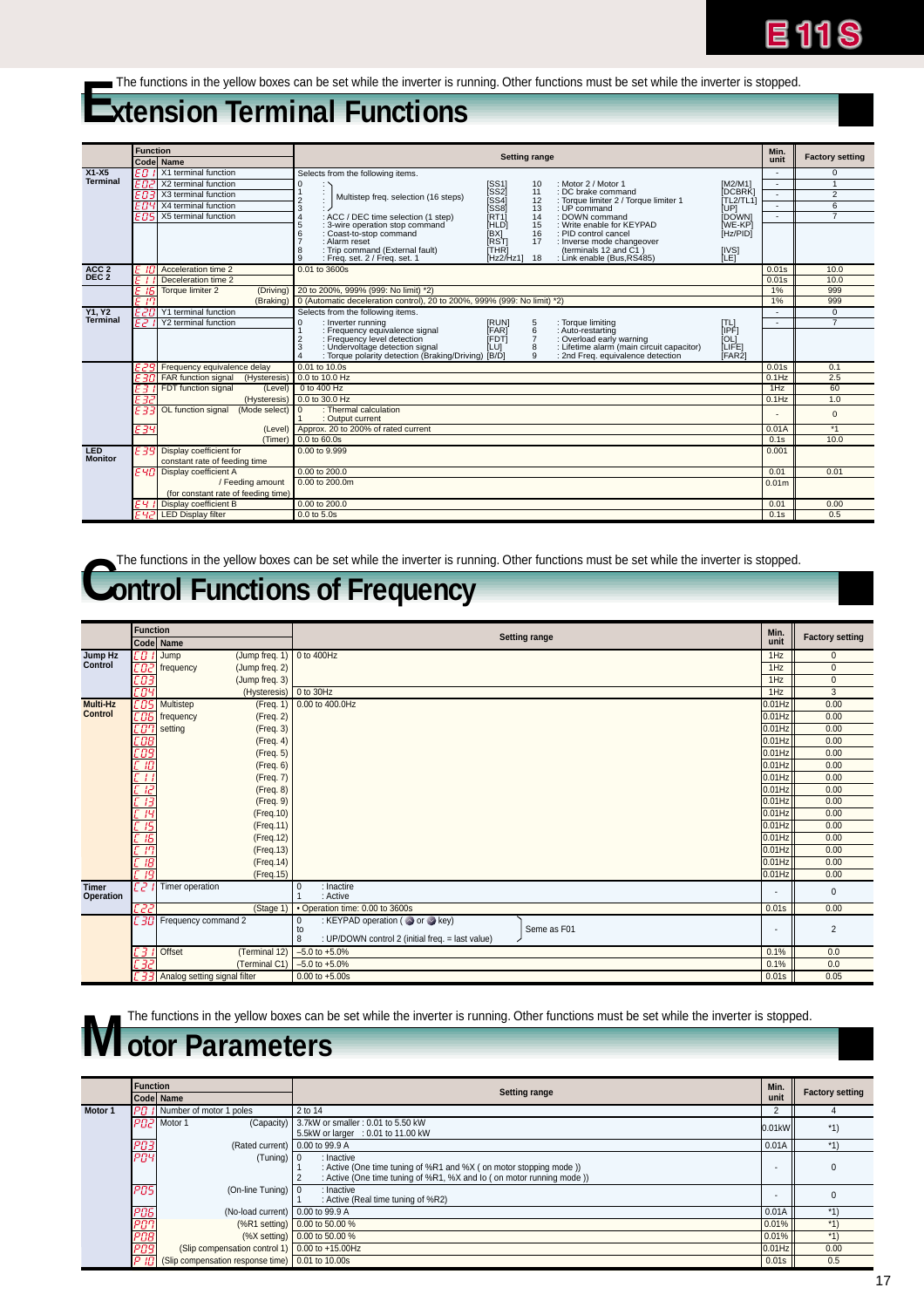# **Function settings**

# The functions in the yellow boxes can be set while the inverter is running. Other functions must be set while the inverter is stopped.<br> **High Performance Functions**

|                                 | <b>Function</b> |                                                               |                                                                                                                                                                                                                                                    | Min.                     |                        |  |  |  |  |
|---------------------------------|-----------------|---------------------------------------------------------------|----------------------------------------------------------------------------------------------------------------------------------------------------------------------------------------------------------------------------------------------------|--------------------------|------------------------|--|--|--|--|
|                                 |                 | Codel Name                                                    | <b>Setting range</b>                                                                                                                                                                                                                               | unit                     | <b>Factory setting</b> |  |  |  |  |
| High                            | 40 II           | Accumulated operation time                                    | Monitoring only                                                                                                                                                                                                                                    | 1 <sub>h</sub>           | 0                      |  |  |  |  |
| Performance<br><b>Functions</b> | нпг             | Trip history                                                  | Monitoring only                                                                                                                                                                                                                                    | $\overline{a}$           | $\overline{a}$         |  |  |  |  |
|                                 | หกล             | Data initializing<br>(Data reset                              | : Manual set value<br>$\Omega$<br>: Return to factory set value                                                                                                                                                                                    | $\sim$                   | $\overline{0}$         |  |  |  |  |
|                                 | нач             | Auto-reset<br>(Times)                                         | 0 (Inactive), 1 to 10 times                                                                                                                                                                                                                        | $\mathbf{1}$             | $\mathbf{0}$           |  |  |  |  |
|                                 | нns             | (Reset interval)                                              | 2 to 20s                                                                                                                                                                                                                                           | 1s                       | 5                      |  |  |  |  |
|                                 | 806             | Fan stop operation                                            | : Inactive<br>$\Omega$<br>: Active (Fan stops at low temperature mode) for 1.5kW or larger model only                                                                                                                                              |                          | $\mathbf{0}$           |  |  |  |  |
|                                 | רסא             | ACC/DEC<br>(Mode select)<br>pattern                           | $\overline{0}$<br>: Linear<br>: S-curve (strong)<br>$\overline{2}$<br>3<br>: S-curve (weak)<br>: Non-linear (For variable torque load)                                                                                                             |                          | $\mathbf 0$            |  |  |  |  |
|                                 | HO9             | Start mode<br>(Rotating motor pick up)                        | $\overline{0}$<br>: Inactive<br>: Active (Only when Auto-restart after momentary power failure mode)<br>1<br>: Active (All start modes)<br>$\overline{2}$                                                                                          |                          | $\mathbf{1}$           |  |  |  |  |
|                                 | អ រន            | Energy-saving operation                                       | $\overline{0}$<br>: Active (Only when torque boost "F09" is set at manual setting mode.)<br>: Inactive                                                                                                                                             | $\overline{\phantom{a}}$ | $\mathbf{0}$           |  |  |  |  |
|                                 | H 1 1           | DEC mode                                                      | $\Omega$<br>: Normal (according to "H07" mode)<br>: Coast-to-stop                                                                                                                                                                                  |                          | $\mathbf{0}$           |  |  |  |  |
|                                 | שו א            | Instantaneous overcurrent<br>limiting                         | $\pmb{0}$<br>: Inactive<br>: Active                                                                                                                                                                                                                |                          | $\mathbf{1}$           |  |  |  |  |
|                                 | H 13            | (Restart time)<br>Auto-restart                                | $0.1$ to $5.0s$                                                                                                                                                                                                                                    | 0.1s                     | 0.5                    |  |  |  |  |
|                                 | H 14            | (Freq. fall rate)                                             | 0.00 to 100.00Hz/s                                                                                                                                                                                                                                 | $0.01$ Hz/s              | 10.00                  |  |  |  |  |
| <b>PID</b><br><b>Control</b>    | нго             | (Mode select)<br>PID control                                  | : Inactive<br>$\mathbf 0$<br>: Active (PID output 0 to 100% / Frefuency 0 to max.)<br>: Active (Inverse operation mode: PID output 0 to 100% / Frefuency max. to 0)<br>$\overline{2}$                                                              |                          | $\pmb{0}$              |  |  |  |  |
|                                 | нг              | (Feedback signal)                                             | : Terminal 12 (+10 to 0V)<br>: Terminal 12 (0 to +10V)<br>$\overline{2}$<br>$\mathbf 0$<br>: Terminal C1 (4 to 20mA)<br>3<br>: Terminal C1 (20 to 4mA)                                                                                             |                          | $\mathbf{1}$           |  |  |  |  |
|                                 |                 |                                                               | (P-gain) 0.01 to 10.00                                                                                                                                                                                                                             | 0.01                     | 0.10                   |  |  |  |  |
|                                 |                 |                                                               | (I-gain) 0.0 : Inactive<br>0.1 to 3600s                                                                                                                                                                                                            | 0.1s                     | 0.0                    |  |  |  |  |
|                                 | 424             |                                                               | (D-gain) 0.00 : Inactive<br>0.01 to 10.0s                                                                                                                                                                                                          | 0.01s                    | 0.00                   |  |  |  |  |
|                                 | ypc             | 0.0 to 60.0s<br>(Feedback filter)                             |                                                                                                                                                                                                                                                    |                          |                        |  |  |  |  |
| Y1, Y2                          | н26             | PTC thermistor<br>(Mode select)                               | : Active<br>$\mathbf{0}$<br>: Inactive<br>$\mathbf{1}$                                                                                                                                                                                             | $\sim$                   | $\mathbf{0}$           |  |  |  |  |
| <b>Terminal</b>                 | ףכא             | (Level)                                                       | 0.00 to 5.00V                                                                                                                                                                                                                                      | 0.01V                    | 1.60                   |  |  |  |  |
|                                 | 82R             | Droop operation                                               | $-9.9$ to $0.0$ Hz                                                                                                                                                                                                                                 | $0.1$ Hz                 | 0.0                    |  |  |  |  |
| <b>Serial Link</b>              | x30             | Serial link<br>(Function select)                              | (Code)<br>(Monitor)<br>(Frequency command) (Operation command)<br>X: Valid<br>0:<br>Х<br>Χ<br>Χ<br>1:<br>- : Invalid<br>Χ<br>$\mathsf X$<br>2:<br>$\times$<br>X<br>X<br>3:                                                                         |                          | 0                      |  |  |  |  |
|                                 | H3 II           | <b>RS 485</b><br>(Address)                                    | 1 to 31                                                                                                                                                                                                                                            | $\mathbf{1}$             | $\mathbf{1}$           |  |  |  |  |
|                                 | 432             | (Mode select on no<br>response error)                         | : Trip and alarm (Er8)<br>0<br>: Operation for H33 timer, and alarm (Er8)<br>1<br>: Operation for H33 timer, and retry to communicate.<br>$\overline{2}$<br>* If the retry fails, then the inverter trips ("Er 8").<br>: Continuous operation<br>3 |                          | 0                      |  |  |  |  |
|                                 | 433             | (Timer)                                                       | 0 to 60.0s                                                                                                                                                                                                                                         | 0.1s                     | 2.0                    |  |  |  |  |
|                                 | 839             | (Baud rate)                                                   | 0<br>: 19200 bit/s<br>$\overline{2}$<br>:4800<br>: 1200<br>$\overline{4}$<br>3<br>: 9600<br>: 2400                                                                                                                                                 |                          | $\mathbf{1}$           |  |  |  |  |
|                                 |                 | (Data length) $\vert 0 \vert$                                 | : 8 bit<br>: 7 bit<br>$\mathbf{1}$                                                                                                                                                                                                                 | $\overline{a}$           | $\Omega$               |  |  |  |  |
|                                 | 436             | (Parity check) 0                                              | : No checking<br>$\mathbf{1}$<br>: Even parity<br>$\overline{2}$<br>: Odd parity                                                                                                                                                                   | $\overline{\phantom{a}}$ | $\mathbf{0}$           |  |  |  |  |
|                                 | нзп             | (Stop bits)                                                   | $\overline{1}$<br>: 2 bit<br>$\overline{0}$<br>: 1 bit                                                                                                                                                                                             | $\overline{a}$           | $\mathbf{0}$           |  |  |  |  |
|                                 | 838             | (No response error detection time) 0 (No detection), 1 to 60s |                                                                                                                                                                                                                                                    | 1s                       | $\mathbf{0}$           |  |  |  |  |
|                                 | 439             | (Response interval)                                           | 0.00 to 1.00s                                                                                                                                                                                                                                      | 0.01s                    | 0.01                   |  |  |  |  |
| <b>Diagnostic</b>               | 890             | Maximum temperature of heat sink                              | Monitoring only                                                                                                                                                                                                                                    | °C                       | ÷,                     |  |  |  |  |
|                                 | 44 I            | Maximum effective current                                     | Monitoring only                                                                                                                                                                                                                                    | $\overline{A}$           | $\blacksquare$         |  |  |  |  |
|                                 | нчг             | Main circuit capacitor lifetime                               | Monitoring only                                                                                                                                                                                                                                    | %                        | $\overline{a}$         |  |  |  |  |
|                                 | нчэ             | Cooling fan accumulated<br>operation time                     | Monitoring only                                                                                                                                                                                                                                    | 10h                      |                        |  |  |  |  |
|                                 | нчч             | Inverter ROM version                                          | Monitoring only                                                                                                                                                                                                                                    | $\sim$                   | ÷.                     |  |  |  |  |
|                                 |                 | Keypad panel ROM version                                      | Monitoring only                                                                                                                                                                                                                                    | $\blacksquare$           | $\sim$                 |  |  |  |  |
|                                 | нчь             | Option ROM version                                            | Monitoring only                                                                                                                                                                                                                                    | $\overline{\phantom{a}}$ |                        |  |  |  |  |

The functions in the yellow boxes can be set while the inverter is running. Other functions must be set while the inverter is stopped.

# **Alternative Motor Parameters**

|         | <b>Function</b> |                                                                   | <b>Setting range</b>                                                                                                                                                                                 | Min.                     | <b>Factory setting</b> |  |  |
|---------|-----------------|-------------------------------------------------------------------|------------------------------------------------------------------------------------------------------------------------------------------------------------------------------------------------------|--------------------------|------------------------|--|--|
|         |                 | Code Name                                                         |                                                                                                                                                                                                      | unit                     |                        |  |  |
| Motor 2 |                 | Maximum frequency 2                                               | 50 to 400Hz                                                                                                                                                                                          | 1Hz                      | 60                     |  |  |
|         | RO2             | Base frequency 2                                                  | 25 to 400Hz                                                                                                                                                                                          | 1Hz                      | 60                     |  |  |
|         |                 | $\overline{B}$ Rated voltage 2<br>(at Base frequency 2)           | 0 (Free), 320 to 480V (400V class)<br>0 (Free), 80 to 240V (200V class)                                                                                                                              | 1 <sub>V</sub>           | 380<br>220             |  |  |
|         |                 | $\left  RTY\right $ Maximum voltage 2<br>(at Maximum frequency 2) | 320 to 480V (400V class)<br>80 to 240V (200V class)                                                                                                                                                  | 1V                       | 400<br>200             |  |  |
|         | 80S.            | Torque boost 2                                                    | : Automatic (for constant torque load)<br>0<br>(for variable torque load)<br>: Manual<br>(for proportional torque load)<br>$\overline{2}$<br>: Manual<br>3<br>: Manual<br>(for constant torque load) | $\overline{\phantom{a}}$ | $\Omega$               |  |  |
|         | 806.            | Electronic thermal<br>$(Select)$ 0<br>overload relay for motor 2  | : Inactive<br>: Active (for 4-pole standard motor)<br>: Active (for 4-pole inverter motor)                                                                                                           |                          |                        |  |  |
|         | RON             |                                                                   | (Level) Approx. 20 to 135% of rated current                                                                                                                                                          | 0.01A                    | $*1)$                  |  |  |
|         | 808             | (Thermal time constant) $\vert$ 0.5 to 10.0 min                   |                                                                                                                                                                                                      | $0.1$ min                | 5.0                    |  |  |
|         | 809             | Torque vector control 2                                           | : Inactive<br>0<br>: Active                                                                                                                                                                          |                          | $\mathbf 0$            |  |  |
|         |                 | $\vert$ $\vert$ $\vert$ $\vert$ $\vert$ Number of motor 2 poles   | 2 to 14                                                                                                                                                                                              | $\overline{2}$           | $\overline{4}$         |  |  |
|         |                 | $R$ / $\sqrt{l}$ Motor 2                                          | (Capacity) 0.01 to 11.00 kw                                                                                                                                                                          | 0.01kW                   | $*1)$                  |  |  |
|         | R IZ            | (Rated current) 0.00 to 99.9 A                                    |                                                                                                                                                                                                      | 0.01A                    | $*1)$                  |  |  |
|         | R 13            | $(Tuning)$ 0                                                      | : Inactive<br>: Active (One time tuning of %R1 and %X (on motor stopping mode ))<br>: Active (One time tuning of %R1, %X and lo (on motor running mode ))                                            |                          | $\Omega$               |  |  |
|         | 8.14            | (On-line Tuning) $\vert 0 \vert$                                  | : Inactive<br>: Active (Real time tuning of %R1 and %X)                                                                                                                                              |                          | $\Omega$               |  |  |
|         | R 15            | (No-load current) 0.00 to 99.9 A                                  |                                                                                                                                                                                                      | 0.01A                    | $*1)$                  |  |  |
|         | R 15            |                                                                   | (%R1 setting) 0.00 to 50.00 %                                                                                                                                                                        | 0.01%                    | $*1)$                  |  |  |
|         | חי ח            |                                                                   | (%X setting)   0.00 to 50.00 %                                                                                                                                                                       | 0.01%                    | $*1)$                  |  |  |
|         | $R$ 1 $B$       | Slip compensation control 2                                       | $0.00$ to $+15.00$ Hz                                                                                                                                                                                | $0.01$ Hz                | 0.00                   |  |  |
|         |                 | R   9 (Slip compensation resnonse time) 0.01 to 10.00 s           |                                                                                                                                                                                                      | 0.01s                    | 0.5                    |  |  |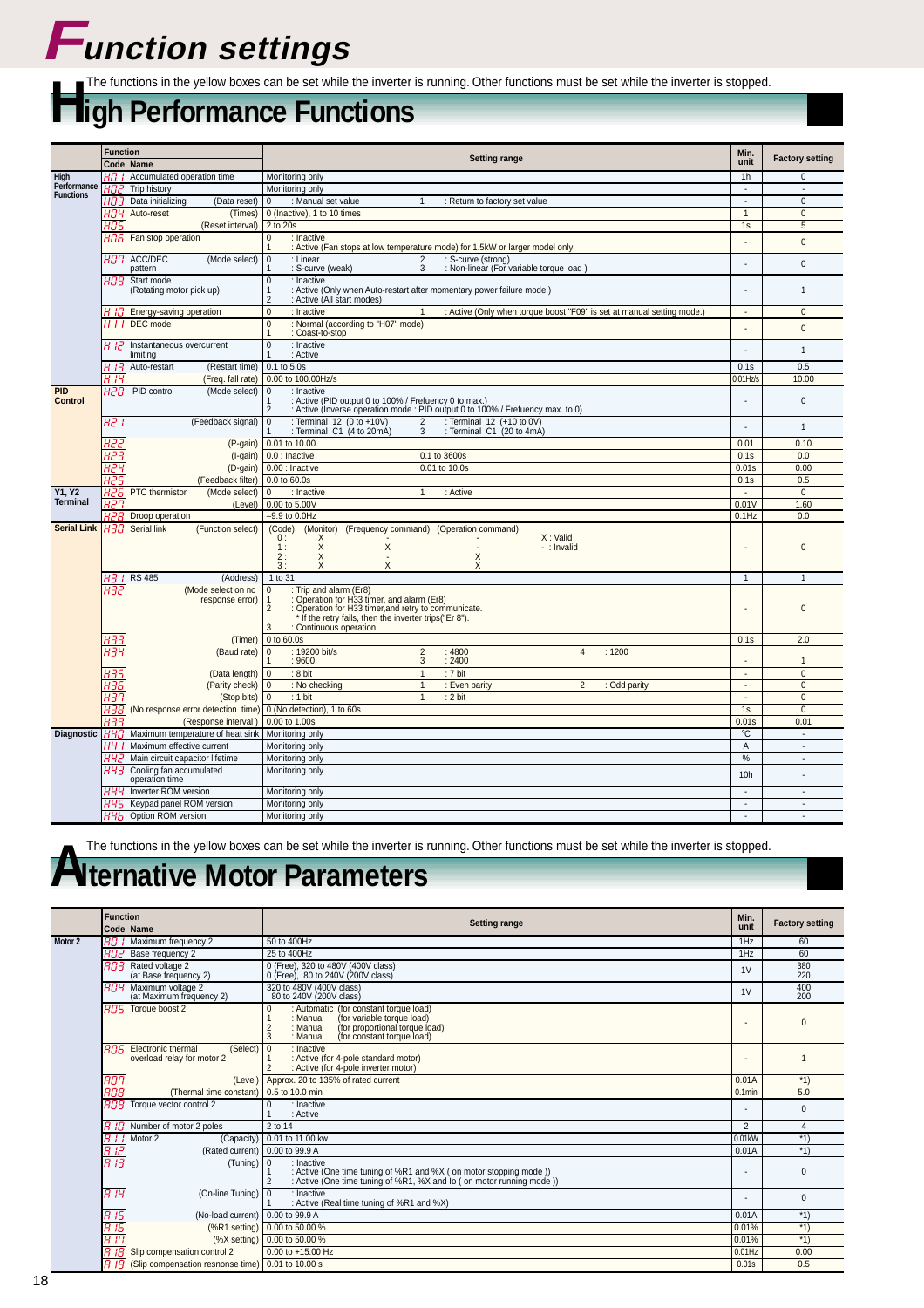# **Protective Functions**

| <b>Function</b>                               | <b>Description</b>                                                                                                                                                        |                                                                                              | <b>LED</b> monitor                |
|-----------------------------------------------|---------------------------------------------------------------------------------------------------------------------------------------------------------------------------|----------------------------------------------------------------------------------------------|-----------------------------------|
| Overcurrent protection<br>(Short-circuit)     | . Stops running to protect inverter from an overcurrent resulting from overload.<br>. Stops running to protect inverter from an overcurrent due to a short-circuit in the | During<br>acceleration                                                                       | OC I                              |
| (Ground fault)                                | output circuit.<br>. Stops running to protect inverter from an overcurrent due to a ground fault in the                                                                   | During<br>deceleration                                                                       | OC 2                              |
|                                               | output circuit.                                                                                                                                                           | While running at<br>constant speed                                                           | ОС З                              |
|                                               | Overvoltage protection • The inverter stops when it detects an overvoltage in the DC link circuit.                                                                        | • 400V series : 800V DC or more During<br>acceleration<br>200V series: 400V DC or more       | OU I                              |
|                                               |                                                                                                                                                                           | During<br>• Protection is not assured if<br>deceleration                                     | OU2                               |
|                                               |                                                                                                                                                                           | excess AC line voltage is applied<br>While running at<br>inadvertently.<br>constant speed    | <b>BU3</b>                        |
| Incoming surge                                | • Protects the inverter against surge voltage between the main circuit power line                                                                                         | . The inverter may be tripped by some other                                                  |                                   |
| protection                                    | and ground.<br>. Protects the inverter against surge voltage in the main circuit power line.                                                                              | protective function.                                                                         |                                   |
| Undervoltage                                  | . Stops the inverter when the DC link circuit voltage drops below undervoltage level.                                                                                     | • 400V series : 400V DC or less                                                              |                                   |
| protection                                    |                                                                                                                                                                           | • 200V series: 200V DC or less                                                               | LШ                                |
| Input phase loss<br>protection                | • The inverter is protected from being damaged when open-phase fault occurs.                                                                                              |                                                                                              | Lin                               |
| Overheat protection                           | • Stops the inverter when it detects excess heat sink temperature in case of<br>cooling fan failure or overload.                                                          |                                                                                              | OH 1                              |
|                                               | . When the external braking resistor overheats, the inverter stops discharging and<br>running.                                                                            |                                                                                              | дЬН                               |
| Electronic thermal                            | . This function stops the inverter by detecting an inverter overload.                                                                                                     |                                                                                              | OL U                              |
| overload relay                                | . This function stops the inverter by detecting an overload in a standard motor or                                                                                        | Motor 1 overload                                                                             | $B\Box$ i                         |
| (Motor protection)<br><b>Stall prevention</b> | inverter motor.<br>. When an output current exceeds the limit during acceleration, this function lowers                                                                   | Motor 2 overload<br>. The stall prevention function can be disabled.                         | DL 2                              |
| (Momentary                                    | output frequency to prevent the occurrence of an OC1 trip.                                                                                                                |                                                                                              |                                   |
| overcurrent limitation)                       |                                                                                                                                                                           |                                                                                              |                                   |
| External alarm input                          | . The inverter stops on receiving external alarm signals.                                                                                                                 | • Use THR terminal function (digital input).                                                 | ОНг                               |
| Alarm output                                  | . The inverter outputs a relay contact signal when the inverter issued an alarm and                                                                                       | • Output terminals: 30A, 30B, and 30C                                                        |                                   |
| (for any fault)                               | stopped.                                                                                                                                                                  | . Use the RST terminal function for signal input.                                            |                                   |
| Alarm reset command                           | • An alarm-stop state of the inverter can be cleared with the RESET key or by a<br>digital input signal (RST).                                                            | . Even if main power input is turned off, alarm<br>history and trip-cause data are retained. |                                   |
| Alarm history memory                          | • Stores up to four instances of previous alarm data.                                                                                                                     |                                                                                              |                                   |
| Storage of data on<br>cause of trip           | . The inverter can store and display details of the latest alarm history data.                                                                                            |                                                                                              |                                   |
| Memory error                                  | . The inverter checks memory data after power-on and when the data is written. If<br>a memory error is detected, the inverter stops.                                      |                                                                                              | $\mathcal{E} \subset \mathcal{E}$ |
| <b>KEYPAD</b> panel                           | • If an error is detected in communication between the inverter and KEYPAD when                                                                                           | . When operated by external signals, the inverter                                            |                                   |
|                                               | communication error   the Keypad panel is being used, the inverter stops.                                                                                                 | continues running. The alarm output (for any<br>fault) is not output. Only Er2 is displayed. | $E r c^2$                         |
| CPU error                                     | . If the inverter detects a CPU error caused by noise or some other factor, the<br>inverter stops.                                                                        |                                                                                              | $E - 3$                           |
| Option<br>communication error                 | . If a checksum error or disconnection is detected during communication, the<br>inverter issues an alarm.                                                                 |                                                                                              | $Ec$ 4                            |
| Option error                                  | . If a linkage error or other option error is detected, the inverter issues an alarm.                                                                                     |                                                                                              | $E-5$                             |
| Output phase loss<br>error                    | If an unbalance of output circuits is detected during tuning, this function issues<br>an alarm (and stops the inverter).                                                  |                                                                                              | $E \cap T$                        |
| RS485 communication<br>error                  | . If an RS485 communication error is detected, the inverter issues an alarm.                                                                                              |                                                                                              | $E - B$                           |

NOTES :

1)Retaining alarm signal when auxiliary controll power supply is not used :

If the inverter power supply is cut off while an internal alarm signal is being output, the alarm signal cannot be retained.

2)To issue the RESET command, press the exect on the KEYPAD panel or connect terminals RST and CM once and disconnect them afterwards. 3)Fault history data is stored for the past four trips.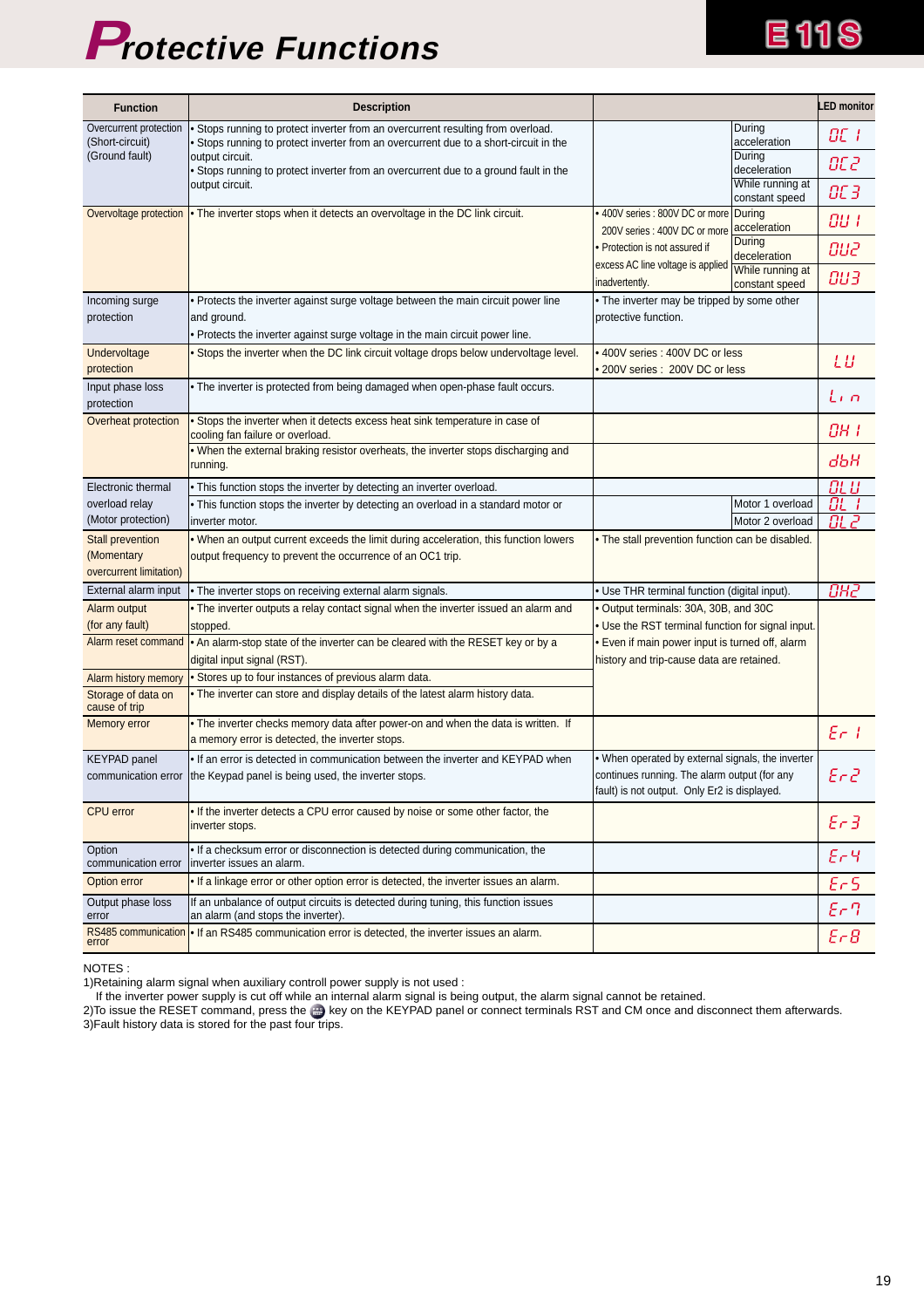

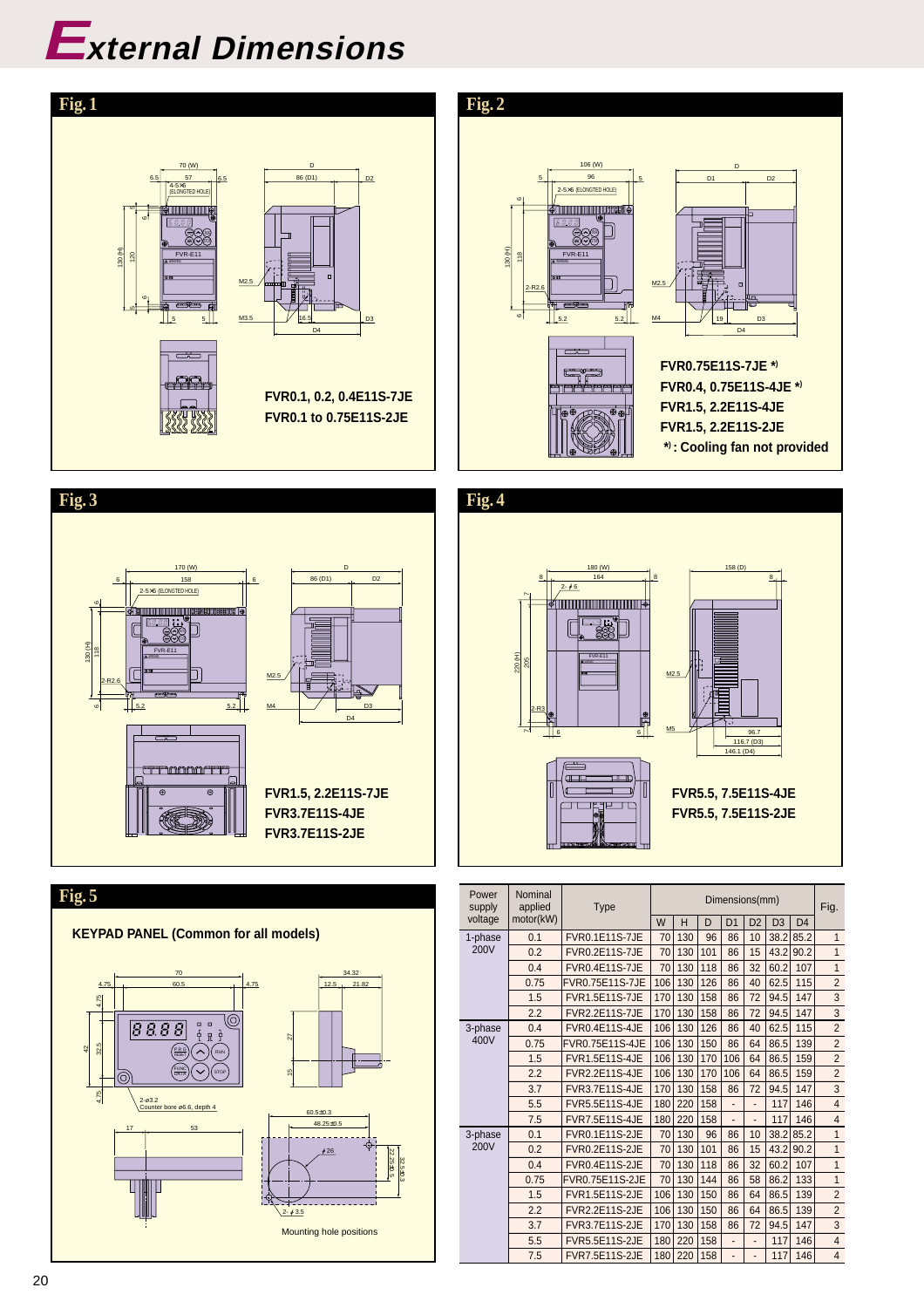



# **Reactor, Filter, and Other Accessories**

| Name (Type)                                                                                        | <b>Function</b>                                                                                                                                                                                                                                                                                                                                                                                                                                                                                                                                                                                                                                                                                                                                                                                                                                                                                                                                                                                                                                                                    | <b>Mounting position</b>                                                                                                 |
|----------------------------------------------------------------------------------------------------|------------------------------------------------------------------------------------------------------------------------------------------------------------------------------------------------------------------------------------------------------------------------------------------------------------------------------------------------------------------------------------------------------------------------------------------------------------------------------------------------------------------------------------------------------------------------------------------------------------------------------------------------------------------------------------------------------------------------------------------------------------------------------------------------------------------------------------------------------------------------------------------------------------------------------------------------------------------------------------------------------------------------------------------------------------------------------------|--------------------------------------------------------------------------------------------------------------------------|
| <b>Arrester</b><br>(CN23232) (CN2324E)                                                             | Suppresses induced lightning surges from power source, thus protecting all<br>equipment connected the power source.                                                                                                                                                                                                                                                                                                                                                                                                                                                                                                                                                                                                                                                                                                                                                                                                                                                                                                                                                                |                                                                                                                          |
| <b>Ferrite ring for reducing</b><br>radio noise<br>(ACL-40B)                                       | Reduces radio frequency noise. If the wiring between motor and inverter is shorter<br>than 20m, use the ferrite ring in the power supply side. If longer than 20m, use it in<br>the output side.                                                                                                                                                                                                                                                                                                                                                                                                                                                                                                                                                                                                                                                                                                                                                                                                                                                                                   |                                                                                                                          |
| <b>Power filter</b><br>(FHF-TA/¤¤/250)<br>(FHF-TA/¤¤/500)                                          | Prevents the noise generated from the inverter.                                                                                                                                                                                                                                                                                                                                                                                                                                                                                                                                                                                                                                                                                                                                                                                                                                                                                                                                                                                                                                    |                                                                                                                          |
| <b>EMC compliance filter</b><br>(EFL-¤¤¤E11-7)<br><b>(EFL-</b> ppp <b>E11-4)</b><br>(EFL-¤¤¤E11-2) | This is a special filter which complies with the European EMC (Emission) Directive.<br>This filter should be used together with a ferrite core.<br>Note: Other prereguisites must be fulfilled to ensure compliance with EMC<br>Directives.<br>Refer to this filters operation manual for details.                                                                                                                                                                                                                                                                                                                                                                                                                                                                                                                                                                                                                                                                                                                                                                                 | Power supply                                                                                                             |
| <b>Output circuit filter</b><br>$(OFL$ -aaa-a)<br>(OFL-¤¤¤-¤4A)                                    | Connected to the output circuit of inverters under low-noise operation with carrier<br>frequency from 8 to 15kHz, this filter has the following functions:<br>1) Suppressing fluctuation of motor terminal voltage.<br>Protects the motor insulation from being damaged by surge voltage. (400V<br>series)<br>(2) Suppressing leakage current from output side wiring.<br>Reduces the leakage current caused when several motors are operated in<br>parallel or connected with long wiring.<br>* Total wiring length should be less than 400m.<br>3) Suppressing radial noise or inductive noise from output side wiring.<br>Effective noise suppression device for long wiring applications such as plant.<br>Note: When connecting OFL- $\Box$ be sure to set the carrier frequency F26 at<br>8kHz or over.                                                                                                                                                                                                                                                                      | <b>MCCB</b><br>or<br><b>ELCB</b><br>⊕<br><b>RST</b><br>U V W                                                             |
| <b>DC REACTOR(DCR)</b><br>$(DCR4 - \namla \nabla)$<br>$(DCR2$ - $\alpha\alpha\alpha)$              | [Use the DCR to normalize the power supply in the following cases.]<br>1) The power transformer capacity is 500kVA or over and exceeds the inverter<br>rated capacity by 10 times.<br>(2) The inverter and a thyristor converter are connected with the same transformer.<br>* Check if the thyristor converter uses a commutation reactor. If not, AC reactor<br>must be connected to the power supply side.<br>3 Overvoltage trip occurs due to open/close of the phase-advancing capacitor for<br>the power supply lines.<br>4) The voltage unbalance exceeds 2%.<br>Max. voltage [V] - Min. Voltage [V] $\times$ 67<br>Voltage unbalance (%) =<br>Three-phase average voltage [V]<br>$(IEC 61800-3 (5.2.3))$<br>Power transformer capacity<br>Commutation<br>reactor<br>Inverter<br>DC<br>reactor<br><b>Series</b><br>$\overline{X}$<br>connected<br>reactor<br>Thyristor<br>Power-factor<br>converter<br>correcting<br>M<br>capacitor<br>Motor<br>[For improving input power-factor, reducing harmonics]<br>• Used to reduce input harmonic current (correcting power-factor) | d Magnetic<br>D,<br>contactor<br>$11/R$ L2/S L3/T<br>DP1<br>DP(†<br>Inverter<br>UVW<br><b>RST</b><br>U V W<br>⊂<br>Motor |
| Surge absorber<br>(Surge suppressor)<br>$(S2-A-0)$<br>$(S1-B-0)$                                   | S2-A-0: for magnetic contactor<br>S1-B-0: for mini control relay, or timer                                                                                                                                                                                                                                                                                                                                                                                                                                                                                                                                                                                                                                                                                                                                                                                                                                                                                                                                                                                                         |                                                                                                                          |
| <b>Frequency meter</b><br>(TRM-45)<br>(FM-60)                                                      | Analog frequency meter<br>TRM-45: 45mm square<br>FM-60: 60mm square                                                                                                                                                                                                                                                                                                                                                                                                                                                                                                                                                                                                                                                                                                                                                                                                                                                                                                                                                                                                                |                                                                                                                          |
| <b>Frequency setting device</b><br>(RJ-13)                                                         | Frequency setting potentiometer (mounted externally)                                                                                                                                                                                                                                                                                                                                                                                                                                                                                                                                                                                                                                                                                                                                                                                                                                                                                                                                                                                                                               |                                                                                                                          |
| <b>Copy unit</b><br>(CP-E11S)                                                                      | For batch data transfer (read, store, write) between an inverter unit and the copy<br>unit                                                                                                                                                                                                                                                                                                                                                                                                                                                                                                                                                                                                                                                                                                                                                                                                                                                                                                                                                                                         |                                                                                                                          |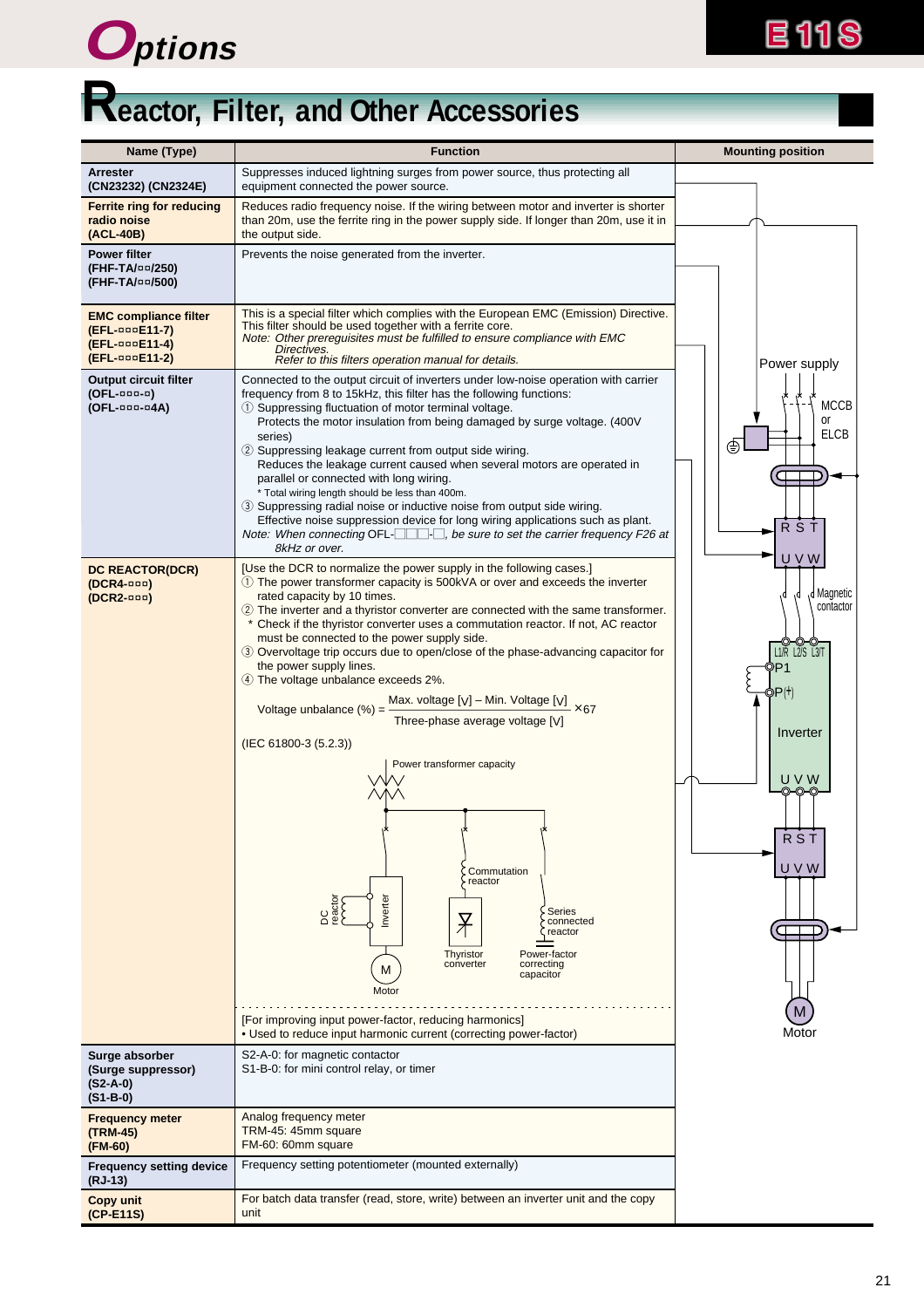



# **Wiring equipment**

|                                   | <b>Nominal</b>   |                       | <b>MCCB or ELCB</b>      |                           |               | <b>Magnetic contactor (MC)</b> |                   |                                     |                           |                   | Recommended wire size [mm <sup>2</sup> ] |                      |     |
|-----------------------------------|------------------|-----------------------|--------------------------|---------------------------|---------------|--------------------------------|-------------------|-------------------------------------|---------------------------|-------------------|------------------------------------------|----------------------|-----|
| <b>Power</b><br>supply<br>voltage | applied<br>motor | Inverter type         | <b>Rated current [A]</b> |                           | Input circuit |                                | <b>Output</b>     | Input circuit<br>[L1/R, L2/S, L3/T] |                           | Output<br>circuit | <b>DCR</b><br>circuit                    | <b>DB</b><br>circuit |     |
|                                   | [kW]             |                       | <b>With DCR</b>          | <b>Without</b><br>reactor | With DCR      | <b>Without</b><br>reactor      | circuit           | <b>With DCR</b>                     | <b>Without</b><br>reactor | [U, V, W]         | $[P1, P(+)]$                             | $[$ [P(+), DB, N(-)] |     |
| Single-                           | 0.1, 0.2         | FVR0.1, 0.2E11S-7JE   | 5                        | 5                         |               |                                |                   |                                     |                           |                   |                                          |                      |     |
| phase                             | 0.4              | <b>FVR0.4E11S-7JE</b> |                          | 10                        |               | <b>SC-05</b>                   | <b>SC-05</b>      |                                     | 2.0                       |                   |                                          |                      |     |
| <b>200V</b>                       | 0.75             | FVR0.75E11S-7JE       | 10                       | 15                        | <b>SC-05</b>  |                                |                   | 2.0                                 |                           | 2.0               | 2.0                                      | 2.0                  |     |
|                                   | 1.5              | <b>FVR1.5E11S-7JE</b> | 15                       | 20                        |               |                                |                   |                                     |                           |                   |                                          |                      |     |
|                                   | 2.2              | <b>FVR2.2E11S-7JE</b> | 20                       | 30                        |               | $SC-5-1$                       |                   |                                     | 3.5                       |                   |                                          |                      |     |
| Three-                            | 0.4, 0.75        | FVR0.4, 0.75E11S-4JE  |                          | 5                         |               |                                |                   |                                     |                           |                   |                                          |                      |     |
| phase                             | 1.5              | <b>FVR1.5E11S-4JE</b> | 5                        | 10                        |               | <b>SC-05</b>                   |                   |                                     |                           |                   |                                          |                      |     |
| 400V                              | 2.2              | <b>FVR2.2E11S-4JE</b> |                          | 15                        | <b>SC-05</b>  |                                | <b>SC-05</b>      | 2.0                                 | 2.0                       |                   | 2.0                                      | 2.0                  | 2.0 |
|                                   | 3.7              | <b>FVR3.7E11S-4JE</b> | 10                       | 20                        |               |                                |                   |                                     |                           |                   |                                          |                      |     |
|                                   | 5.5              | <b>FVR5.5E11S-4JE</b> | 15                       | 30                        |               | $SC-4-0$                       |                   |                                     |                           |                   |                                          |                      |     |
|                                   | 7.5              | <b>FVR7.5E11S-4JE</b> | 20                       | 40                        |               | $SC-5-1$                       |                   |                                     | 3.5                       |                   |                                          |                      |     |
| Three-                            | $0.1$ to $0.4$   | FVR0.1 to 0.4E11S-2JE | 5                        | 5                         |               |                                |                   |                                     |                           |                   |                                          |                      |     |
| phase                             | 0.75             | FVR0.75E11S-2JE       |                          | 10                        |               | <b>SC-05</b>                   |                   |                                     | 2.0                       |                   |                                          |                      |     |
| <b>200V</b>                       | 1.5              | <b>FVR1.5E11S-2JE</b> | 10                       | 15                        | <b>SC-05</b>  |                                | <b>SC-05</b>      | 2.0                                 |                           | 2.0               | 2.0                                      |                      |     |
|                                   | 2.2              | <b>FVR2.2E11S-2JE</b> |                          | 20                        |               |                                |                   |                                     |                           |                   |                                          | 2.0                  |     |
|                                   | 3.7              | <b>FVR3.7E11S-2JE</b> | 20                       | 30                        |               | $SC-5-1$                       |                   |                                     | 3.5                       |                   |                                          |                      |     |
|                                   | 5.5              | <b>FVR5.5E11S-2JE</b> | 30                       | 50                        |               | SC-N <sub>1</sub>              | $SC-4-0$          |                                     | 5.5                       | 3.5               |                                          |                      |     |
|                                   | 7.5              | FVR7.5E11S-2JE        | 40                       | 75                        | $SC-5-1$      | SC-N <sub>2</sub>              | SC-N <sub>1</sub> | 3.5                                 | 8.0                       |                   | 3.5                                      |                      |     |

NOTES :

• For molded-case circuit breakers (MCCB) and earth-leakage circuit breakers (ELCB), the required frame type and series depend on the facility transformer capacity and other factors. When selecting optimal breakers, refer to the relevant technical data. • Also select the rated sensitive current of ELCB utilizing the technical data. • The recommended wire sizes are based on the condition that the temperature inside the panel does not exceeds 50°C. • The above wires are 600V HIV insulated cables (75°C). • Data in the above table may differ for different conditions (ambient temperature, power supply voltage, and other factors).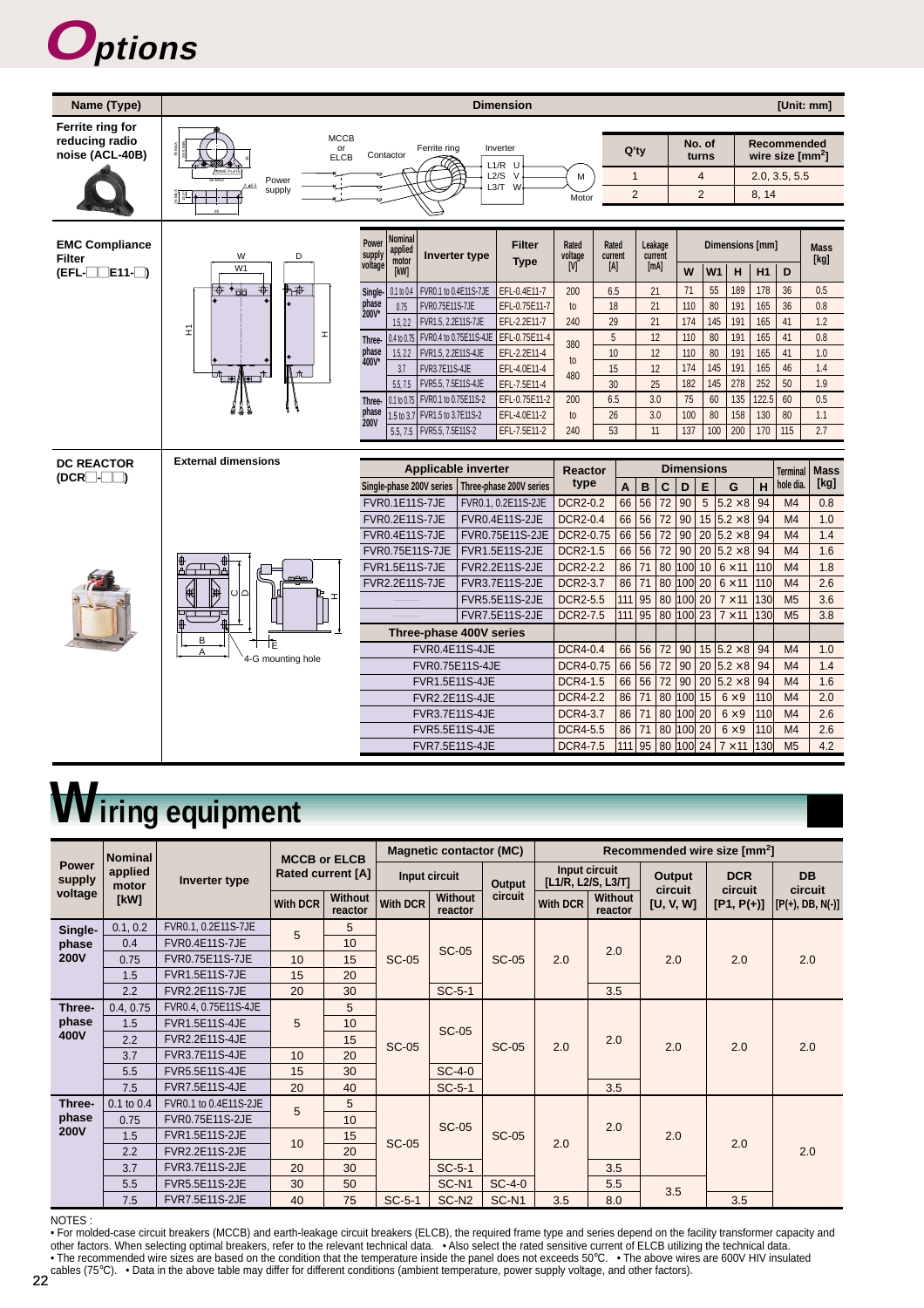# **E11S**

| Name (type)                 |               |                     |                                                                                               |                     | <b>Functions and dimensions</b> |                  |                |                                                      |                       |                      |                 |                        |                                               |                           |                            |                 |                                    |
|-----------------------------|---------------|---------------------|-----------------------------------------------------------------------------------------------|---------------------|---------------------------------|------------------|----------------|------------------------------------------------------|-----------------------|----------------------|-----------------|------------------------|-----------------------------------------------|---------------------------|----------------------------|-----------------|------------------------------------|
| <b>Braking resistor</b>     |               | [Standard type]     |                                                                                               | [10%ED type]        |                                 |                  |                | [Unit: mm]                                           |                       |                      |                 |                        |                                               |                           |                            |                 |                                    |
| [Standard type]             | Fig. A        |                     | Fig. B<br>Fig. C                                                                              |                     | Fig. D                          |                  |                |                                                      | <b>Type</b>           |                      |                 |                        |                                               |                           | Dimensions [mm]            |                 | <b>Mass</b>                        |
| $(DB \Box \Box \Box \Box)$  |               | W                   |                                                                                               |                     |                                 |                  |                | <b>200V</b><br>DB0.75-2                              |                       | 400V<br>DB0.75-4     | Fig.<br>Α       | W<br>64                | W1<br>$\overline{\phantom{m}}$                | н<br>310                  | H1<br>295                  | D<br>67         | [kg]<br>1.3                        |
| $[10\%ED$ type]             | W             | W1                  |                                                                                               | W                   |                                 |                  |                | DB2.2-2                                              |                       |                      | Α               | 76                     | $\qquad \qquad -$                             | 345                       | 332                        | 94              | 2.0                                |
| (DB  <br>$\Box$ - $\Box$ C) | ≉             |                     |                                                                                               | க                   |                                 |                  |                |                                                      | DB2.2-4               |                      | A               | 64                     | $\overline{\phantom{0}}$                      | 470                       | 455                        | 67              | 2.0                                |
|                             |               |                     |                                                                                               |                     |                                 | Standard         |                | DB3.7-2                                              |                       |                      | Α               | 76                     | $\overline{\phantom{a}}$                      | 345                       | 332                        | 94              | 2.0                                |
|                             | I             |                     | 뒼<br>I<br>눈                                                                                   |                     | 되<br>I                          | type             |                | DB5.5-2                                              | DB3.7-4               |                      | A<br>B          | 64<br>142              | $\overline{\phantom{m}}$<br>90                | 470<br>450                | 455<br>430                 | 67<br>67.5      | 1.7<br>4.5                         |
|                             |               |                     |                                                                                               |                     |                                 |                  |                |                                                      | DB5.5-4               |                      | B               | 142                    | 74                                            | 470                       | 455                        | 67              | 4.5                                |
|                             | 鼺             |                     |                                                                                               |                     |                                 |                  |                | DB7.5-2                                              |                       |                      | B               | 156                    | 90                                            | 390                       | 370                        | 90              | 5.0                                |
|                             | ╨             |                     | $\mathbb{L}$                                                                                  |                     |                                 |                  |                | $\overline{\phantom{0}}$<br>DB0.75-2C                | DB7.5-4               | DB0.75-4C            | B<br>C          | 142<br>43              | 74<br>$\overline{\phantom{a}}$                | 520<br>221                | 495<br>215                 | 67<br>30.5      | 5.0<br>0.5                         |
|                             |               |                     |                                                                                               |                     | $\overline{1}$                  |                  |                | DB2.2-2C                                             |                       | DB2.2-4C             | D               | 67                     | $\overline{\phantom{a}}$                      | 188                       | 172                        | 55              | 0.8                                |
|                             | $\frac{1}{2}$ |                     | <b>THE SEA</b><br>∤≏¦                                                                         | ၀ ဓ]                | $\frac{16}{10}$                 | 10%ED<br>type    |                | DB3.7-2C                                             |                       | DB3.7-4C             | D               | 67                     | $\overline{\phantom{a}}$                      | 328                       | 312                        | 55              | 1.6                                |
|                             |               |                     |                                                                                               |                     |                                 |                  |                | DB5.5-2C<br>DB7.5-2C                                 |                       | DB5.5-4C<br>DB7.5-4C | D<br>D          | 80<br>80               | $\overline{\phantom{m}}$<br>$\qquad \qquad -$ | 378<br>418                | 362<br>402                 | 78<br>78        | 2.9<br>3.3                         |
|                             |               |                     |                                                                                               |                     |                                 |                  |                |                                                      |                       |                      |                 |                        |                                               |                           |                            |                 |                                    |
|                             | <b>Series</b> |                     | Applicable inverter                                                                           |                     | <b>FVR0.4</b>                   |                  | <b>FVR0.75</b> | <b>FVR1.5</b>                                        |                       | <b>FVR2.2</b>        |                 | <b>FVR3.7</b>          |                                               | <b>FVR5.5</b>             |                            |                 | <b>FVR7.5</b>                      |
|                             |               |                     | Applied motor output [kW]                                                                     |                     | E11S-4JE<br>0.4                 |                  | 0.75           | E11S-4JE E11S-4JE<br>1.5                             |                       | E11S-4JE<br>2.2      |                 | E11S-4JE<br>3.7        |                                               | 5.5                       | E11S-4JE                   |                 | E11S-4JE<br>7.5                    |
|                             |               | <b>Braking unit</b> |                                                                                               |                     |                                 |                  |                |                                                      |                       | Unnecessary          |                 |                        |                                               |                           |                            |                 |                                    |
|                             |               |                     | Average braking torque [%]                                                                    |                     | 150                             |                  | 150            | 150                                                  |                       | 150                  |                 | 150                    |                                               | 150                       |                            |                 | 150                                |
|                             |               |                     | <b>Type</b><br>Resistor capacity [kW]                                                         |                     |                                 | DB0.75-4<br>0.2  |                |                                                      | <b>DB2.2-4</b><br>0.4 |                      |                 | DB3.7-4<br>0.4         |                                               | DB5.5-4<br>0.8            |                            |                 | DB7.5-4<br>0.9                     |
|                             |               | Standard            | Ohmic value $[\Omega]$                                                                        |                     | 200                             |                  |                | 160                                                  |                       |                      | 130             |                        | 80                                            |                           |                            | 60              |                                    |
|                             | 400V          | type                | Allowable duty cycle [%]                                                                      |                     | 22                              |                  | 18             | 10                                                   |                       | $\overline{7}$       |                 | 5                      |                                               | $\overline{5}$            |                            |                 | 5                                  |
|                             |               |                     | Continuous allowable braking time                                                             |                     | 45s                             | <b>DB0.75-4C</b> | 45s            | 45s                                                  | <b>DB2.2-4C</b>       | 30 <sub>s</sub>      |                 | 20s<br><b>DB3.7-4C</b> |                                               | 20s<br><b>DB5.5-4C</b>    |                            |                 | 10 <sub>s</sub><br><b>DB7.5-4C</b> |
|                             |               |                     | <b>Type</b><br>Resistor capacity [kW]                                                         |                     |                                 | 0.2              |                |                                                      | 0.4                   |                      |                 | 0.4                    |                                               | 0.8                       |                            |                 | 0.9                                |
|                             |               | 10%ED               | Ohmic value $[\Omega]$                                                                        |                     | 200                             |                  |                | 160                                                  |                       |                      | 130             |                        | 80                                            |                           | 60                         |                 |                                    |
|                             |               | type                | Allowable duty cycle [%]                                                                      |                     | 10                              |                  | 10             | 10                                                   |                       | 10                   |                 | 10                     |                                               | 10                        |                            |                 | 10                                 |
|                             |               |                     | Continuous allowable braking time                                                             |                     | 45s                             |                  | 45s            | 45s                                                  |                       | 30 <sub>s</sub>      |                 | 20s                    |                                               | 20s                       |                            |                 | 10 <sub>s</sub>                    |
|                             | <b>Series</b> |                     | Applicable inverter                                                                           |                     | <b>FVR0.1</b>                   | <b>FVR0.2</b>    | <b>FVR0.4</b>  |                                                      | <b>FVR0.75</b>        | <b>FVR1.5</b>        |                 | <b>FVR2.2</b>          |                                               | <b>FVR3.7</b>             | <b>FVR5.5</b>              |                 | <b>FVR7.5</b>                      |
|                             |               |                     | Applied motor output [kW]                                                                     |                     | 0.1                             | 0.2              | 0.4            | E11S-2JE   E11S-2JE   E11S-2JE   E11S-2JE   E11S-2JE | 0.75                  | 1.5                  |                 | E11S-2JE<br>2.2        |                                               | 3.7                       | E11S-2JE E11S-2JE<br>5.5   |                 | <b>E11S-2JE</b><br>7.5             |
|                             |               | <b>Braking unit</b> |                                                                                               |                     |                                 |                  |                |                                                      | Unnecessary           |                      |                 |                        |                                               |                           |                            |                 |                                    |
|                             |               | Standard<br>type    | Average braking torque [%]<br><b>Type</b><br>Resistor capacity [kW]<br>Ohmic value $[\Omega]$ |                     | 150<br>150<br>DB0.75-2          |                  |                | 150<br>150                                           |                       | 150                  | 150             |                        | 150                                           |                           | 150                        |                 | 150                                |
|                             |               |                     |                                                                                               |                     |                                 |                  |                |                                                      |                       | DB2.2-2              |                 |                        | DB3.7-2                                       | DB5.5-2                   |                            | DB7.5-2         |                                    |
|                             |               |                     |                                                                                               |                     |                                 |                  | 0.2<br>100     |                                                      |                       |                      | 0.4<br>40       |                        |                                               | 0.4<br>33                 | 0.9<br>20                  |                 | 1.4<br>15                          |
|                             | 200V          |                     | Allowable duty cycle [%]                                                                      |                     | 25                              | 25               |                | 15                                                   | 12                    | $\overline{7}$       |                 | $\overline{7}$         |                                               | 5                         | 5                          |                 | 5                                  |
|                             |               |                     | Continuous allowable braking time                                                             |                     | 60s                             | 60s              |                | 60s                                                  | 60s                   | 30s                  |                 | 30 <sub>s</sub>        |                                               | 20s                       | 20s                        |                 | 10 <sub>s</sub>                    |
|                             |               |                     | <b>Type</b>                                                                                   |                     |                                 | <b>DB0.75-2C</b> |                |                                                      |                       | <b>DB2.2-2C</b>      |                 |                        |                                               |                           | DB3.7-2C DB5.5-2C DB7.5-2C |                 |                                    |
|                             |               | 10%ED<br>type       | Resistor capacity [kW]<br>Ohmic value $[\Omega]$                                              |                     |                                 |                  | 0.2<br>100     |                                                      |                       | 0.4                  |                 |                        | 0.4<br>33                                     |                           | 0.8<br>20                  |                 | 0.9<br>15                          |
|                             |               |                     | Allowable duty cycle [%]                                                                      |                     | 10<br>10                        |                  |                | 10                                                   | 10                    | 10                   | 40              | 10                     |                                               | 10                        | 10                         |                 | 10                                 |
|                             |               |                     | Continuous allowable braking time                                                             |                     | 90s                             | 90s<br>45s       |                |                                                      | 45s<br>45s            |                      | 30 <sub>s</sub> |                        |                                               | 20s<br>20s                |                            |                 | 10 <sub>s</sub>                    |
|                             |               |                     |                                                                                               |                     |                                 |                  |                |                                                      |                       |                      |                 |                        |                                               |                           |                            |                 |                                    |
| <b>Braking resistor</b>     |               |                     |                                                                                               |                     | 500<br>400                      | $1.25 - 4$       |                |                                                      |                       |                      |                 |                        |                                               |                           |                            |                 |                                    |
| [Compact type]              |               |                     |                                                                                               |                     |                                 |                  |                |                                                      |                       |                      |                 |                        |                                               |                           |                            |                 |                                    |
| $(TK80W120\Omega)$          |               |                     |                                                                                               |                     | 風                               |                  |                |                                                      |                       |                      |                 |                        |                                               |                           |                            |                 |                                    |
|                             |               | 4.5<br>$34 + 1$     | $125 \pm 1.5$                                                                                 | Ю<br>$\overline{a}$ |                                 | Protection tube  |                |                                                      | $20 \pm 1$            |                      |                 |                        |                                               |                           |                            |                 |                                    |
|                             |               |                     | 140±1.5<br>$150 + 1.5$                                                                        |                     |                                 |                  |                |                                                      |                       |                      |                 |                        |                                               |                           |                            |                 |                                    |
|                             |               |                     |                                                                                               |                     |                                 |                  |                |                                                      |                       |                      |                 |                        |                                               |                           |                            |                 |                                    |
|                             | <b>Series</b> |                     | <b>Type</b>                                                                                   |                     | <b>TK80W120</b> Ω               |                  |                |                                                      |                       |                      |                 |                        |                                               |                           |                            |                 |                                    |
|                             |               | Resistor            | Capacity [kW]                                                                                 |                     |                                 |                  |                |                                                      |                       | 0.08                 |                 |                        |                                               |                           |                            |                 |                                    |
|                             |               |                     | Ohmic value $[\Omega]$                                                                        | <b>FVR0.1</b>       |                                 | <b>FVR0.2</b>    |                | <b>FVR0.4</b>                                        | <b>FVR0.75</b>        | 120                  | <b>FVR1.5</b>   |                        |                                               |                           |                            | <b>FVR3.7</b>   |                                    |
|                             |               |                     | Applicable inverter                                                                           | E11S-2JE            |                                 | E11S-2JE         |                | E11S-2JE                                             |                       | E11S-2JE             |                 | E11S-2JE               |                                               | <b>FVR2.2</b><br>E11S-2JE |                            | E11S-2JE        |                                    |
|                             | 200V          |                     | Applied motor output [kW]                                                                     | 0.1                 |                                 | 0.2              |                | 0.4                                                  |                       | 0.75                 |                 | 1.5                    |                                               | 2.2                       |                            | 3.7             |                                    |
|                             |               |                     | Average braking torque [%]                                                                    | 150                 |                                 | 150              |                | 150                                                  |                       | 130                  |                 | 100                    |                                               | 65                        |                            | 45              |                                    |
|                             |               |                     | Allowable duty cycle [%]                                                                      | 25                  |                                 | 25               |                | 15                                                   |                       | 5                    |                 | 5                      |                                               | 5                         |                            | 5               |                                    |
|                             |               |                     | Continuous allowable braking time                                                             | 30 <sub>s</sub>     |                                 | 30 <sub>s</sub>  |                | 15s                                                  |                       | 15s                  |                 | 10 <sub>s</sub>        |                                               | 10 <sub>s</sub>           |                            | 10 <sub>s</sub> |                                    |
|                             |               | Braking unit        |                                                                                               |                     |                                 |                  |                |                                                      |                       | Unnecessary          |                 |                        |                                               |                           |                            |                 |                                    |
|                             |               |                     | NOTE: This resistor is not applicable to 400V series inverter                                 |                     |                                 |                  |                |                                                      |                       |                      |                 |                        |                                               |                           |                            |                 |                                    |
| Extension cable with        |               |                     | Cable                                                                                         |                     |                                 |                  |                |                                                      |                       |                      | Adapter         |                        |                                               |                           | 8.8                        |                 |                                    |
| adapter for Keypad          |               |                     |                                                                                               |                     |                                 |                  |                | 21.34                                                |                       |                      |                 |                        |                                               |                           |                            |                 |                                    |
| panel                       |               |                     |                                                                                               |                     |                                 |                  |                |                                                      |                       |                      |                 |                        |                                               |                           |                            |                 |                                    |
| $(CBR-5S)$                  |               |                     |                                                                                               |                     |                                 |                  |                |                                                      |                       | 33.77                |                 |                        |                                               | 31.27                     |                            |                 |                                    |
|                             |               |                     |                                                                                               |                     |                                 |                  |                | 14.34                                                |                       |                      |                 |                        |                                               |                           |                            |                 |                                    |
|                             |               |                     | L=5000±50mm                                                                                   |                     |                                 |                  |                |                                                      |                       |                      |                 | 23MAX                  |                                               | 2.5                       |                            |                 |                                    |